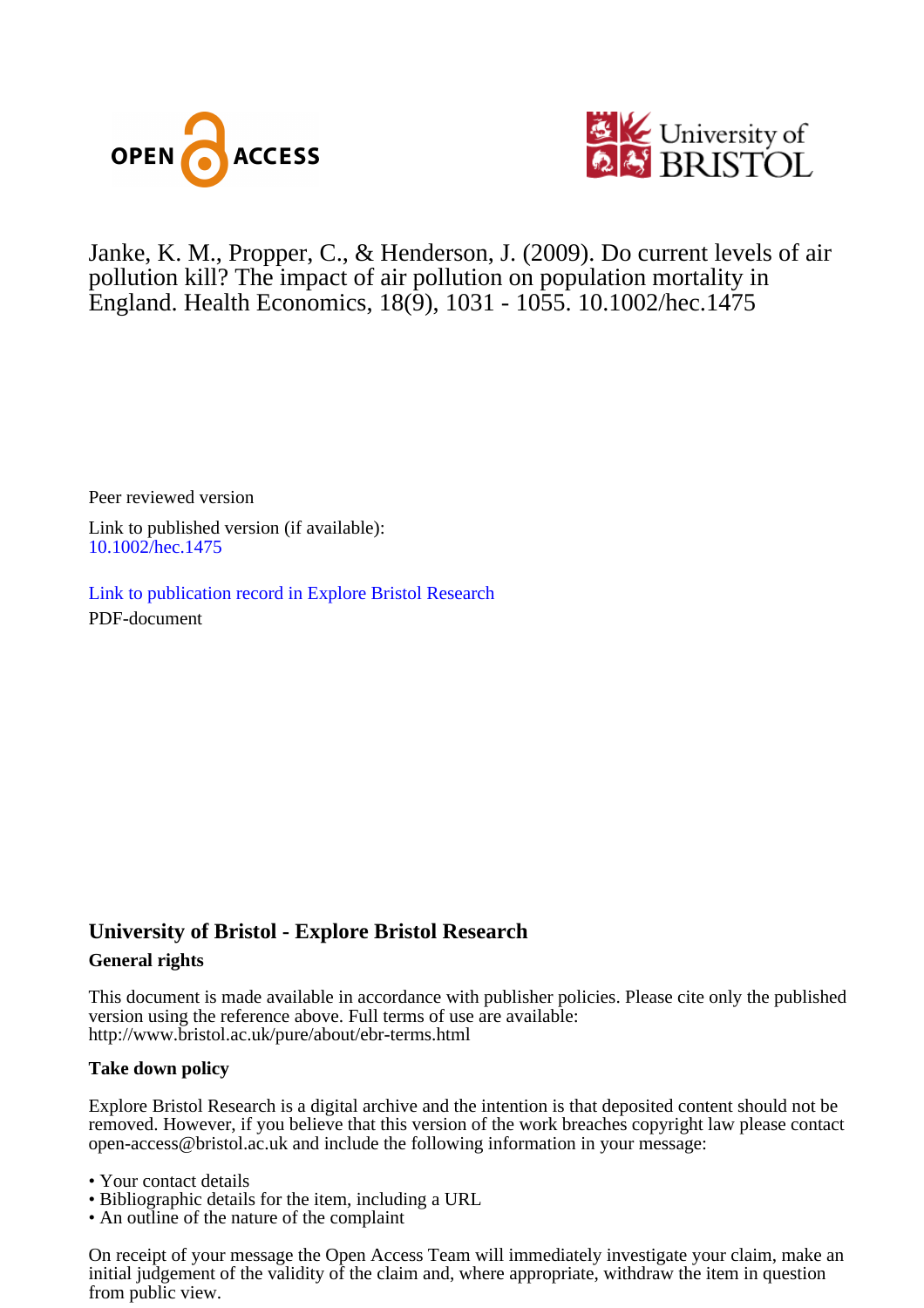# Do current levels of air pollution kill? The impact of air pollution on population mortality in England

Katharina Janke<sup>a</sup>, Carol Propper<sup>b</sup>, and John Henderson<sup>c</sup>

<sup>a</sup>CMPO, University of Bristol, UK

<sup>b</sup>University of Bristol, UK; Imperial College, London, UK; CEPR, London, UK <sup>c</sup>Department of Social Medicine, University of Bristol, UK

December 5, 2014

#### Abstract

The current air quality limit values for airborne pollutants in the UK are low by historical standards and are at levels that are believed not to harm health. We assess whether this view is correct. We examine the relationship between common sources of airborne pollution and population mortality for England. We use data at local authority level for 1998–2005 to examine whether current levels of airborne pollution, as measured by annual mean concentrations of carbon monoxide, nitrogen dioxide, particulate matter less than 1010  $\mu$ m in diameter (PM<sub>10</sub>) and ozone, are associated with excess deaths. We examine all-cause mortality and deaths from specific cardiovascular and respiratory causes that are known to be exacerbated by air pollution. The panel nature of our data allows us to control for any unobserved time-invariant associations at local authority level between high levels of air pollution and poor population health and for common time trends. We estimate multi-pollutant models to allow for the fact that three of the pollutants are closely correlated. We find that higher levels of  $PM_{10}$  and ozone are associated with higher mortality rates, and the effect sizes are considerably larger than previously estimated from the primarily time series studies for England

KEY WORDS: air pollution, child health, asthma, avoidance behaviour, panel analysis JEL I12, I18, Q53, Q58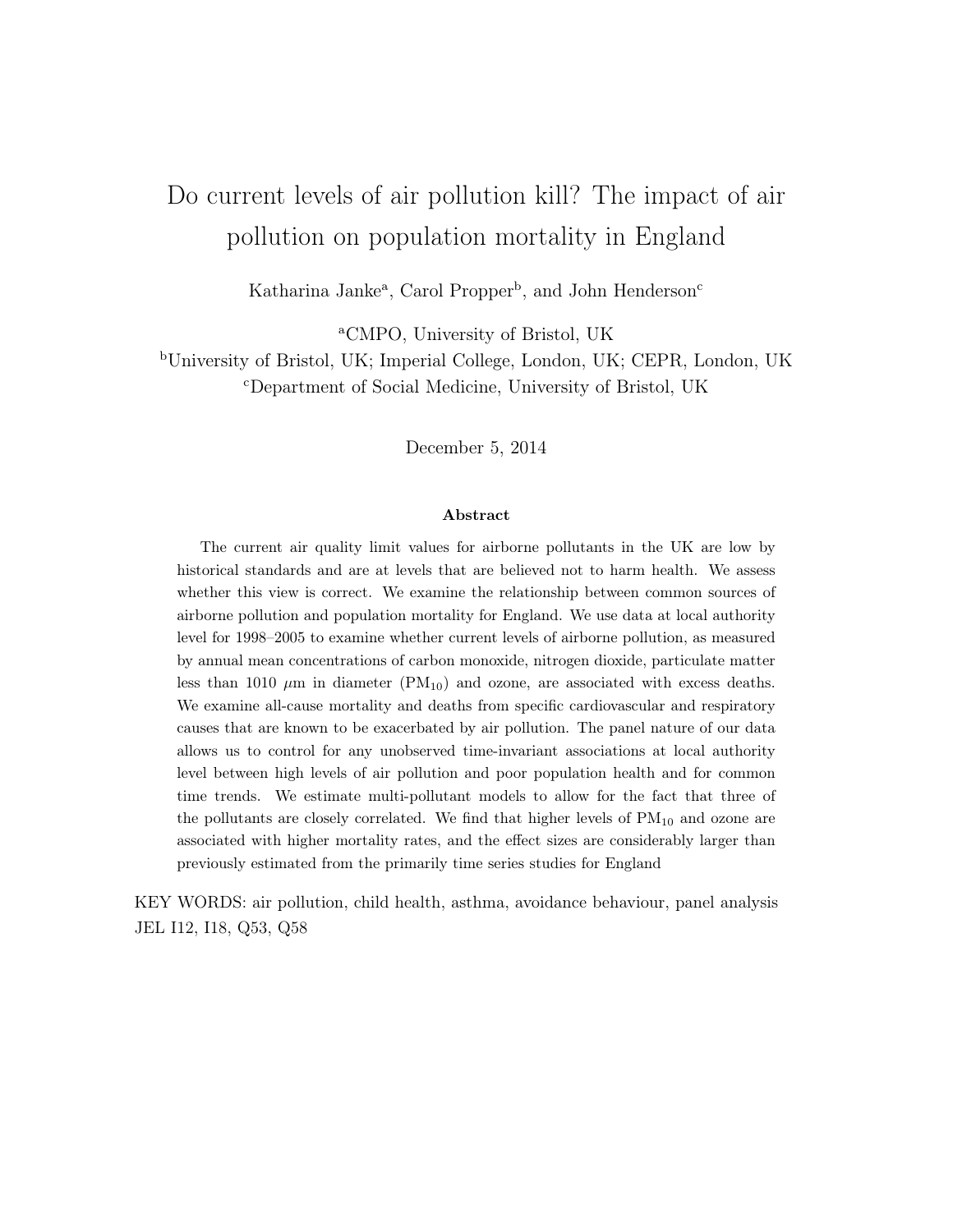### 1 Introduction

The current levels of airborne pollutants in many OECD countries are low by historical standards. The limits on air pollution set by the regulatory authorities are also low by these standards. Yet recent research from the USA has shown that there are adverse effects from airborne pollution for infants even at these levels (Currie and Neidell 2005). This paper focuses on the impact of airborne pollutants on population health in England. England is of interest because it has average pollutant levels that are low (around 30% lower than those examined in recent studies from the United States (Currie and Neidell 2005, Neidell 2004)) and the limit values allowed by the regulatory authorities are set reflecting a belief that there is a safe threshold at which no significant health effects can be observed.<sup>1</sup> The aim of the paper is to test this belief by examining whether the current levels of airborne pollutants in England are associated with adverse health effects – as measured by mortality – for the population.

Adults have been the main focus of most of the research on air pollution and excess mortality. Previous studies of the impact of airborne pollutants on mortality rates are basically of two kinds. The first exploit high frequency time series data on levels of air pollution and number of deaths to examine the time series relationship. Such studies measure the acute effects of air pollution and generally focus on a single pollutant. However, the focus on a single pollutant may over-estimate its impact, as several of the common airborne pollutants are correlated, because they are components of traffic emissions. In addition, if temporarily elevated levels of pollution hasten the deaths of frail persons who would have died within days or weeks, then the effects of pollution are over-estimated. The second type of study examines the impact of living in cities with different levels of pollution. Whilst these studies capture more than the short term effects of pollution, comparisons of cities suffer from potential omitted variable bias, as it is likely that these cities are different in important ways other than in their level of pollution. So observed cross-sectional differences in deaths may not be causal (Chay and Greenstone 2003).

In this paper, we use the following design to deal with these problems. We take as the unit of observation the primary unit of local government in the UK (the local authority) and examine the relationship between annual mortality rates and annual mean concentrations of four common air pollutants over time at this level. The use of a panel allows us to fully control for time-varying determinants of death that are national in scope and factors that differ across local areas that remain fixed over time, so we can isolate the impact of pollution from other unobserved differences between local authorities. The use of a time period of a year means this design will not detect the small changes in life expectancy (changes of a few days) that may underlie the associations found in time series studies. Focussing on annual mortality rates also reduces one aspect of model uncertainty found in time series studies (see Clyde

 $1$ Seehttp://uk-air.defra.gov.uk/.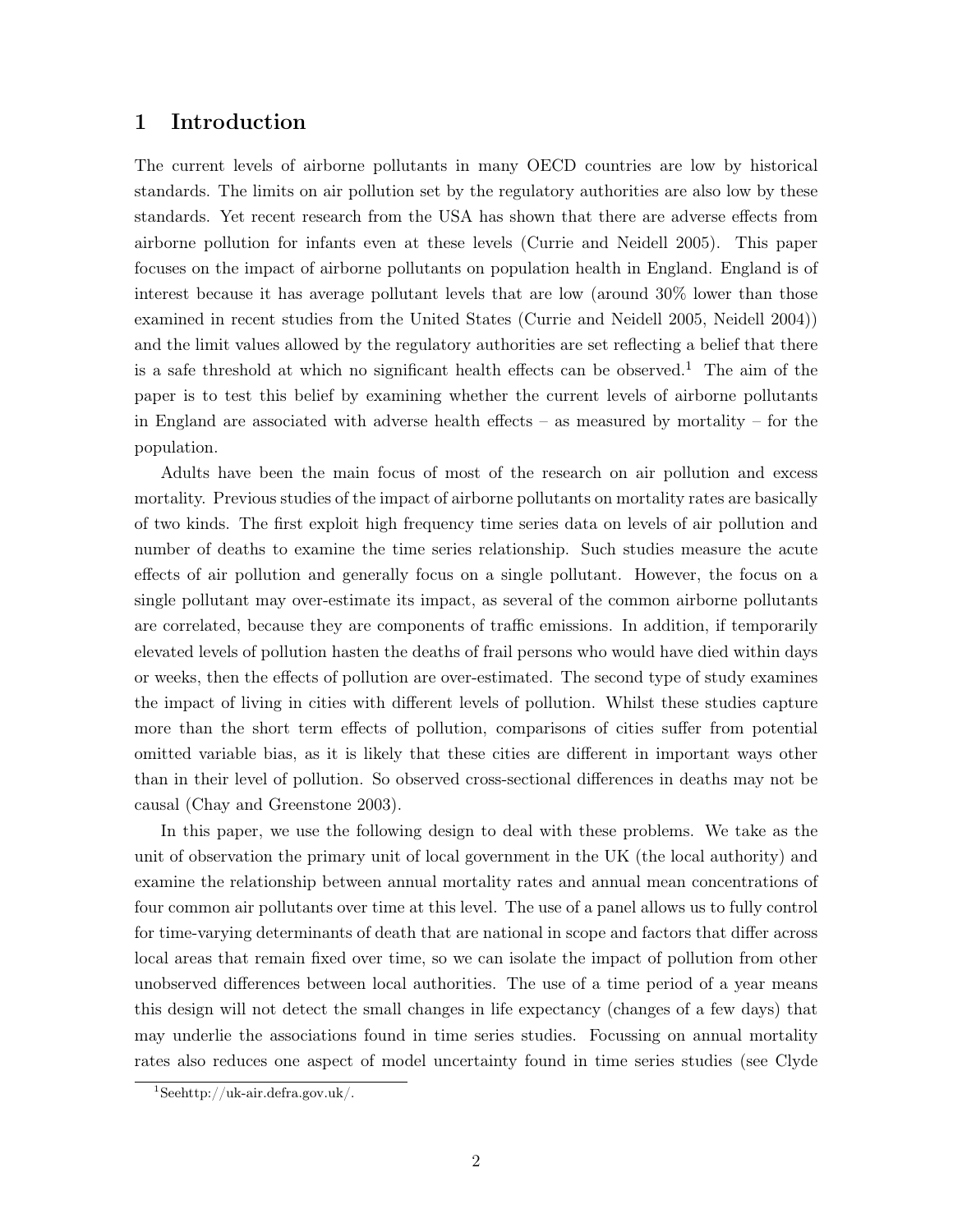(2000) and Koop and Tole (2004)). Additionally, annual mortality rates for local authorities are readily available, whereas daily, weekly or monthly rates are not publicly available for confidentiality reasons. Finally, the research design allows us to control for the correlation between the levels of common airborne pollutants.

Despite its advantages this design has been little used to examine pollution and mortality. In one of the few studies using this approach, Chay et al. (2003) examine the effect of particulate matter on adult mortality in the US during the 1970s. They find no impact of this pollutant on adult mortality. However, the pollutant measure used during the period covered by their study (total suspended particles) was possibly too imprecise to pick up mortality effects.

Our panel begins in 1998 after Local Air Quality Management came into effect in the UK in December 1997. It ends in 2005. Local Air Quality Management required local authorities to assess the air quality in their areas and, as a result, local authorities installed additional air pollution monitoring stations that supplement the existing national monitoring network.<sup>2</sup> This provides a dense network of air pollution monitors that allows us, using spatial matching methods, to assign air pollution measures for about 90% of local authorities and all of the local authorities with large populations. Our analysis focuses on the pollutants carbon monoxide (CO), nitrogen dioxide (NO<sub>2</sub>), particulate matter less than 10  $\mu$ m in diameter (PM<sub>10</sub>), and ozone  $(O_3)$ <sup>3</sup> UK (and European) legislation sets limit values for these pollutants, because they have deleterious effects on human health.<sup>4</sup>

We examine deaths from all causes and then focus on deaths from specific causes – diseases of the cardiovascular and respiratory system – which have been shown by recent medical literature to be associated with air pollution (Pope and Dockery 2006). We control for observed factors that may be correlated with pollution but are independent causes of early deaths, such as education, employment and lifestyle. We estimate multiple pollutant models to isolate the impact of specific pollutants. We also subject our results to a large number of specification tests, including 'placebo' tests for a spurious association between air pollution at local authority level and death rates by examining the association of air pollution with two causes of death which are unlikely to be driven by air pollution. Our findings suggest that the relatively low levels of pollution currently permitted in the UK are associated with mortality rates in the population. We find significant effects of both  $PM_{10}$  and  $O_3$  on mortality. The magnitudes of these effects are both statistically and economically significant.

<sup>&</sup>lt;sup>2</sup>Note that the local authorities are not the same bodies that are responsible for providing health care or meeting health targets.

<sup>&</sup>lt;sup>3</sup>Earlier studies have examined sulphur dioxide pollution. We focus here on those pollutants whose levels are widely measured, reflecting current concerns over their impacts on health.

<sup>4</sup>See Appendix Appendix A for sources and effects of of these pollutants and Appendix Appendix B for the air quality standards in operation in England during our sample period.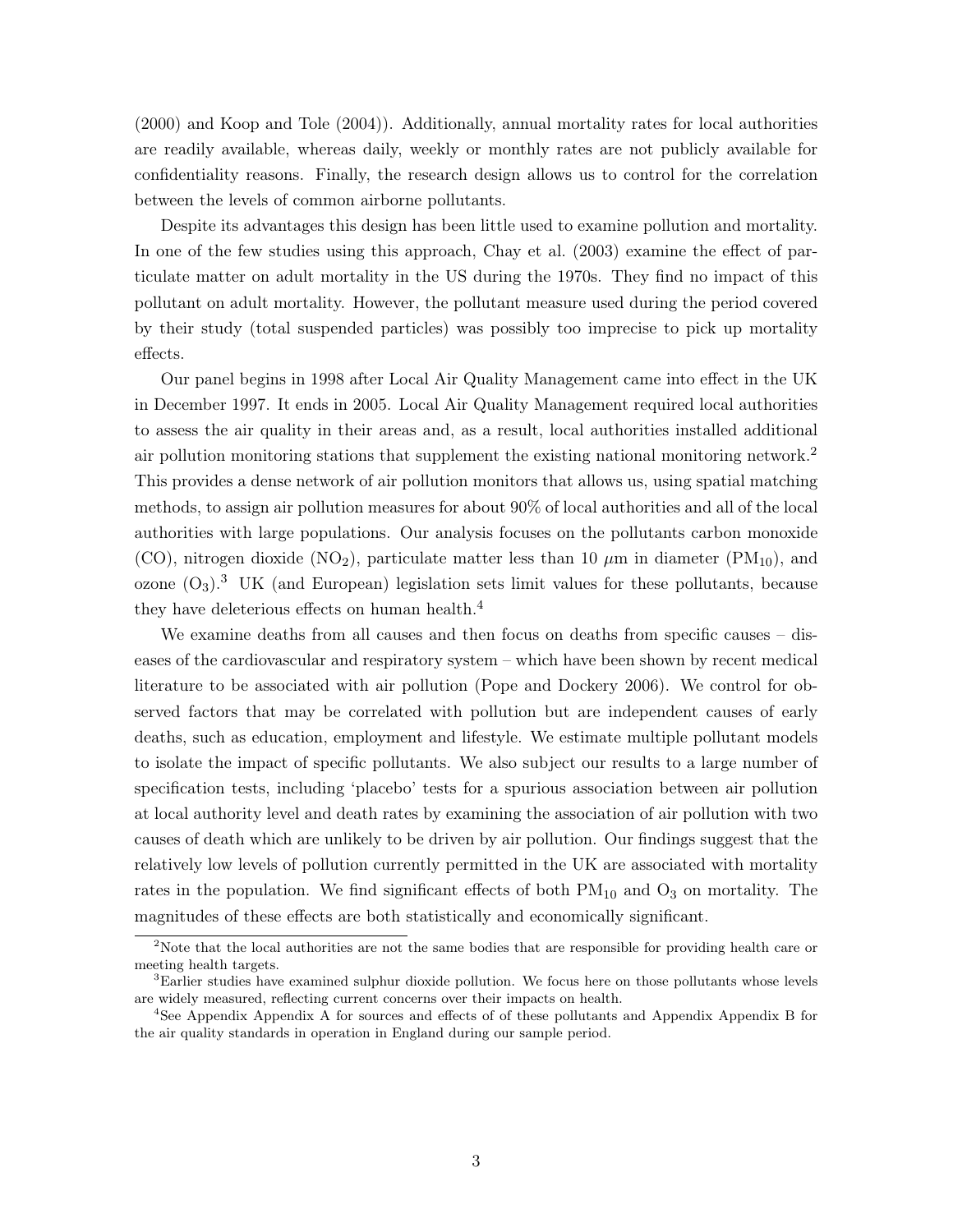### 2 An overview of the literature on air pollution and mortality

The literature on air pollution and mortality is dominated by two types of study: time series studies of the association between short-term variations in air pollution and mortality and cross-sectional studies of cohorts followed over time or of cities with long-term differences in pollution. Time series studies regress daily counts of deaths for a geographical area onto daily means of air pollutant concentrations, controlling for confounding factors such as temperature, humidity and barometric pressure. Exploiting short-term variation to identify pollutant effects eliminates the effects of lifestyle factors such as exercise and diet, because these factors do not change on the short run. Systematic reviews of the numerous published time series studies report significant associations between air pollutants and mortality, with mean estimates suggesting that per 10  $\mu$ g/m<sup>3</sup> increase in NO<sub>2</sub>, PM<sub>10</sub> or O<sub>3</sub> or per 1 mg/m<sup>3</sup> increase in CO mortality increases by less than 1% (see, inter alia, Stieb et al. (2002), Bell et al. (2005) and Department of Health (2006)).

There are two problems interpreting the findings from time series studies. The daily time series design can only identify the acute effect of pollution. Part of the increase in mortality may be caused by deaths of individuals who would have died only a few days later from other causes (an issue known as "harvesting"). So, such studies may over-estimate the impact of air pollution on health. In addition, levels of different pollutants may be strongly correlated; identifying which pollutant is causing the increased deaths is therefore difficult from studies based on short-term fluctuations in one pollutant.

Ecological studies of associations between spatial variations in air pollution and spatial variations in mortality compare mortality in highly polluted areas with mortality in less polluted areas, using population average values to control for other risk factors such as smoking, deprivation and education. Typically, they suggest that a pollutant increase of 10  $\mu$ g/m<sup>3</sup> increases mortality by about 3% (Wilson and Spengler 1996). But these studies face severe omitted variables problems, as they typically do not control for many individual or community level variables which may be correlated with pollution.<sup>5</sup>

Finally, cohort studies use pollutant concentrations averaged over a year or longer periods. Few such studies exist and there are none for the UK. Two key U.S. studies estimate an increase in mortality risk of between 4% and 14% per 10  $\mu$ g/m<sup>3</sup> increase in PM<sub>2.5</sub> (Pope et al. 2002, Dockery et al. 1993). Estimated effects on cardiopulmonary mortality are generally larger. Estimates of the effects of  $CO$ ,  $NO<sub>2</sub>$  and  $O<sub>3</sub>$  tend to be insignificant (Krewski et al. 2000). The only long-term studies for Europe are one for Norway, which finds a mortality risk increase of 8% per 10  $\mu$ g/m<sup>3</sup> increase in nitrogen oxides (NO<sub>2</sub> + NO) for men (Nafstad et al. 2004) and one for the Netherlands, which finds positive but insignificant effect estimates for  $NO<sub>2</sub>$ 

<sup>5</sup>A very small number of studies uses exogenous changes in air pollution. Clancy et al. (2002) used the ban on coal sales in Dublin in 1990, which reduced average black smoke concentrations. Studies of extreme pollution episodes use one large fluctuation in air pollutant concentrations to identify short-term effects. A classic example is the Great Smog of London in 1954 that caused 4,000 excess deaths (Wilkins 1954).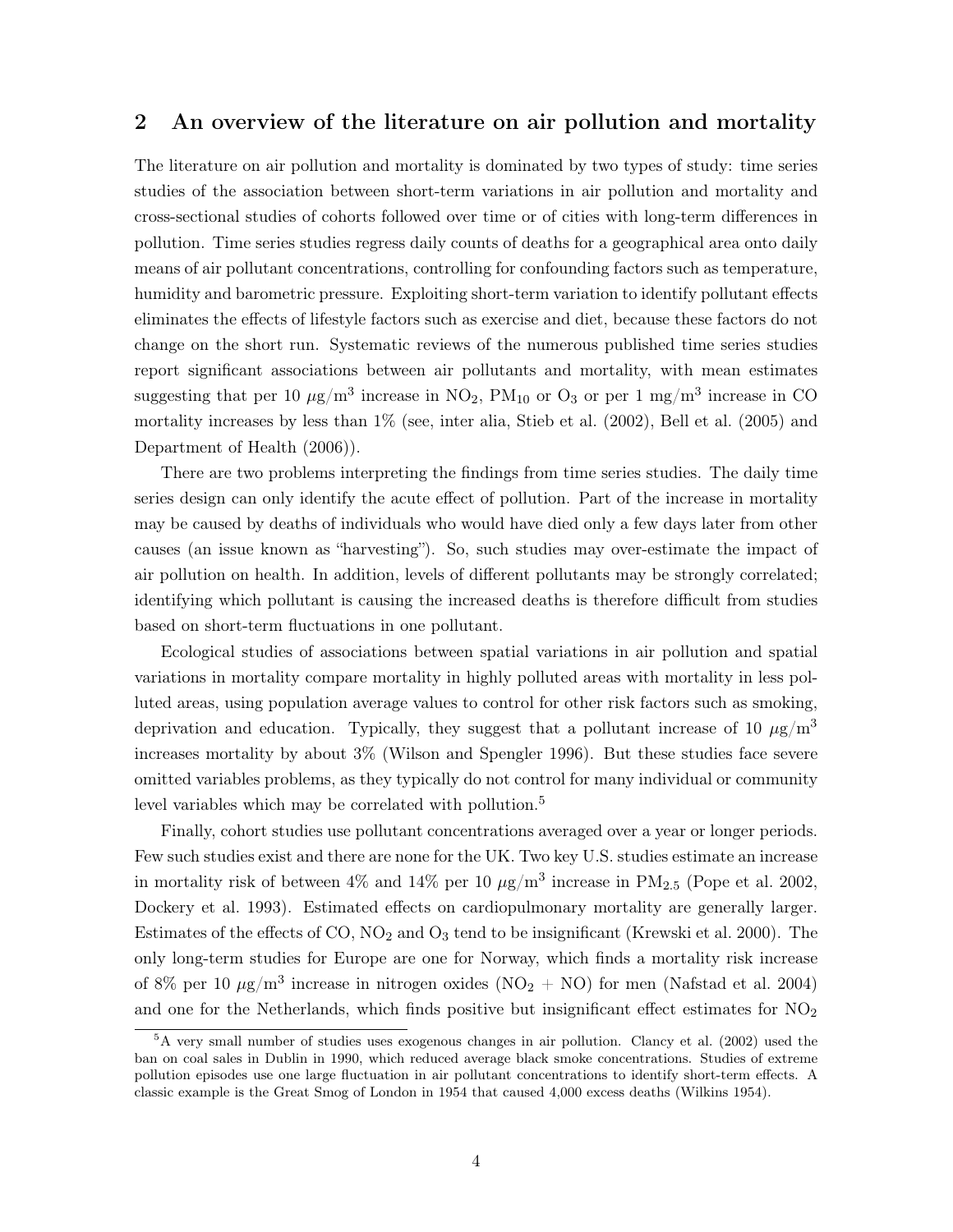(Hoek et al. 2002). Because of their design, cohort studies are expensive and take long time to complete. In addition, cohort studies may suffer from omitted variable bias, as the cities or zip codes which are compared may differ from each other in important ways other than just their levels of air pollution.

Within the economics literature, there have been several studies for the US which show that current levels of pollution are associated with poor health outcomes. Currie and Neidell  $(2005)$  examine the impact of CO,  $PM_{10}$  and O<sub>3</sub> on infant deaths in California over the 1990s. Using individual-level weekly data, they find a significant effect of CO on infant mortality. Aggregating up their data to zip code-quarter level, however, they find no effect for CO, but a significant effect for  $PM_{10}$ . The pollution levels in California during the 1990s are higher than the pollutant concentrations in England during the period we examine: the sample mean of PM<sub>10</sub> in Currie and Neidell (2005) is 39.4  $\mu$ g/m<sup>3</sup>, whereas our sample mean is 24.7  $\mu$ g/m<sup>3</sup>. Chay and Greenstone (2003) exploit variation across US counties in the depth of a sudden economic recession in 1980 to 1982 to identify the effect of a medium-term reduction in total suspended particles (TSP - particles with diameter  $\leq 40 \ \mu m$ ) on infant mortality. Again, pollution levels are higher than currently in England.<sup>6</sup> They find a significant effect of TSP reductions on decreases in infant mortality rates.

In one section of their paper, Chay et al. (2003) use the same approach as we adopt here, using US counties as the unit of observation. They exploit within-county time-series variation in TSP levels to study the effect of air pollution on mortality in adults over 50 years and adults aged 65 to 84 years in 1969 to 1974. The average pollution level in their data is twice the level we examine.<sup>7</sup> However, they find no association between their measure of air pollution and mortality, perhaps because TSP are a rather crude measure of air pollution.

### 3 Our empirical approach

Our unit of analysis is a local authority, which is the main unit of political administration below the national level in the UK. There are 354 local authorities in England, with an average population of around 140,000 people, ranging from just over 2,000 to just over 1 million.<sup>8</sup> Local authorities are aggregated into 9 Government Office regions. Figure 1 shows the location and size of local authorities and the Government Office regions.

<sup>6</sup>TSP is not measured in England during our sample period. To compare pollution levels, we convert TSP levels using  $0.55$  as  $PM_{10}/TSP$  ratio. In a review of studies of the acute effects of particles, Dockery and Pope (1994) use this ratio, based on guidelines from the US Environmental Protection Agency. Chay and Greenstone (2003) report TSP levels between 56.4 and 71.1  $\mu$ g/m<sup>3</sup>, which is equivalent to PM<sub>10</sub> levels between 31 and 39  $\mu$ g/m<sup>3</sup>, one and a half times our sample mean of 24.7  $\mu$ g/m<sup>3</sup>.

<sup>&</sup>lt;sup>7</sup>Using 0.55 as PM<sub>10</sub>/TSP ratio their TSP sample mean of 93  $\mu$ g/m<sup>3</sup> is equivalent to a PM<sub>10</sub> level of 51  $\mu$ g/m<sup>3</sup>. Our PM<sub>10</sub> sample mean is 24.7  $\mu$ g/m<sup>3</sup>.

 ${}^{8}$ The smallest local authority used in the analysis here contains 34,000 people (Rutland) and the largest one million people (Birmingham).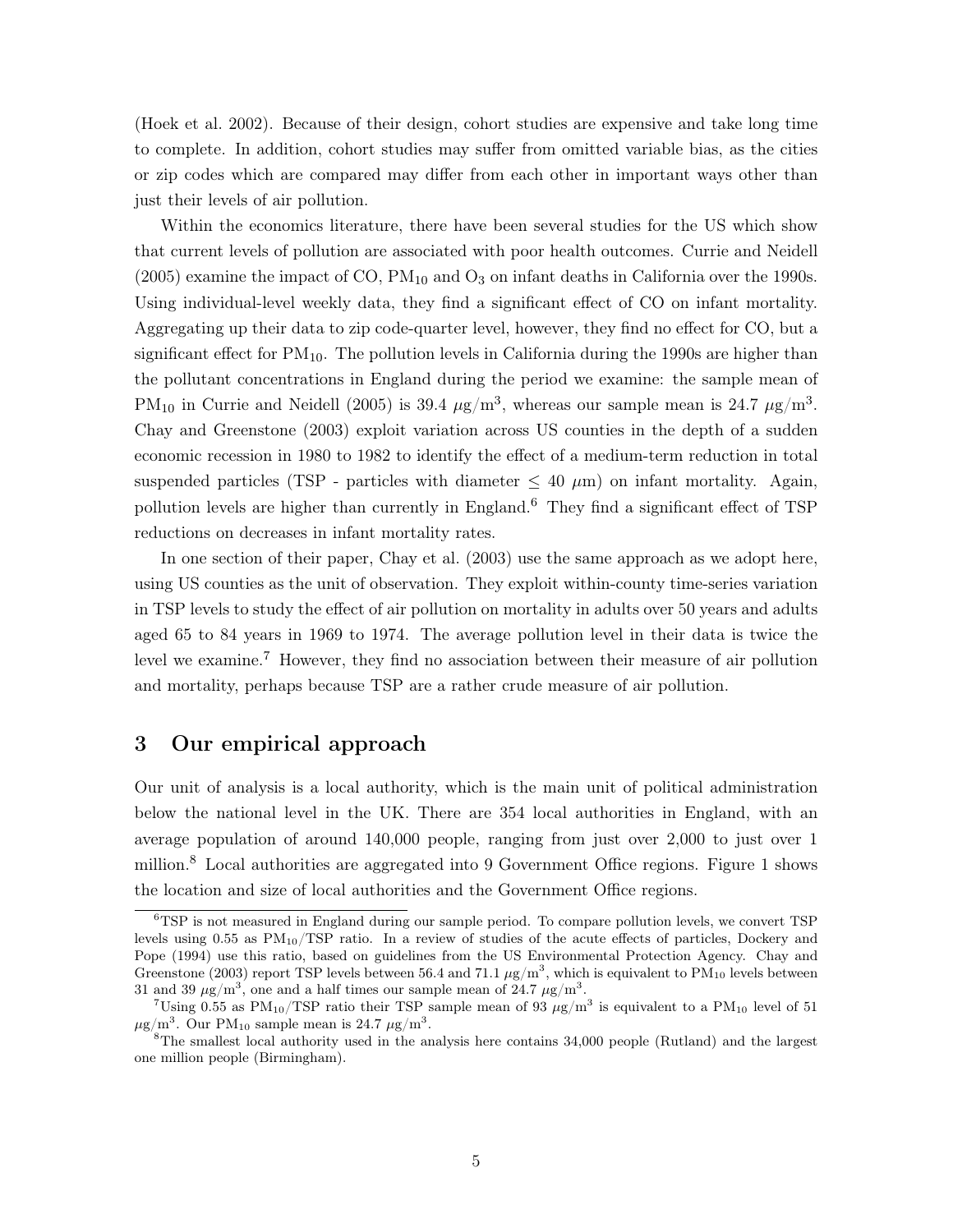

We estimate equations of the following form:

$$
m_{it}^j = \alpha + \boldsymbol{P}_{it}' \boldsymbol{\gamma}_j + \boldsymbol{Z}_{it}' \boldsymbol{\beta}_j + T^j + T_r^j + \mu_i^j + \varepsilon_{it}^j \tag{1}
$$

where i indexes the local authority, t indexes the year,  $r$  the region and  $j$  the cause of death.  $m_{it}^{j}$  is the logarithm of one of six mortality rates (all-cause; all circulatory diseases; coronary heart disease; acute myocardial infarction; stroke; bronchitis, emphysema and other chronic obstructive pulmonary diseases),  $P_{it}$  is a vector of air pollutants (CO, NO<sub>2</sub>, PM<sub>10</sub>, O<sub>3</sub>),  $Z_{it}$  is a vector of time-varying controls at local authority (or regional) level.  $T^j$  is a time trend,  $T^j_r$ is a region-specific time trend (regions are Government Office regions),  $\mu_i^j$  $\frac{J}{i}$  is a local authority fixed effect, and  $\varepsilon_{it}$  is the error term for cause of death j. The coefficients of interest are the  $\gamma^j.$ 

We first estimate the impact of each pollutant separately, but our main specifications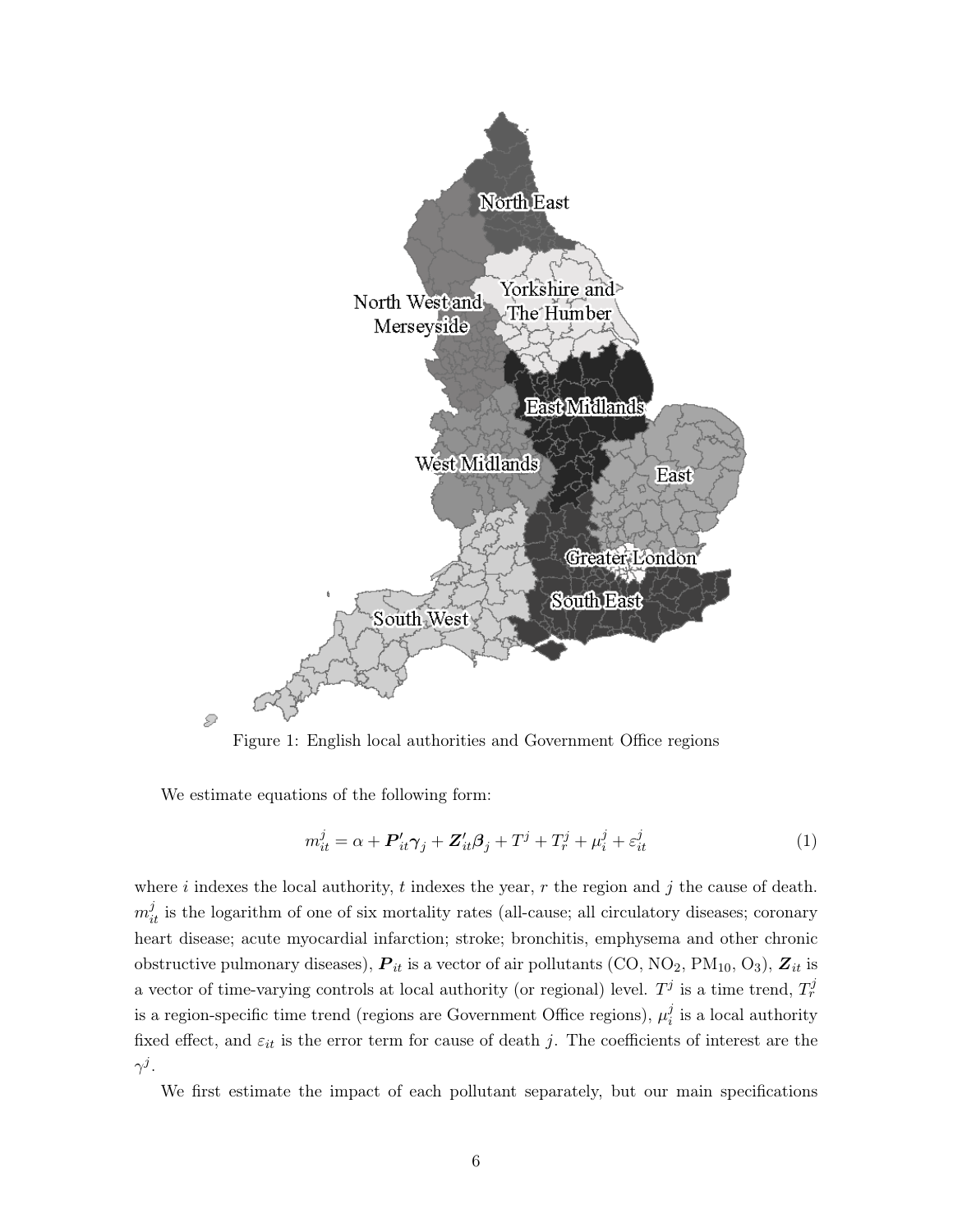include all pollutants together to allow for correlation between them. Identification comes from the time series variation in pollutant concentrations at local authority level. As our panel is short, within-group estimates may be biased, so we also estimate OLS models (in which the local authority fixed effect is replaced by a set of regional dummies) and three-year long-difference models (Griliches and Hausman 1986). In all our analyses we estimate robust standard errors and weight by the size of the local authority population.

#### 4 Data

Data on air pollution comes from the UK Air Quality Archive,<sup>9</sup> supplemented with data from four regional air quality networks managed by the same operator and from another four regional networks managed by the Environmental Research Group at King's College London. These sources provide data on a total of 192 automatic monitoring stations, of which 90, 174, 111 and 105 record concentrations of CO,  $NO<sub>2</sub>$ ,  $PM<sub>10</sub>$  and  $O<sub>3</sub>$ , respectively. Figure 2 shows the positions of these monitors.<sup>10</sup> The figure also shows the population densities of local authorities; the darker the shading, the more densely populated the area. It is clear from the figure that monitors are located in more densely populated areas, so that, while there is not equal coverage across areas, those areas with few monitoring stations are also areas of small populations.

We convert measurements given in volume ratios into mass units and compute daily pollutant concentrations if only hourly readings are available (see also Appendix C-1). We use the daily mean of  $NO<sub>2</sub>$  and  $PM<sub>10</sub>$  and the daily maximum 8-h running mean of CO and  $O<sub>3</sub>$  (the choice of unit is determined by the relevant pollution standard) to calculate annual means. We assign these annual pollutant concentrations to local authorities using a procedure similar to Currie and Neidell (2005). Using the geographical coordinates of the headquarters of a local authority, we calculate the distance between the headquarters and all monitoring stations. Then we use all monitoring stations whose distance to the headquarters is less than 30 miles (less than 10 miles for the London boroughs where there are many monitoring stations within relatively small distances) to calculate a weighted mean of the annual pollutant concentrations measured by these stations. The weight assigned to a monitor is the inverse of the distance between the headquarters and the monitor. Our measure is thus the distance-weighted mean of the annual mean pollutant concentrations at monitors in a 30 (10) mile radius of the headquarters of a local authority. We assign a measure of  $CO$ ,  $NO<sub>2</sub>$ ,  $PM<sub>10</sub>$  and  $O<sub>3</sub>$  for at least two years to 312 out of 354 local authorities. The local authorities with missing air pollution measures are less populated areas.

To assess the accuracy of our pollution measure, we use our method to predict pollutant

<sup>&</sup>lt;sup>9</sup>Prepared by AEA Energy & Environment on behalf of the Department for Environment, Food & Rural Affairs, www.http://uk-air.defra.gov.uk/.

<sup>&</sup>lt;sup>10</sup>The map does not show two monitoring stations in Wales close to the English border, which we use for computing air pollution measures for local authorities in the West Midlands and in the North West.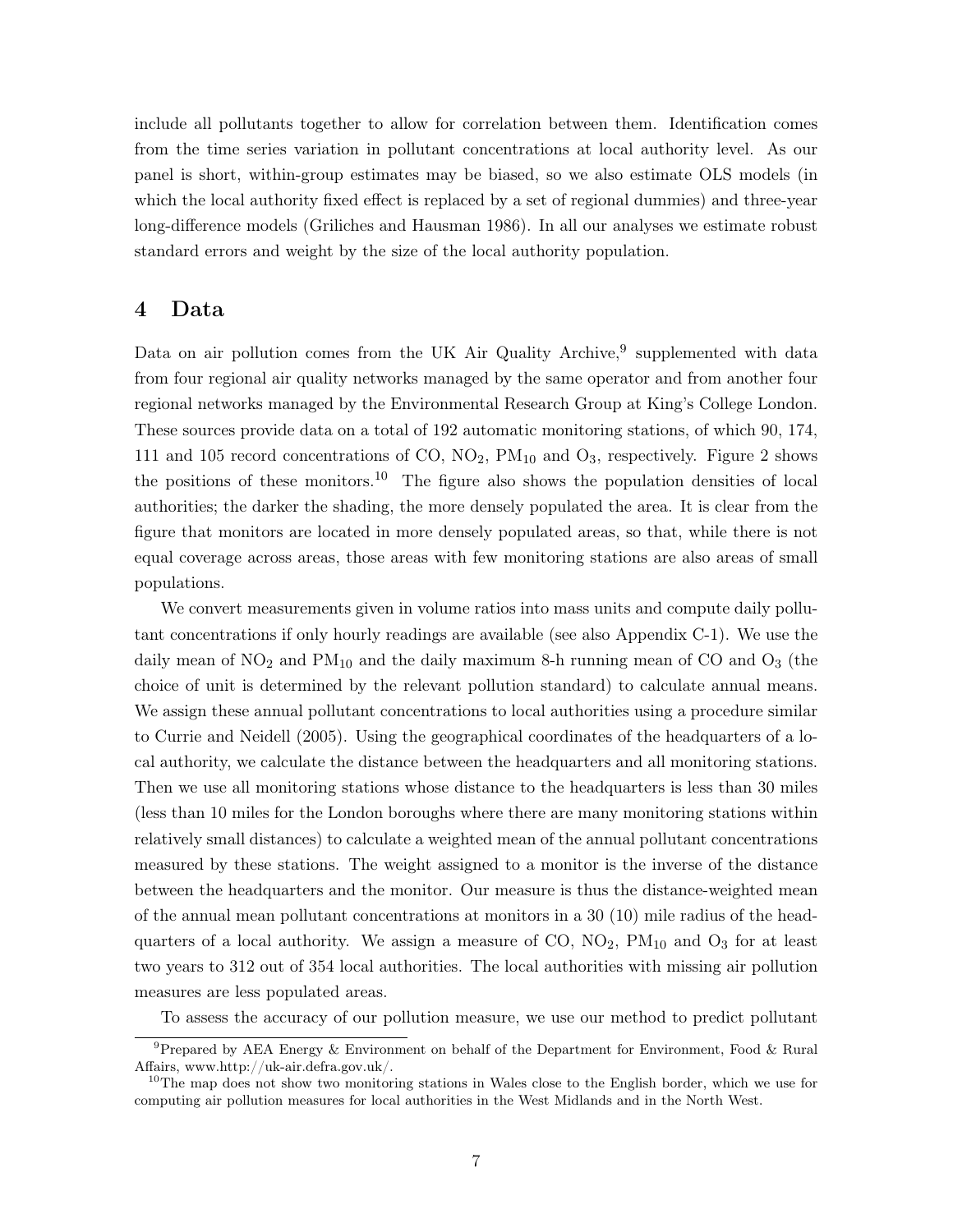

Figure 2: Positions of monitoring stations in England

concentrations at monitor locations and compare the predicted with the actual pollutant concentrations. For the underlying daily data the correlations are relatively high (0.59, 0.61,  $0.75$  and  $0.84$  for CO, NO<sub>2</sub>, PM<sub>10</sub> and O<sub>3</sub>, respectively), indicating this approach will predict pollution at a location relatively well. The correlation coefficients for the annual data across all observations are lower at 0.44, 0.45, 0.40 and 0.50 for CO,  $NO_2$ ,  $PM_{10}$  and  $O_3$ , respectively, due to the averaging induced by moving from daily to annual measures. However, the time series correlation between the predicted and actual annual values within monitoring stations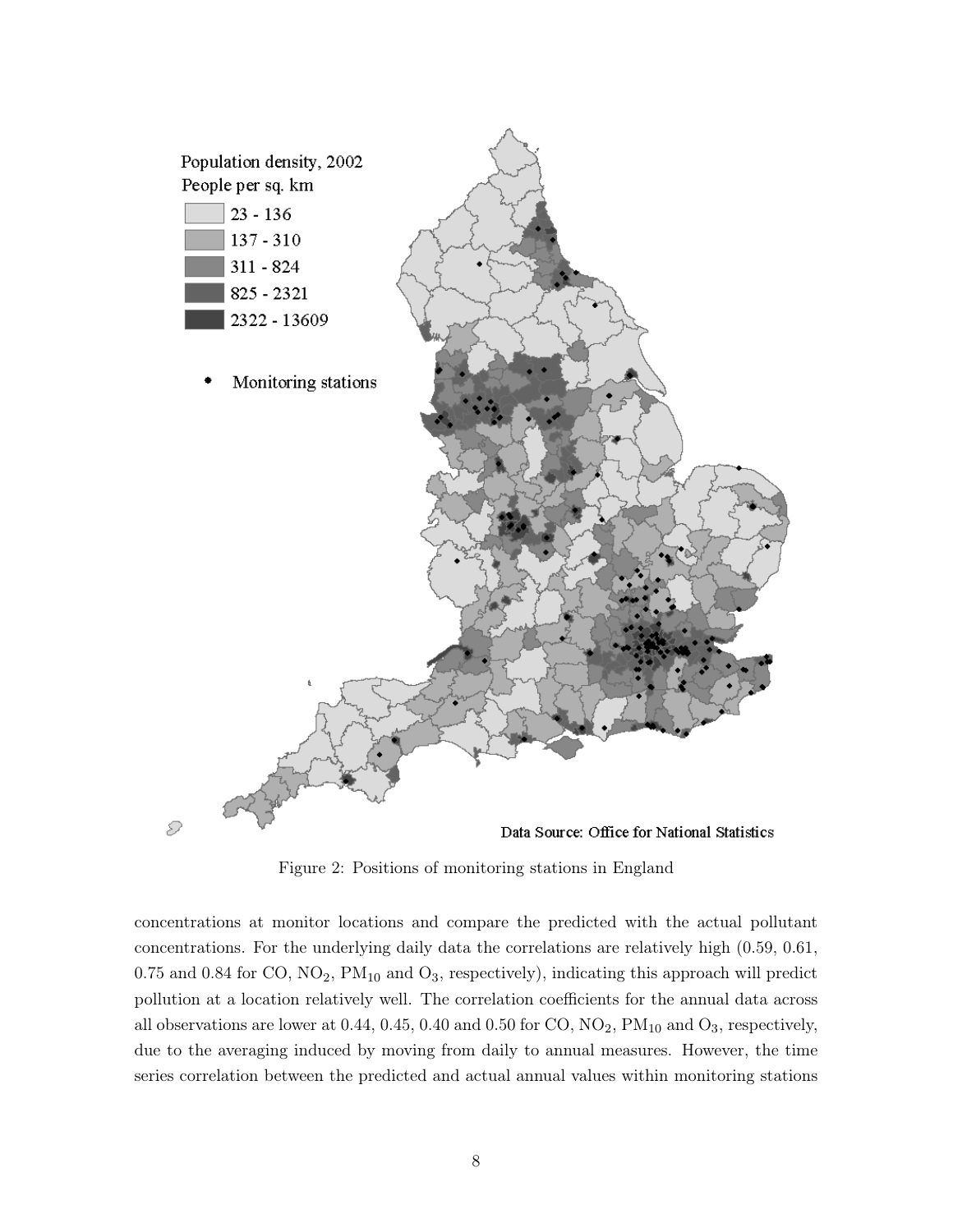is higher – 0.72, 0.47, 0.53 and 0.73 – for CO,  $NO_2$ ,  $PM_{10}$  and  $O_3$  respectively.<sup>11</sup> Since our identification strategy relies on time series variation within local authorities, the accuracy of our pollution measure seems reasonable.

Using measurements taken by stationary monitors at outside locations to calculate exposure to air pollution, there may be an issue of the extent to which measures of ambient air pollution predict personal exposure, as most people spend over 80% of their time indoors. Indoor air quality is often worse than outdoor air quality, because of cigarette smoke, paints, vinyl flooring, gas stoves, dust mites etc. However, empirical studies have shown that ambient levels of air pollutants and personal exposure to air pollutants are significantly correlated.<sup>12</sup> Personal exposure is determined by outdoor concentrations, indoor concentrations and activity patterns. But as factors determining indoor concentrations, e.g. gas stoves and tobacco smoke, are not measured in our data we are not able to control for these. So we make the assumption that the major part of the variation in personal exposure to air pollutants is determined by changes in ambient levels of pollutants. We do, however, control for smoking rates and allow for separate regional time trends, which will pick up, inter alia, regional differences in changes in indoor pollution.<sup>13</sup>

Figure 3 presents quantile plots of our pollution measures, showing the time series variation in the annual pollutant levels. CO clearly declines over the years of our sample. There is also a reduction in the variation: the distance between the top two quantiles and the other three quantiles of the distribution falls over time. Measured at an annual level, no local authority exceeds the limit value, which is defined in terms of the daily maximum 8-h running mean. The annual mean level of  $NO<sub>2</sub>$  initially declines before it peaks in 2003. The variation across local authorities remains pretty constant across the sample period.  $NO<sub>2</sub>$  exceeds the limit value of 40  $\mu$ g/m<sup>3</sup> in many local authorities. Even in the year in which there were fewest instances of exceedances (2002), average annual levels of  $NO<sub>2</sub>$  were higher than the limit value in 17% of local authorities. Annual means of  $PM_{10}$  fall until 2000, remaining relatively constant since then, apart from a peak in 2003. The distribution is pretty constant over the period. PM<sub>10</sub> does not exceed 40  $\mu$ g/m<sup>3</sup>, which is the limit value in force towards the end of our sample period, but it does exceed 20  $\mu$ g/m<sup>3</sup>, the limit value which will come into effect at

 $11$  Figures are mean within station correlations. The median within station correlations are higher: 0.87, 0.56, 0.64 and 0.79.

<sup>&</sup>lt;sup>12</sup>Georgoulis et al. (2002) use measurements of personal exposure to CO for 401 individuals in five European cities during a 48 hour period and find that ambient levels of CO are a significant determinant of personal exposure to CO. Kousa et al. (2001) use the same data and find that ambient levels of NO<sup>2</sup> explain 11 to 19% of personal NO<sup>2</sup> exposure variation. However, cross-sectional correlation coefficients between personal exposure and ambient pollutant concentrations can be misleading. For example, Janssen et al. (2000) study the timeseries correlation between ambient levels of  $PM_{2.5}$  and personal exposure to  $PM_{2.5}$  for elderly subjects with cardiovascular disease in two European cities. They find that personal exposure and ambient concentrations are highly correlated within subjects over time.

 $^{13}O_3$  has considerably lower indoor concentrations (Committee on the Medical Effects of Air Pollution 1997). Thus, for people who spend little time outdoors, personal exposure to  $O_3$  and ambient levels of  $O_3$  are not correlated. O<sub>3</sub> concentrations, however, are elevated in summer, and people tend to spend more time outdoors in summer. Hence, our measure of O<sub>3</sub> should explain at least part of the variation in personal exposure to O<sub>3</sub>.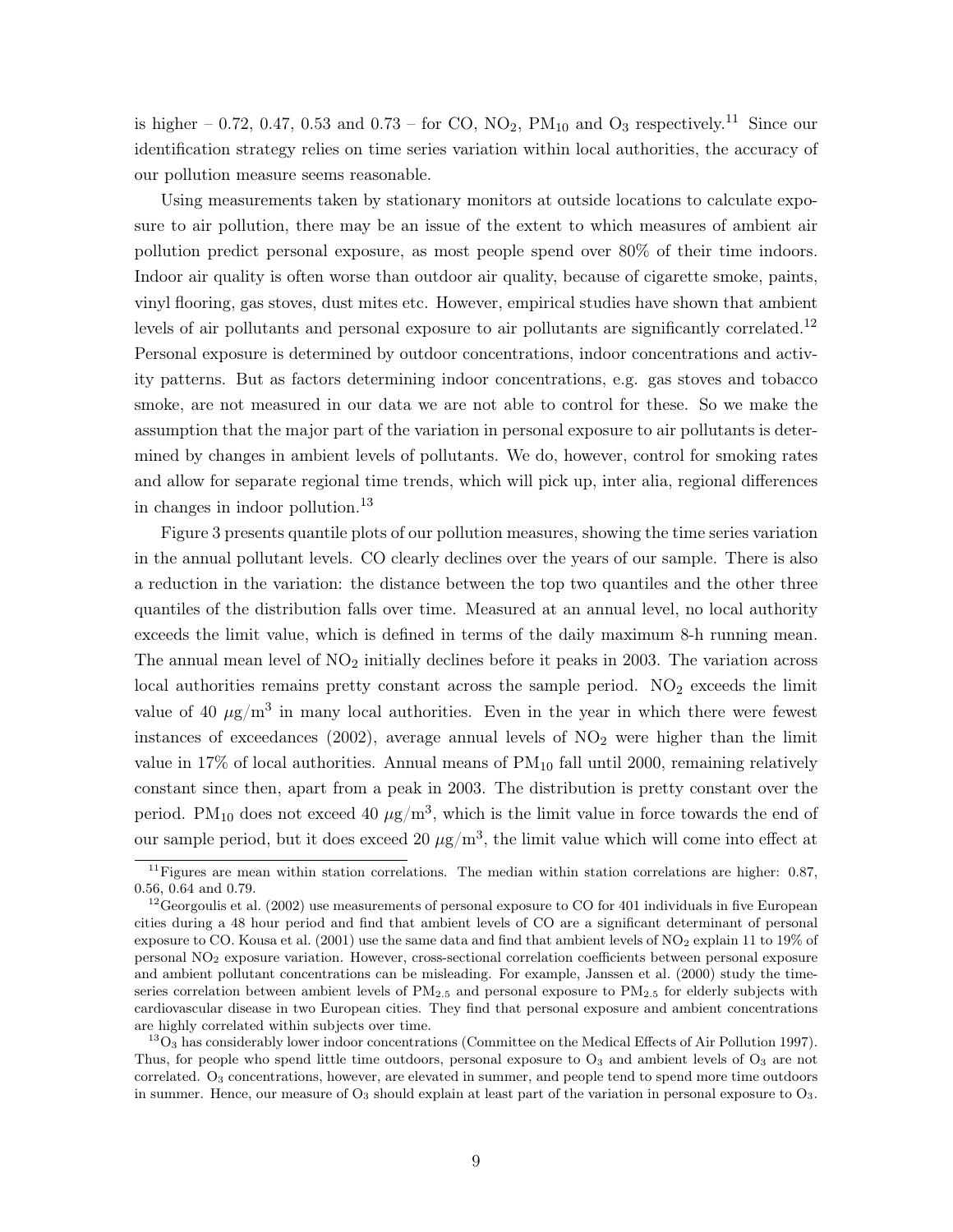

Figure 3: Quantile plots of annual pollutant concentrations in English local authorities. Grey lines indicate annual limit values: the annual mean of  $NO<sub>2</sub>$  must not exceed 40  $\mu$ g/m<sup>3</sup> by 31 December 2005, the annual mean of  $PM_{10}$  must not exceed  $40\mu g/m^3$  by 31 Decmeber 2004 and 20  $\mu$ g/m<sup>3</sup> by 31 December 2010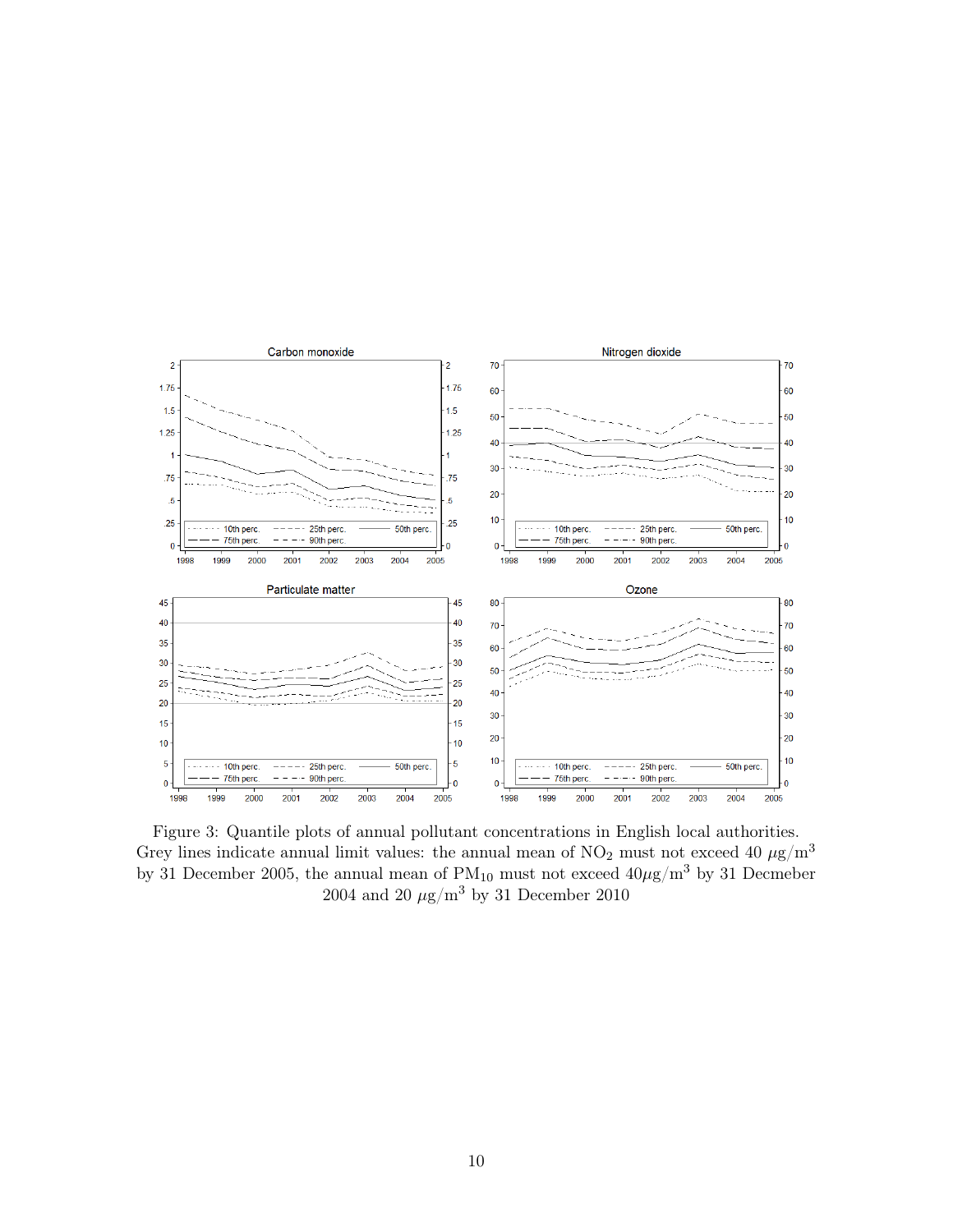the end of 2010. In contrast to the three other pollutants, annual means of  $O_3$  rise over the sample period. The variance of the distribution is fairly constant. There are two clear peaks in the series which affect all local authorities, one in 1999 and another one in 2003. Both years had above average sunshine, illustrating the potential difficulty of isolating the impact of O<sup>3</sup> from that of weather conditions.

| Variable                                                 | Mean     | SD      | <b>Between</b> | Within        | Mean     | Mean     |
|----------------------------------------------------------|----------|---------|----------------|---------------|----------|----------|
|                                                          |          |         | local author-  | local author- | in 1998  | in 2005  |
|                                                          |          |         | ities SD       | ities SD      |          |          |
| Pollutants                                               |          |         |                |               |          |          |
| $CO \ (mg/m^3)$                                          | 0.80     | 0.34    | 0.26           | 0.23          | 1.13     | 0.55     |
| $NO_2$ ( $\mu$ g/m <sub>3</sub> )                        | 36.6     | 9.1     | 8.5            | 3.8           | 41.0     | $33.2\,$ |
| $PM_{10} (\mu g/m^3)$                                    | 24.7     | 3.3     | 2.9            | 1.7           | 26.3     | 24.2     |
| $O_3~(\mu g/m^3)$                                        | $55.9\,$ | $7.5\,$ | 6.6            | 4.1           | 49.9     | $57.5\,$ |
|                                                          |          |         |                |               |          |          |
| Mortality rates (per 100,000)                            |          |         |                |               |          |          |
| Mortality from all causes                                | 660.1    | 86.2    | 78.2           | 39.9          | 712.7    | 605.0    |
| Mortality from all circulatory                           | 243.7    | 42.0    | 31.6           | 28.4          | 286.3    | 202.2    |
| diseases                                                 |          |         |                |               |          |          |
| Mortality from coronary heart                            | 124.9    | 28.6    | $22.1\,$       | 18.5          | 153.0    | 99.7     |
| diseases                                                 |          |         |                |               |          |          |
| Mortality from acute myocar-                             | 54.8     | 17.1    | 13.1           | 11.3          | 71.3     | 41.1     |
| dial infarction                                          |          |         |                |               |          |          |
| Mortality from stroke                                    | 63.7     | 11.9    | $8.2\,$        | 8.7           | $73.2\,$ | $53.0\,$ |
| Mortality from bronchitis, em-                           | 29.2     | 9.8     | 8.8            | 4.6           | 31.5     | $27.3\,$ |
| physema and other COPD                                   |          |         |                |               |          |          |
|                                                          |          |         |                |               |          |          |
| Control variables                                        |          |         |                |               |          |          |
| Smoking rate $(\%)$                                      | 25.7     | 2.4     | 1.7            | 1.7           | 27.4     | $23.6\,$ |
| Employment rate $(\%)$                                   | 76.0     | 6.3     | 5.8            | 2.4           | 75.6     | 76.2     |
| NVQ 4+ level rate $(\%)$                                 | $24.4\,$ | $7.9\,$ | 7.6            | 3.2           | 22.2     | $26.6\,$ |
| Annual mean of summer daily                              | 18.6     | 1.2     | 1.0            | 0.6           | 17.8     | 18.7     |
| maximum temperature $({}^{\circ}C)$                      |          |         |                |               |          |          |
| Annual mean of precipitation                             | $2.2\,$  | 0.63    | 0.51           | 0.38          | 2.4      | 1.7      |
| (mm)                                                     |          |         |                |               |          |          |
|                                                          |          |         |                |               |          |          |
| Other mortality rates for robustness tests (per 100,000) |          |         |                |               |          |          |
| Mortality from chronic liver                             | 8.9      | 4.4     | $3.5\,$        | 2.7           | 7.8      | 9.6      |
| disease including cirrhosis                              |          |         |                |               |          |          |
| Mortality from infectious and                            | 5.7      | $2.9\,$ | 2.0            | 2.1           | 5.0      | 7.2      |
| parasitic diseases                                       |          |         |                |               |          |          |

Table 1: Descriptive statistics for estimation sample  $(n = 2,338, \text{ groups} = 312)$ 

The top panel of Table 1 presents descriptive statistics for the pollution data. In addition to the average fall in all pollutants other than  $O_3$ , it shows that the values of the withinlocal authority standard deviations range from 45% to 80% of the values of the between-local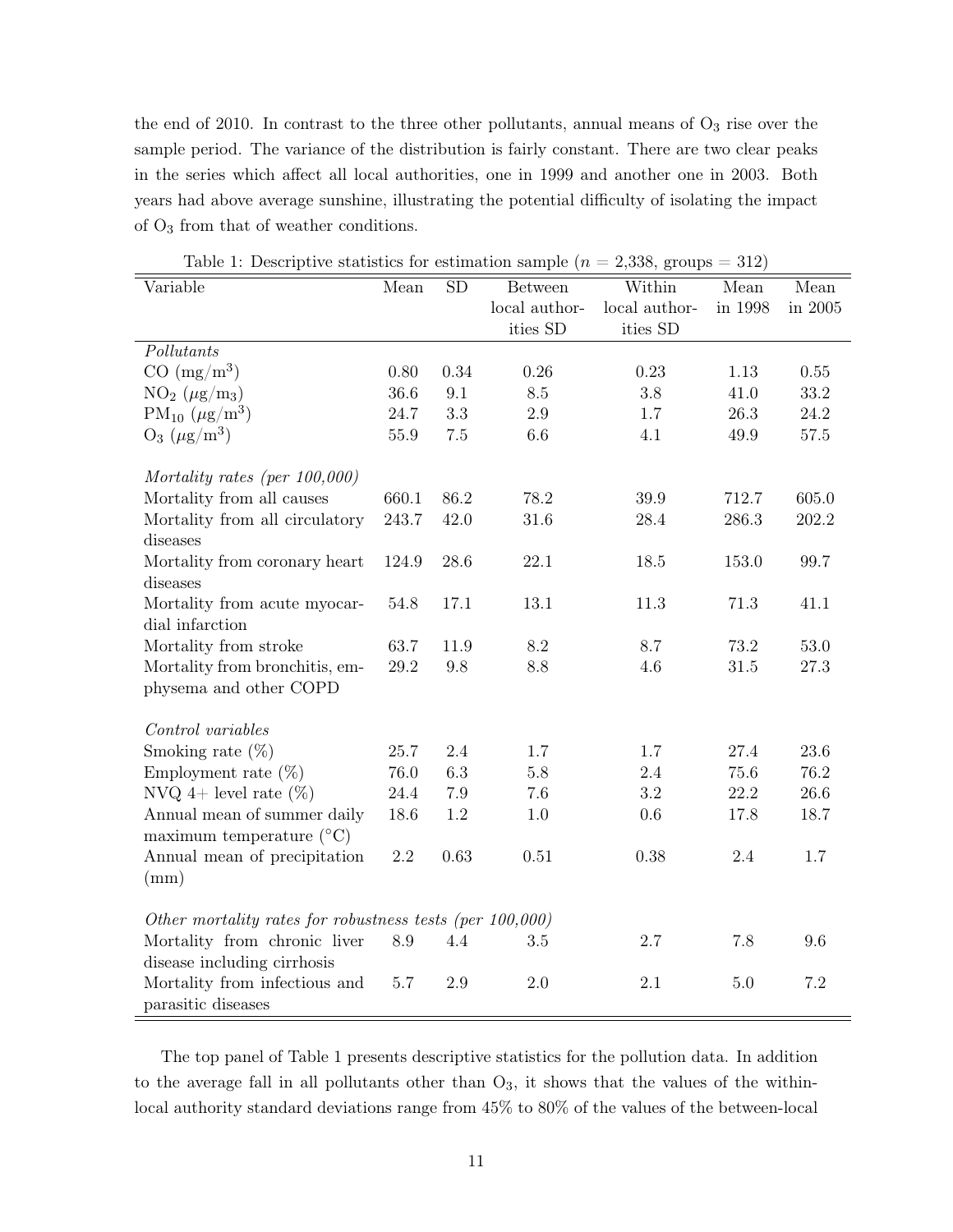authorities standard deviations. This provides support for identification of air pollution effects by exploiting within-local authority variations. CO,  $NO<sub>2</sub>$  and  $PM<sub>10</sub>$  are positively correlated, with correlation coefficients between 0.4 and 0.6. They are negatively correlated with  $O_3$ , which tends to be higher in rural areas, with correlation coefficients between -0.2 and -0.5 (see Table C-2).

The second panel of Table 1 presents the mortality rates. Sources are given in Appendix C-1. We examine deaths from all causes as well as deaths from specific causes for which the medical literature suggests biologically plausible mechanisms that hypothetically link air pollution and adverse effects on human health (see Pope and Dockery (2006) and Pope et al. (2004)). Mortality from all circulatory diseases comprises the ICD-10 categories I00 to I99. Mortality from coronary heart disease is a subset of mortality from all circulatory diseases (ICD-10 categories I20 to I25). Mortality from acute myocardial infarction (heart attack), in turn, is a subset of mortality from coronary heart disease (ICD-10 I21 to I22). Mortality from stroke (ICD-10 I60-I69) is another subset of mortality from all circulatory diseases. Mortality from bronchitis, emphysema and other chronic obstructive pulmonary diseases consist of the categories J40 to J44, which are a subset of diseases of the respiratory system. The subset J40 to J44 excludes asthma, pneumonia and – most important – influenza, thus avoiding confounding of the pollutant effects by epidemics, which might coincide with increased air pollution. We use directly age-standardised rates to control for different population age structures across local authorities.

The time series plots of the standardised annual means of the six mortality rates in Figure 4 show a strong downward trend for the cardiovascular mortality rates. Many factors are likely to cause this fall, including the National Service Framework for Coronary Heart Disease (Department of Health 2000), a ten year plan initiated in 2000 with the aim of reducing coronary heart disease in the community. On the other hand, respiratory mortality has only a slight downward trend with peaks in 1999 and 2003. Consequently, the downward trend in mortality from all causes, which encompasses both cardiovascular and respiratory mortality, is less pronounced and levels off after 2001 before continuing in 2004.

The time-varying control variables in  $Z_{it}$  in Equation 1 are the smoking rate, the employment rate, the percentage of working-age people who hold qualifications at degree level and above, the annual mean of summer daily maximum temperature and the annual mean of precipitation. Smoking is a strong predictor of premature mortality and an important source of indoor pollution. It is therefore important to control for smoking rates. Smoking rates are for 1998 and 2000 to 2005 for Government Office regions, which we match to the 354 local authorities in England. We interpolate rates for 1999. Employment rates proxy economic conditions, which may be correlated with health. In an analysis of US data, Ruhm (2000) shows that mortality rates fall when the economy temporarily deteriorates (though Gerdtham and Johannesson (2003) show that in Sweden unemployment increases the risk of dying). Education, in contrast, has a well established positive effect on health. We measure education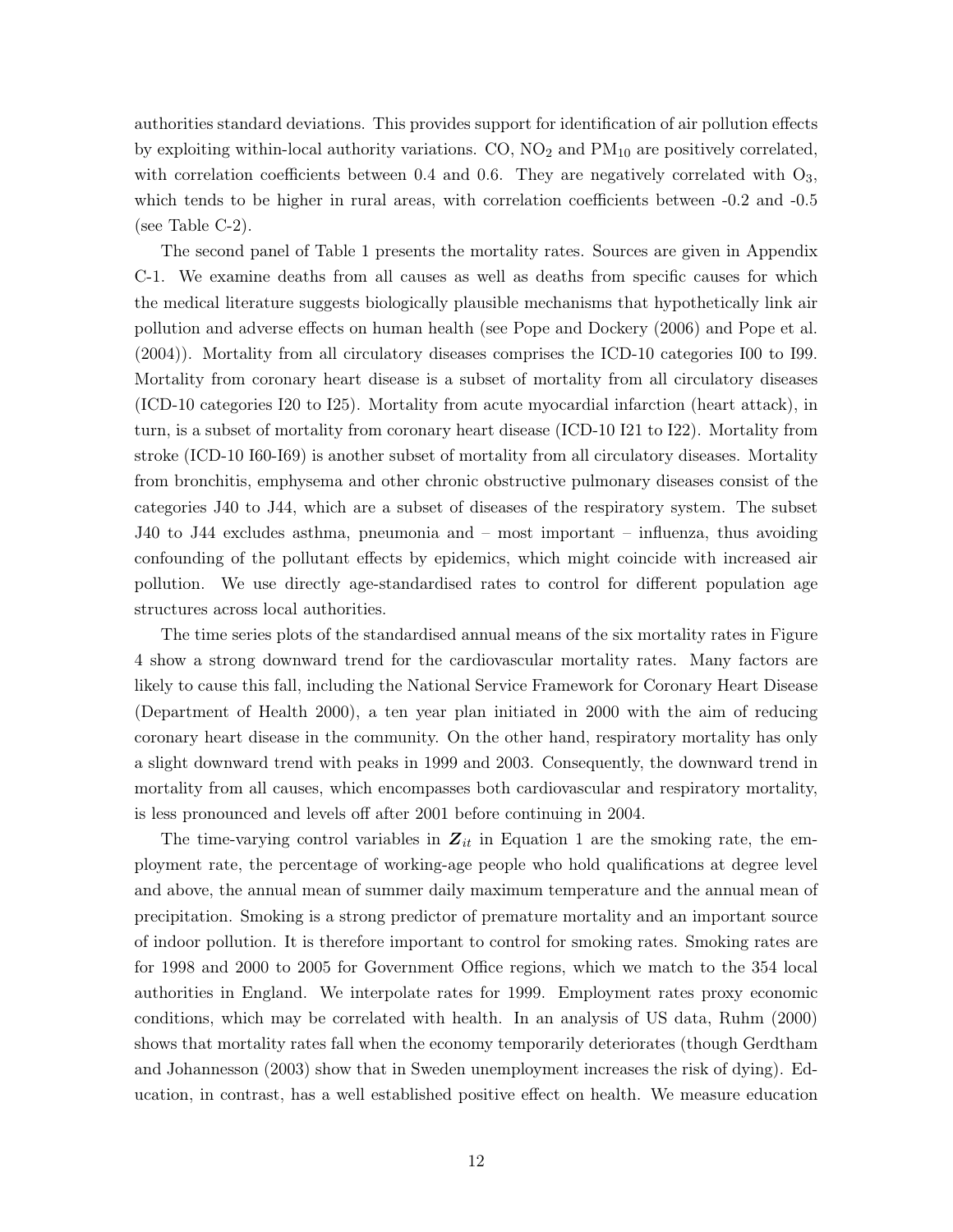

Figure 4: Standardised annual means of mortality rates. Standardisation by dividing annual means of a mortality rate by its standard deviation. Mortality from AMI (acute myocardial infarction) is a subset of mortality from coronary heart disease, which is a subset of mortality from all circulatory diseases.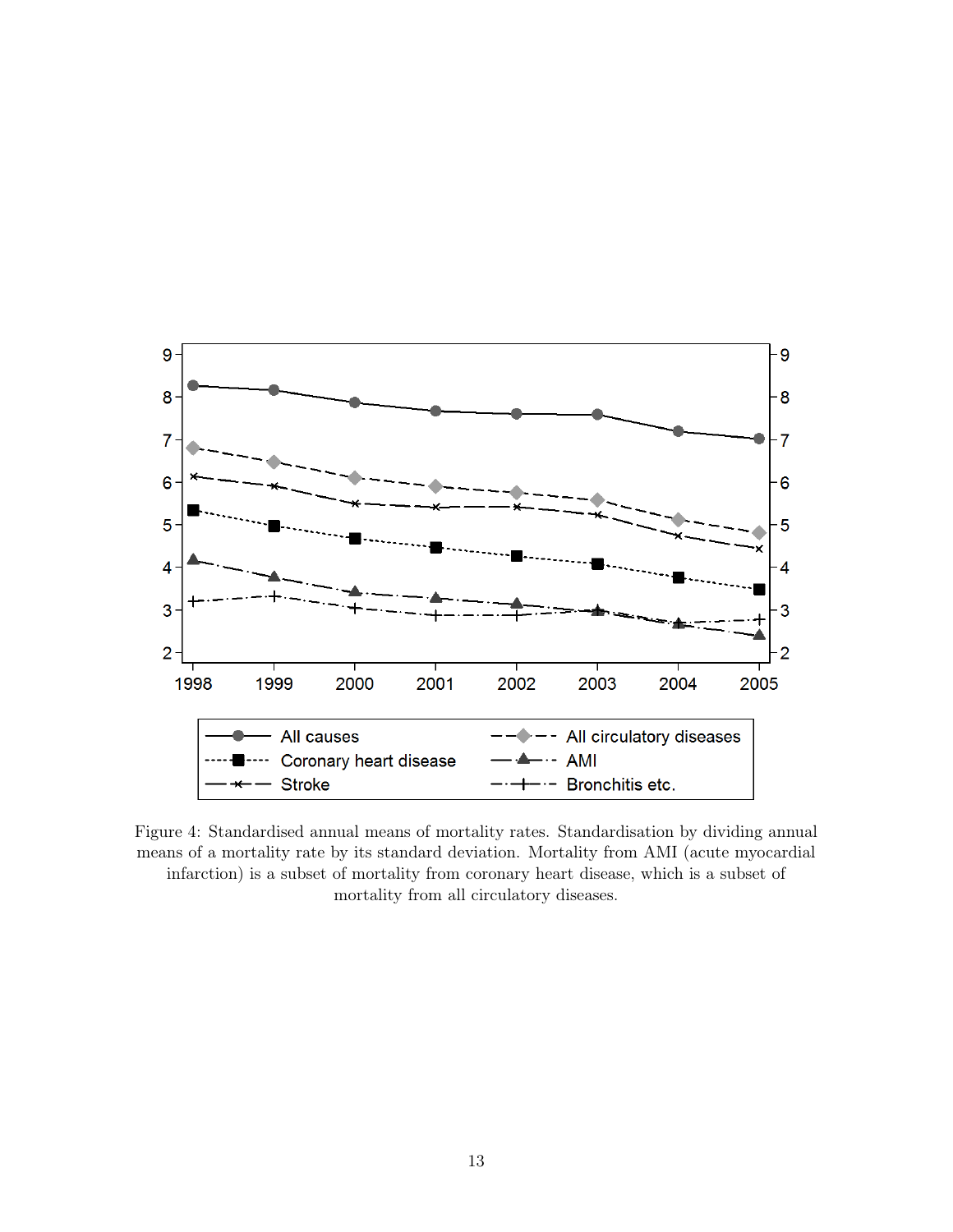as the percentage of working-age people who hold qualifications at first degree level or higher.

The effects of air pollution could be confounded with weather conditions.<sup>14</sup> To control for these, we use surface observation data on daily maximum temperatures and daily rainfall amounts, which we assign to the headquarters of the local authorities with the same procedure we use for the pollutants. Firstly, we calculate for all weather stations the annual means of precipitation and the annual means of the daily maximum temperature during the summer months April to September. Then we determine the distance of all stations to the headquarters of a local authority. Finally, we calculate weighted means of rainfall and temperature, using the annual means of all stations within a 10 miles radius and a 20 miles radius, respectively. The inverse of the distance between the headquarters and the weather station provides the weight. These measures should capture the effects of heat waves (for example, the summer of 2003) and very wet years.

The third panel in Table 1 presents descriptive statistics for the controls. Mean smoking rates fell from 27.4% in 1998 to 23.6% in 2005, possibly reflecting the government's efforts to reduce smoking prevalence (Department of Health 1998). Mean employment rates and mean degree-level qualification rates increased between 1998 and 2005. Mean temperatures have increased during the sample period, with peaks in 1999 and 2003. Precipitation seems to have fallen, but the trend is less clear. As for the pollutants and the mortality rates, there is significant within local authority variation.

### 5 Results

#### 5.1 Cross-sectional associations

Figure 5 maps the cross-sectional spatial distributions of mean all-cause mortality and mean local authority pollutant concentrations. Five different shades indicate the quintiles of the respective distribution. The figure shows a similar spatial distribution for three of the pollutants – CO,  $NO<sub>2</sub>$  and  $PM<sub>10</sub>$  – which are higher in urban areas, while  $O<sub>3</sub>$ , is higher in rural areas. There is no clear north-south divide in this rural-urban split of pollution. In contrast, all-cause mortality shows a marked north-south split, death rates being higher in the north and lower in the more affluent south. So in the raw data, averaged over the sample period, there is little correspondence between the spatial distribution of mortality rates and of air pollutant concentrations.

Table 2 examines this further by reducing the information on variation shown in the maps to a split of the sample into terciles of the pollutant distributions and showing mean mortality from all causes across these terciles. There is some indication that higher concentrations of

 $14$ For instance, during heat waves,  $O_3$  levels rise because of the greater sunshine. Without controls for temperature, it may appear that  $O_3$  increases mortality, while in fact the heat caused excess deaths. On the other hand, to the extent that weather is associated with the level of pollution but does not have an independent effect on deaths, inclusion of weather variables will reduce the amount of variation in our pollution measures and make it more difficult to detect their effects.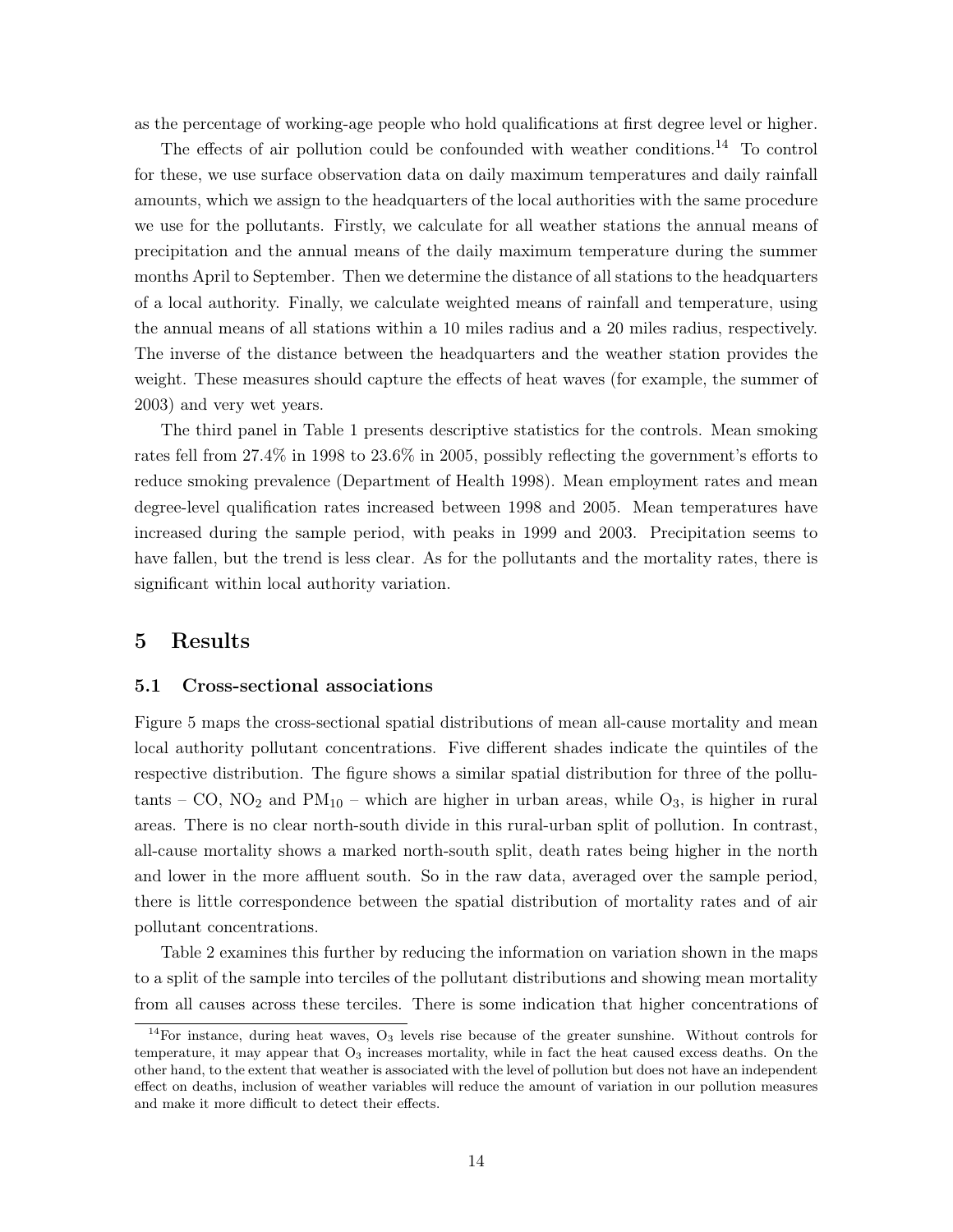

Figure 5: Cross-sectional distribution of mortality from all causes, CO, NO<sub>2</sub>, PM<sub>10</sub> and O<sub>3</sub>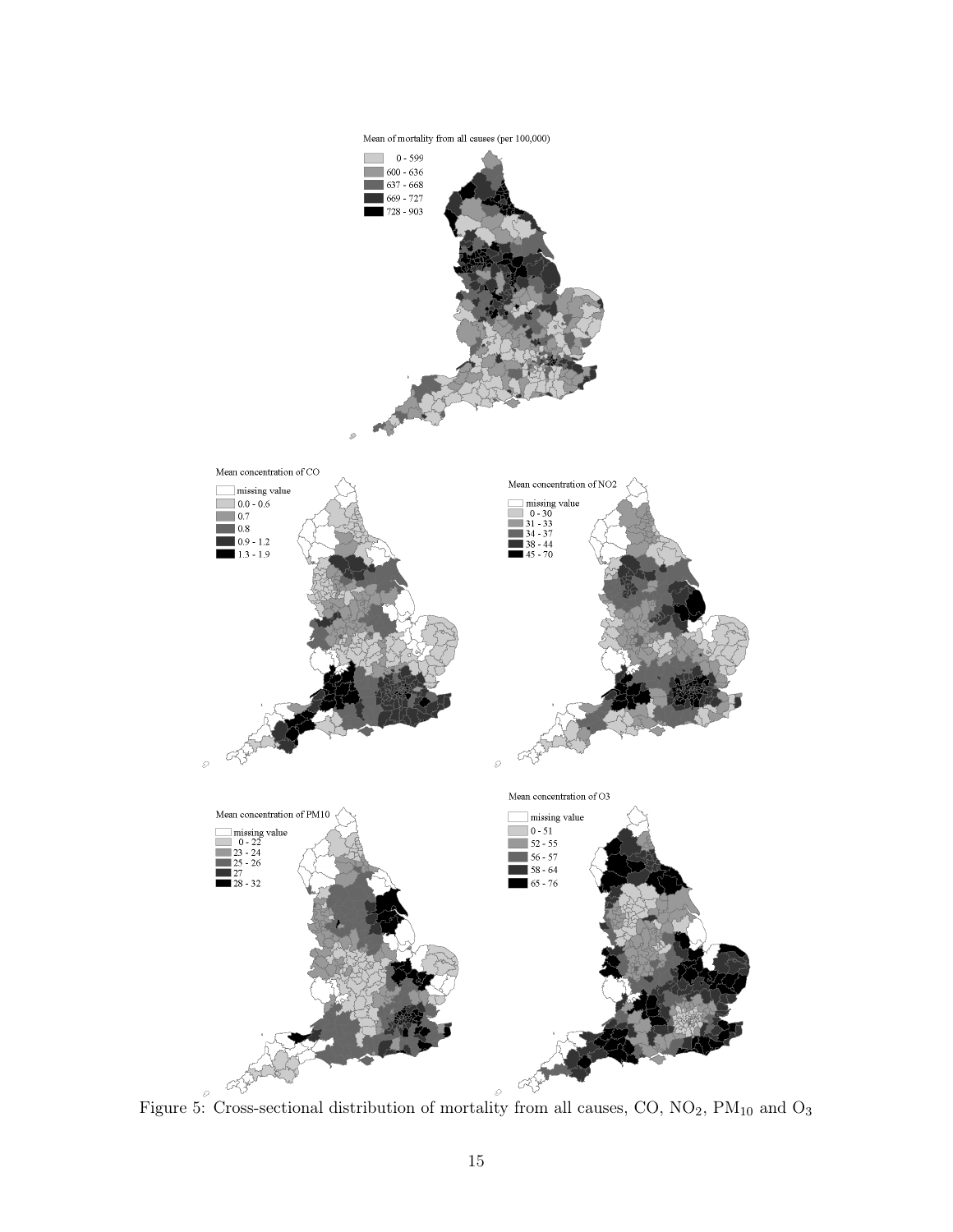CO and  $NO<sub>2</sub>$  are associated with higher mortality rates. For example, the mean mortality rate for observations in the highest third of the  $NO<sub>2</sub>$  distribution is 1.8% higher than the mean rate for the lowest third. The relationship, however, is not linear, with the mean rate for the middle third being greater than the mean rate for the highest third. In contrast, highest concentrations of  $O_3$  are associated with lower death rates. There is no clear relationship between  $PM_{10}$  and mortality, with the mean mortality rate for the middle third being smallest and the rates for the lowest and the highest third being similar.

| Ranked by       | Variable                                | Lowest $1/3$ | Middle $1/3$ | Highest $1/3$ |
|-----------------|-----------------------------------------|--------------|--------------|---------------|
| CO              | $CO \ (mg/m^3)$                         | 0.5          | 0.7          | 1.2           |
|                 | Mortality from all causes (per 100,000) | 656.9        | 662.5        | 661.0         |
| NO <sub>2</sub> | $NO_2~(\mu g/m^3)$                      | 27.5         | 35.1         | 47.3          |
|                 | Mortality from all causes (per 100,000) | 649.4        | 670.1        | 661.0         |
| $PM_{10}$       | $PM_{10} (\mu g/m^3)$                   | 21.2         | 24.5         | 28.4          |
|                 | Mortality from all causes (per 100,000) | 662.4        | 654.1        | 663.9         |
| $O_3$           | $O_3~(\mu/m^3)$                         | 48.1         | 55.2         | 64.4          |
|                 | Mortality from all causes (per 100,000) | 686.6        | 656.8        | 634.7         |

Table 2: Means of pollutants and all-cause mortality by terciles of pollutant distributions for the estimation sample  $(n = 2,338)$ 

#### 5.2 The relationship between each pollutant and all-cause mortality

We start with an analysis of all-cause mortality to see if air pollution has any impact on this aggregate measure. We then focus on the specific causes of deaths for which the medical literature suggests they are causally related to air pollution (Pope et al. 2004). We begin by examining the separate association between each pollutant and mortality. The first column of Table 3 presents the raw correlations, estimated by an OLS regression of the log of all-cause mortality on a constant and the pollutant. We then control for trend, region and regionspecific trends and present OLS, within-group and three-year long-difference estimates. We then add the time-varying controls for weather and for lifestyle differences between local authorities. We multiply the outcome variable by 100 and divide the  $NO_2$ ,  $PM_{10}$  and  $O_3$ levels by 10, so the coefficients are estimates of the percentage change in the mortality rate per 10  $\mu$ g/m<sup>3</sup> increase in NO<sub>2</sub>, PM<sub>10</sub> or O<sub>3</sub> or per 1 mg/m<sub>3</sub> increase in CO.

The first block of Table 3 shows the estimates for CO. This shows no association between CO and all-cause mortality, apart from a slightly significant positive coefficient in the OLS equation with controls for time, region, weather and lifestyle, but this is not robust to the inclusion of local authority fixed effects. The second block shows the results for  $NO_2$ . The raw association is positive but not significant. The coefficient estimates are significantly positive after controlling for trend and region, but adding the controls for lifestyle and weather makes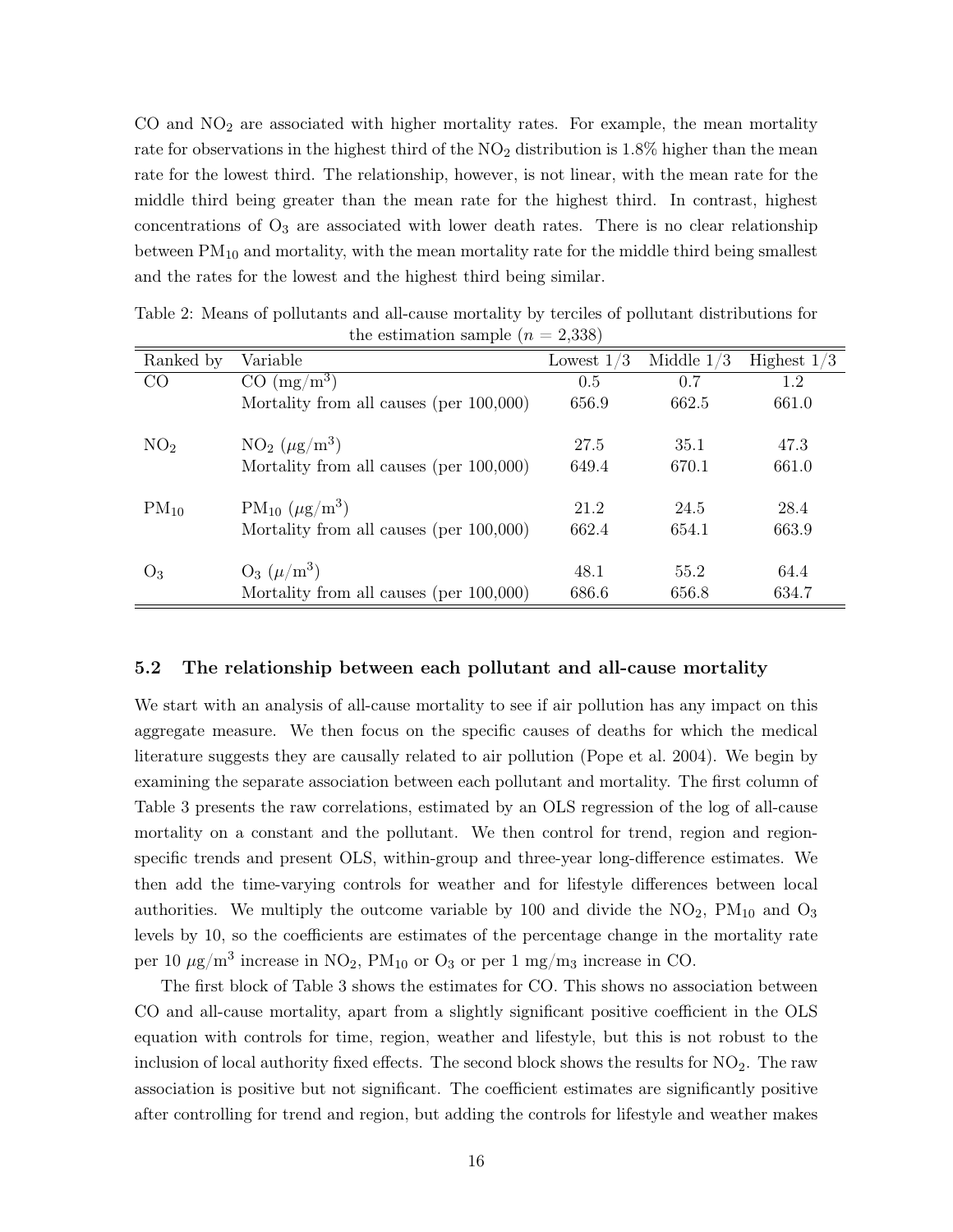|                     |                        | <b>OLS</b>        | WG                            | Long diff. | <b>OLS</b> | WG                               | Long diff. |
|---------------------|------------------------|-------------------|-------------------------------|------------|------------|----------------------------------|------------|
|                     |                        |                   |                               |            |            | Trend, region, regional trend,   |            |
|                     |                        |                   |                               |            |            | smoking rate, employment rate,   |            |
|                     |                        |                   | Controlling for trend, region |            |            | degree level qualification rate, |            |
|                     | <b>OLS</b>             |                   | and regional trend            |            |            | temperature and precipitation    |            |
| CO                  | 0.39                   | 1.14              | $-0.13$                       | $-0.06$    | $3.40*$    | $-0.42$                          | $-0.90$    |
|                     | (1.58)                 | (2.28)            | (0.61)                        | (0.75)     | (1.74)     | (0.65)                           | (0.77)     |
| $R^2$               | 0.00                   | 0.49              | 0.94                          | 0.02       | 0.71       | $0.95\,$                         | 0.10       |
| NO <sub>2</sub> /10 | 0.43                   | $1.58^{\ast\ast}$ | $1.36***$                     | $1.40***$  | $2.16***$  | 0.42                             | 0.21       |
|                     | (0.76)                 | (0.75)            | (0.24)                        | (0.24)     | (0.49)     | (0.27)                           | (0.25)     |
| $R^2$               | 0.00                   | 0.49              | 0.94                          | 0.04       | 0.71       | $0.95\,$                         | 0.09       |
| $PM_{10}/10$        | 1.15                   | $6.84***$         | $4.07***$                     | $4.22***$  | $3.96***$  | $2.80***$                        | $2.38***$  |
|                     | (1.93)                 | (1.50)            | (0.47)                        | (0.51)     | (1.27)     | (0.51)                           | (0.60)     |
| $R^2$               | 0.00                   | 0.50              | 0.94                          | 0.07       | 0.71       | 0.95                             | 0.11       |
| $O_3/10$            | $-5.04^{\ast\ast\ast}$ | $-0.86$           | $1.92***$                     | $1.57***$  | $-1.47**$  | $0.73**$                         | 0.12       |
|                     | (0.85)                 | (0.85)            | (0.23)                        | (0.26)     | (0.61)     | (0.29)                           | (0.33)     |
| $R^2$               | 0.08                   | 0.49              | 0.94                          | 0.05       | 0.71       | 0.95                             | 0.09       |
| Obs.                | 2,338                  | 2,338             | 2,338                         | 1,404      | 2,338      | 2,338                            | 1,404      |
| Groups              | 312                    | 312               | 312                           | 301        | 312        | 312                              | 301        |

Table 3: Estimates of the assocation between air pollutant concentrations and all-cause mortality rates in single-pollutant models. Dependent variable:  $ln(all\text{-}cause\ mortality) \times 100$ 

 $WG =$  within groups. Coefficients are percentage changes in all-cause mortality rate per 1 mg/m<sup>3</sup> increase in CO and per 10  $\mu$ g/m<sup>3</sup> increase in NO<sub>2</sub>, PM<sub>10</sub> and O<sub>3</sub>. Observations weighted by size of local authority population (mid-year population estimates). Robust standard errors in brackets.\*Significant at 10%, \*\*significant at 5%, \*\*\*significant at 1%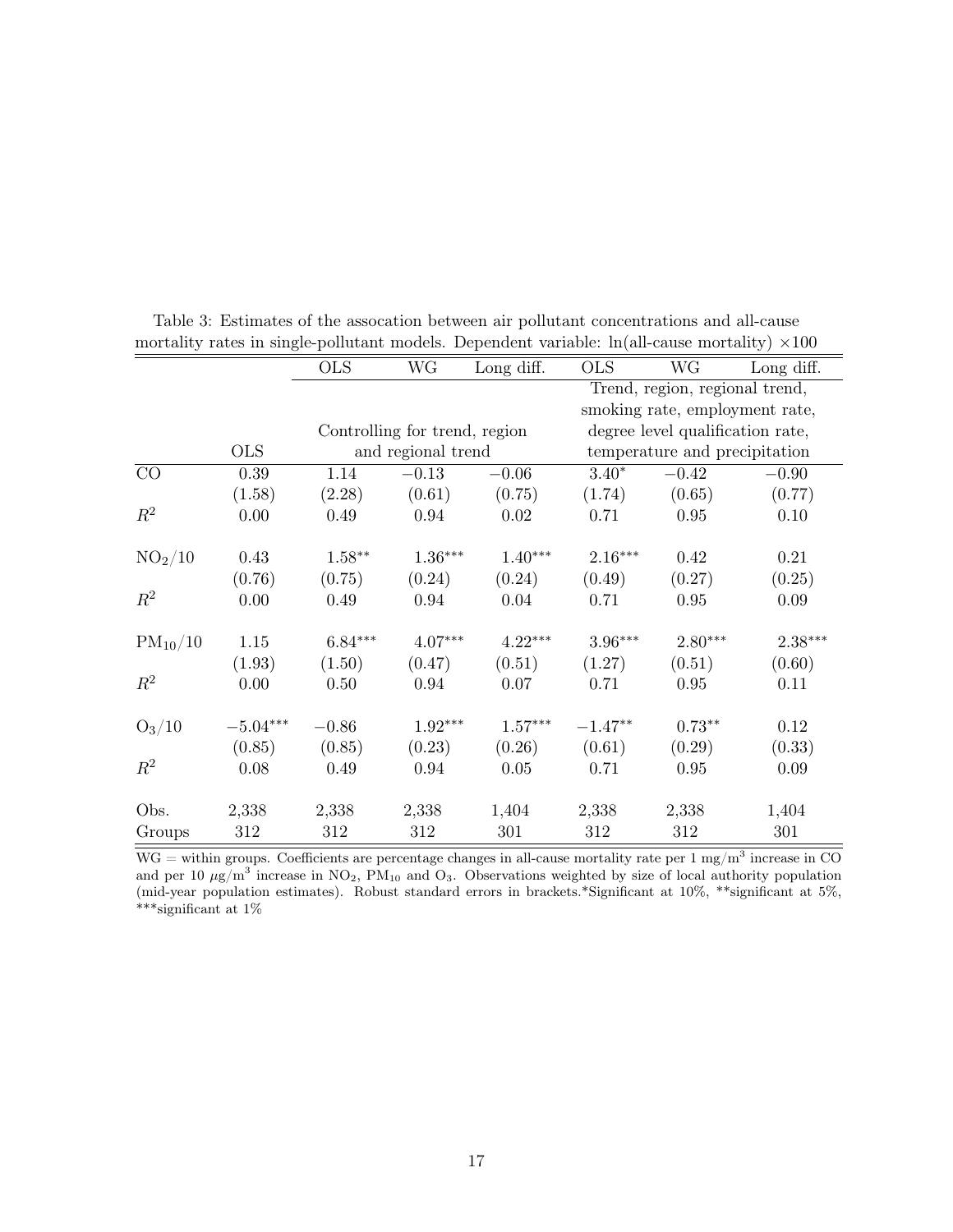the within-group and long-difference estimates insignificant. The results for  $PM_{10}$  in the third block show a positive but insignificant raw association and significantly positive coefficients for all other specifications. The within-group and long-difference estimates are similar. The within-group estimate suggests that a 10  $\mu$ g/m<sup>3</sup> increase in PM<sub>10</sub> is associated with a 2.8% increase in all-cause mortality.

The final block shows the results for  $O_3$ . The raw correlation is negative and significant, showing the association seen in Figure 5: rural areas, which have lower mortality rates, have higher O<sub>3</sub> concentrations. Adding time varying controls does not change this negative sign, though the point estimate is considerably smaller. Allowing for local authority fixed effects, however, changes the direction of the association. Both the within-groups and the longdifference estimates indicate a positive effect of  $O_3$  on all-cause mortality. The within-groups point estimate is a 0.7% increase in all-cause mortality for a 10  $\mu$ g/m<sup>3</sup> increase in O<sub>3</sub>.

### 5.3 The relationship between all pollutants simultaneously and all-cause mortality

Table 4 repeats the analyses of Table 3, but includes all pollutants simultaneously to allow for correlation between the pollutant levels. It confirms that CO has no independent effect on death rates. For  $NO<sub>2</sub>$  the within-group and long-difference estimates are again significantly positive when controlling only for trend, region and regional trend, but become insignificant when adding the controls for lifestyle and weather.

The coefficient on  $PM_{10}$  remains significantly positive in all specifications, though it falls by 2 to 40%. The within-group estimate from the specification with all controls suggests that per 10  $\mu$ g/m<sup>3</sup> increase in PM<sub>10</sub> the all-cause mortality rate increases by 2.7%. The corresponding long-difference estimate suggests an impact of 2.4%, not significantly below the within-group estimate. The associations between  $O_3$  and mortality in the multi-pollutant model are similar to those estimated by the single-pollutant model, though the negative coefficient estimate in the OLS specification with all controls becomes insignificant. Using the within-group specification with all controls, the estimated impact of  $O_3$  is 0.8% per 10  $\mu$ g/m<sup>3</sup> increase. The corresponding long-difference estimate is not significantly different from zero. However, the long-difference sample is much smaller, so the effect of O3 might be masked by the control for summer temperatures in this smaller sample. We therefore give more credence to the within-group estimates.<sup>15</sup>

The association of the controls with all-cause mortality are shown in the final three columns of Table 4. As expected, smoking rates are positively associated with higher death rates. The estimate, however, is (marginally) significant only in the OLS specification. The employment rate and the degree-level qualification rate are negatively associated with death rates, but

<sup>&</sup>lt;sup>15</sup>Estimates using differences two periods apart support this argument, as they are closer to the within-group estimates. The point estimates are, in fact, larger than the within-group estimates:  $NO<sub>2</sub> 0.59$  (s.e.  $= 0.28$ ), PM<sub>10</sub> 2.50 (s.e. = 0.63), O<sub>3</sub> 0.81 (s.e. = 0.32), 1,701 observations, 304 groups.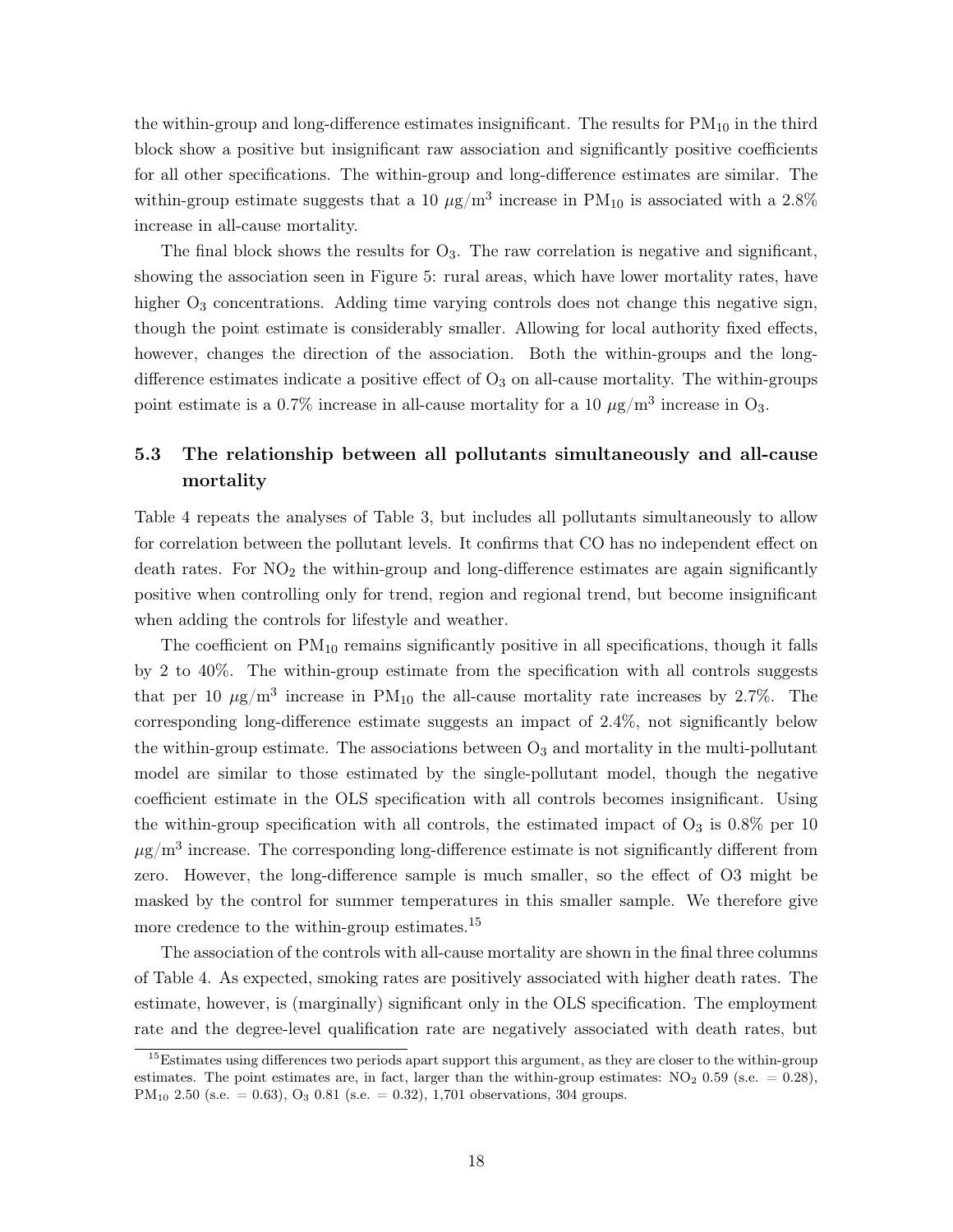|                     |            | <b>OLS</b> | WG                            | Long diff.            | <b>OLS</b> | WG                               | Long diff. |
|---------------------|------------|------------|-------------------------------|-----------------------|------------|----------------------------------|------------|
|                     |            |            |                               |                       |            | Trend, region, regional trend,   |            |
|                     |            |            |                               |                       |            | smoking rate, employment rate,   |            |
|                     |            |            | Controlling for trend, region |                       |            | degree level qualification rate, |            |
|                     | <b>OLS</b> |            | and regional trend            |                       |            | temperature and precipitation    |            |
| $\overline{CO}$     | 0.45       | $-2.27$    | $-0.39$                       | $-0.79$               | 0.27       | $-0.34$                          | $-0.94$    |
|                     | (1.63)     | (2.30)     | (0.72)                        | (0.80)                | (1.68)     | (0.69)                           | (0.78)     |
| NO <sub>2</sub> /10 | $-2.82***$ | 0.49       | $0.64**$                      | $0.64***$             | $1.50**$   | 0.34                             | 0.17       |
|                     | (0.94)     | (0.75)     | (0.27)                        | (0.24)                | (0.62)     | (0.28)                           | (0.26)     |
| $PM_{10}/10$        | 1.85       | $6.72***$  | $3.03***$                     | $3.36^{\ast\ast\ast}$ | $2.33*$    | $2.74***$                        | $2.37***$  |
|                     | (1.92)     | (1.55)     | (0.47)                        | (0.52)                | (1.37)     | (0.51)                           | (0.59)     |
| $O_3/10$            | $-6.60***$ | $-0.59$    | $1.57***$                     | $1.06***$             | $-0.55$    | $0.80***$                        | 0.18       |
|                     | (0.80)     | (0.80)     | (0.24)                        | (0.27)                | (0.66)     | (0.29)                           | (0.34)     |
| Smoking             |            |            |                               |                       | $0.18*$    | $0.07\,$                         | 0.20       |
| rate                |            |            |                               |                       | (0.10)     | (0.08)                           | (0.13)     |
| Employm.            |            |            |                               |                       | $-0.80***$ | 0.00                             | $0.05\,$   |
| rate                |            |            |                               |                       | (0.06)     | (0.04)                           | (0.04)     |
| Degree              |            |            |                               |                       | $-0.46***$ | $-0.06*$                         | $-0.04$    |
| qual. rate          |            |            |                               |                       | (0.07)     | (0.03)                           | (0.03)     |
| Summer              |            |            |                               |                       | $0.96**$   | $0.90^{\ast\ast\ast}$            | $0.94***$  |
| temp.               |            |            |                               |                       | (0.39)     | (0.20)                           | (0.23)     |
| Precip-             |            |            |                               |                       | $1.30**$   | 0.46                             | $-0.12$    |
| itation             |            |            |                               |                       | (0.54)     | (0.35)                           | (0.36)     |
| $\overline{R^2}$    | 0.10       | 0.50       | 0.95                          | 0.09                  | 0.71       | $0.95\,$                         | 0.11       |
| Obs.                | 2,338      | 2,338      | 2,338                         | 1,404                 | 2,338      | 2,338                            | 1,404      |
| Groups              | 312        | 312        | 312                           | 301                   | 312        | 312                              | 301        |

Table 4: Estimates of the assocation between air pollutant concentrations and all-cause mortality rates in multi-pollutant models. Dependent variable:  $ln(all\text{-}cause\ mortality) \times 100$ 

 $WG =$  within groups. Coefficients are percentage changes in all-cause mortality rate per 1 mg/m<sup>3</sup> increase in CO and per 10  $\mu$ g/m<sup>3</sup> increase in NO<sub>2</sub>, PM<sub>10</sub> and O<sub>3</sub>. Observations weighted by size of local authority population (mid-year population estimates). Robust standard errors in brackets.\*Significant at 10%, \*\*significant at 5%,  $^{***}$  significant at  $1\%$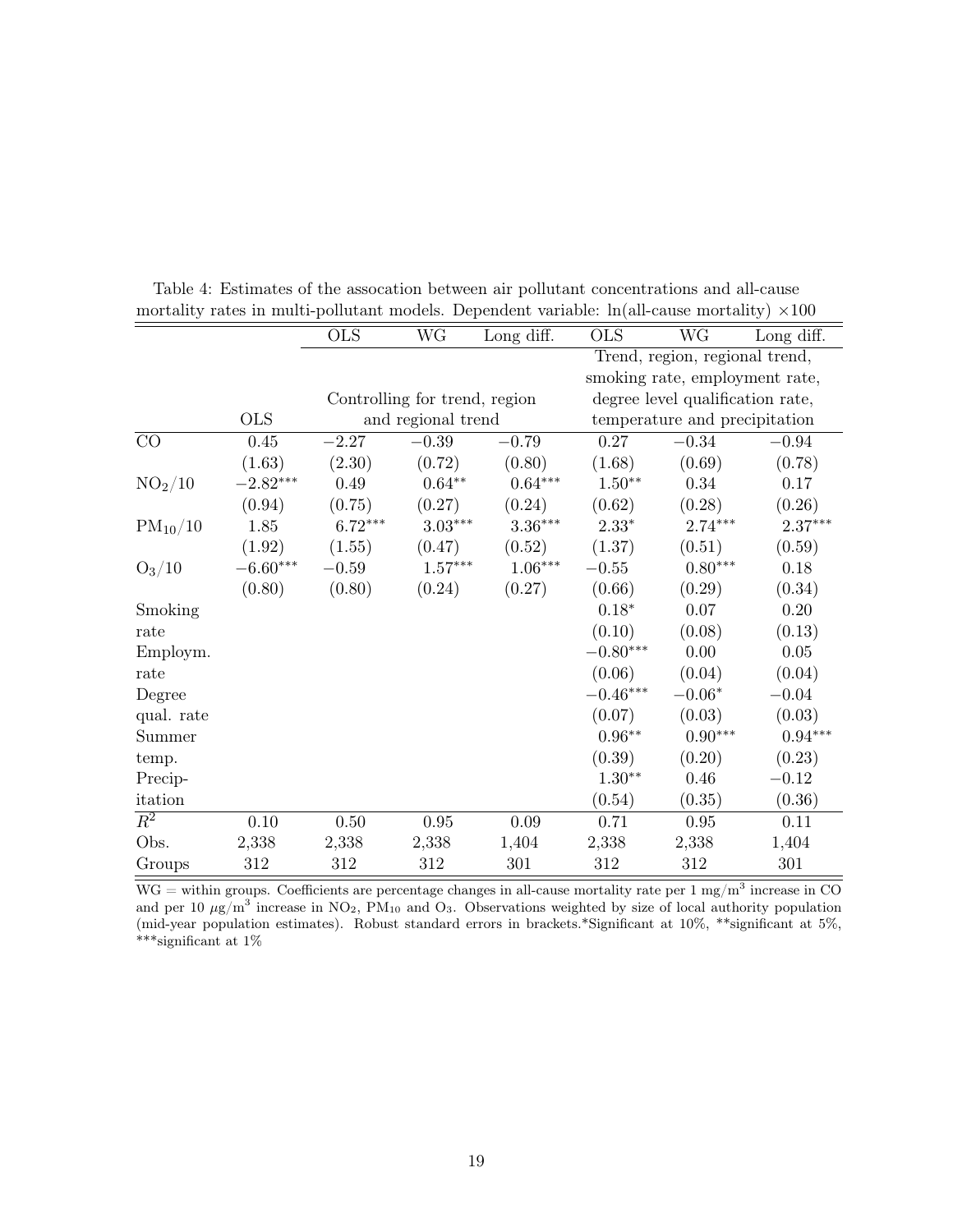the coefficients are significant only in the OLS specification, indicating that these variables are capturing unobserved differences between local authorities rather than the effect of time variation in employment and education on death rates.<sup>16</sup>

#### 5.4 The relationship between pollutants and specific causes of mortality

The medical literature suggests that the association between air pollution and mortality is driven by deaths from cardiovascular and respiratory causes (see, for example, Bell et al. (2005) and Pope et al. (2002)). Several pathophysiological pathways that link particulate matter and mortality from cardiovascular diseases have been suggested (see Pope and Dockery (2006) and Department of Health (2006)). The two main hypotheses are the clotting hypothesis and the neural hypothesis.<sup>17</sup> From the first, we would expect to find positive associations between PM<sup>10</sup> and mortality from coronary heart disease in particular, but also stroke, heart failure and atherosclerosis (Pope et al. 2004). Therefore, we examine mortality from all circulatory diseases, coronary heart disease, acute myocardial infarction (heart attack) and stroke. Data on mortality from heart failure and atherosclerosis on local authority level are not publicly available. We are not able to examine the pathways suggested by the neural hypothesis.

Table 5 presents these estimates. The first column repeats the within-group estimates for all-cause mortality from Table 4 for comparison. The results show that  $PM_{10}$  is positively associated with all four cardiovascular mortality rates. We find a large and highly significant positive effect on mortality from coronary heart disease (a subset of mortality from all circulatory diseases), for which we should find a strong effect according to the clotting hypothesis. The estimates suggest that a 10  $\mu$ g/m<sup>3</sup> increase in PM<sub>10</sub> increases each of the four specific mortality rates by around 4 to 5%.  $O_3$  is positively associated with mortality from bronchitis, emphysema and other chronic obstructive pulmonary diseases, suggesting that the association between  $O_3$  and mortality is driven by mortality from respiratory causes. The coefficient is significant at the 10% level only, perhaps because the relatively small death rates (around 30 per 100,000 population) do not allow the effect to be estimated precisely enough.

Thus, we find that pollution levels are associated with those specific causes of death that are indicated in the literature on the pathways by which pollution leads to death. Further,

 $16\text{We also tested the robustness of our results to defining economic activity in terms of un employment.}$ instead of employment and to inclusion of an additional control for local pay rates (the log of the average male pay). We found very similar results: no measures of economic conditions were significantly associated with all-cause mortality in models which controlled for local authority fixed effects.

<sup>&</sup>lt;sup>17</sup>The clotting hypothesis suggests that particles penetrating into the lungs cause an inflammatory response in the lungs. The inflammation in turn might trigger changes in the control of blood clotting, causing, for example, thrombosis. Alternatively, the inflammation might change chemical factors in the blood that affect the stability of the atheromatous plaques in the arteries that supply blood to the heart muscle. The atheromatous plaques might rupture, causing a blockage of the artery. The neural hypothesis proposes that inhaled particles might trigger a reflex that leads to subtle changes in the heart rhythm, making the heart more susceptible to dangerous changes in the rhythm that potentially cause sudden death. Therefore, we would expect to find positive associations between particulate matter and mortality from dysrhythmias, heart failure and cardiac arrest (Pope et al. 2004). Data on mortality from these causes on local authority level are not publicly available, so we cannot examine this potential pathway.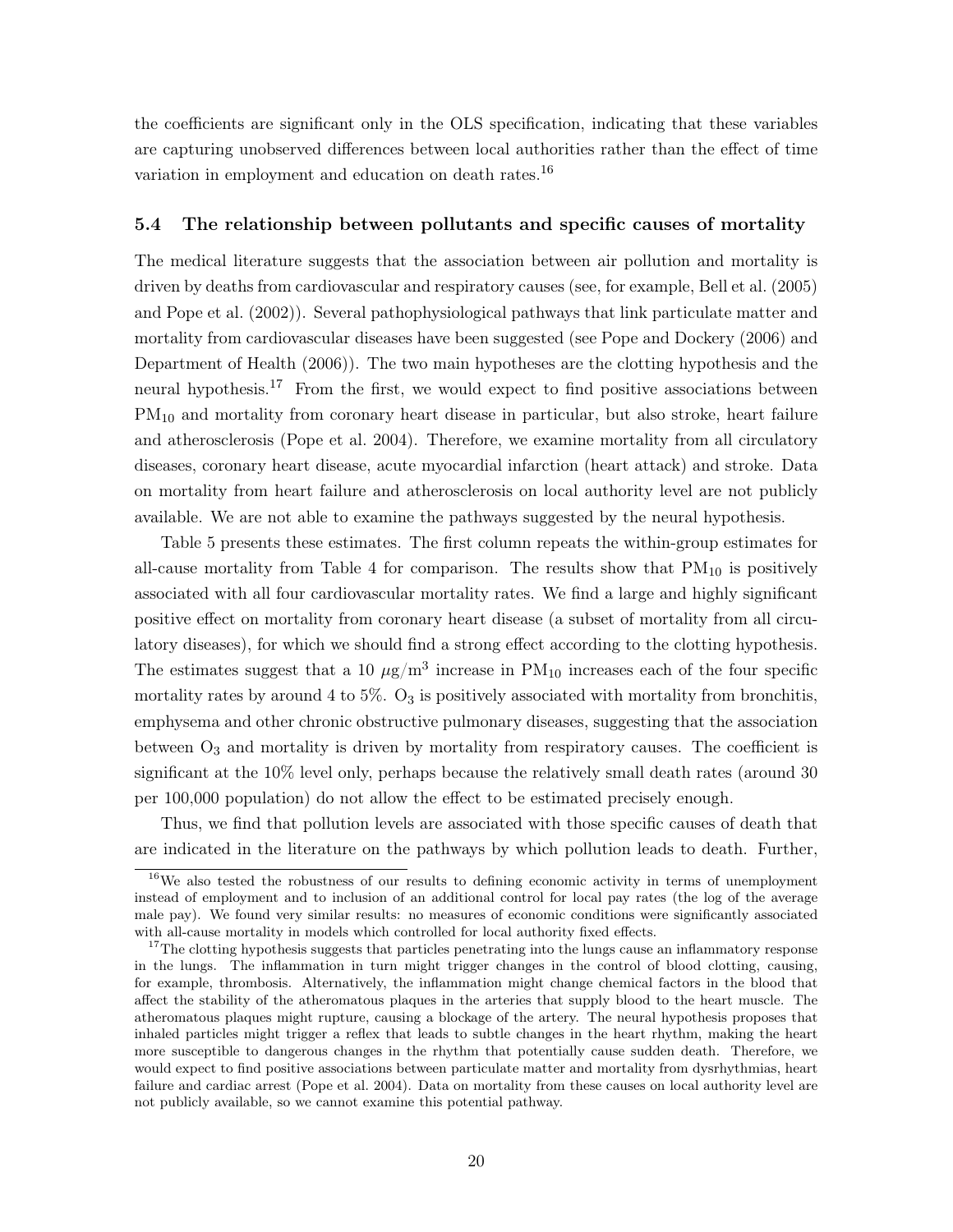|                     |            |           | 1000/11100 |            |          |             |
|---------------------|------------|-----------|------------|------------|----------|-------------|
|                     |            | All cir-  | Coronary   | Acute      |          | Bronchitis, |
|                     |            | culatory  | heart      | myocardial |          | emphysema,  |
|                     | All causes | diseases  | disease    | infarction | Stroke   | other COPD  |
| CO                  | $-0.34$    | $-0.02$   | 1.18       | $-1.51$    | $-3.18$  | $-3.82$     |
|                     | (0.69)     | (1.53)    | (1.27)     | (2.36)     | (4.04)   | (3.51)      |
| NO <sub>2</sub> /10 | 0.34       | 0.34      | 0.27       | $-1.91$    | 0.82     | 1.91        |
|                     | (0.28)     | (0.49)    | (0.65)     | (1.27)     | (0.91)   | (1.27)      |
| $PM_{10}/10$        | $2.74***$  | $4.38***$ | $4.90***$  | $5.03**$   | $4.08**$ | 1.80        |
|                     | (0.51)     | (0.78)    | (1.05)     | (2.09)     | (1.78)   | (2.49)      |
| $O_3/10$            | $0.80***$  | $-0.01$   | $-0.39$    | $-1.37$    | 0.02     | $2.40*$     |
|                     | (0.29)     | (0.54)    | (0.69)     | (1.18)     | (0.90)   | (1.23)      |
| $\overline{R^2}$    | 0.95       | 0.92      | 0.91       | 0.86       | 0.76     | 0.83        |
| Obs.                | 2,338      | 2,338     | 2,338      | 2,338      | 2,338    | 2,338       |
| Groups              | 312        | 312       | 312        | 312        | 312      | 312         |

Table 5: Within-group estimates of the associaton between air pollutant concentrations and a range of mortality rates in a multi-pollutant model. Dependent variable: ln(mortality rate)  $\times 100$ 

 $COPD =$  chronic obstructive pulmonary diseases. Coefficients are percentage changes in all-cause mortality rate per 1 mg/m<sup>3</sup> increase in CO and per 10  $\mu$ g/m<sup>3</sup> increase in NO<sub>2</sub>, PM<sub>10</sub> and O<sub>3</sub>. Controls are trend, regionspecific trends, smoking rate, employment rate, degree-level qualification rate, annual mean of daily maximum temperature in summer and annual mean of precipitation. Observations are weighted by the size of the local authority population (mid-year population estimates). Robust standard errors in brackets.\*Significant at 10%, \*\*significant at 5%, \*\*\*significant at 1%

our estimates suggest that the effects of pollution on these specific causes of death account for a high fraction of the estimated effect of pollution on all-cause mortality. Using the sample mean for each specific mortality rate from Table 1 and applying our estimates from Table 5, the overall estimated effect of  $PM_{10}$  on coronary heart disease and stroke accounts for 80% of our estimated effect of  $PM_{10}$  on all circulatory diseases, while the effect on mortality from circulatory disease accounts for 60% of our estimated effect on all deaths.

### 5.5 The relationship between all pollutants and all-cause mortality for different age groups

The literature suggests that children and elderly persons are most likely to be susceptible to air pollution (Pope and Dockery 2006). So if our results indicate some causal link, we should find greater effects for these age groups. Table 6 presents within-group estimates of the association between air pollutants and all-cause mortality by broad age groups: under 15 years, between 15 to 64 years, 65 to 74 years and older than 75 years. As directly age-standardised rates are not publicly available for the older than 75 years group, we use non-age-standardised data and control for population age structure by including controls for proportions of age groups in 5-year age bands on the right-hand side.<sup>18</sup>

<sup>&</sup>lt;sup>18</sup>This specification is on a per capita basis, so also acts as a robustness check of our use of age-standardised mortality rates; see also Row 12 of Table 7.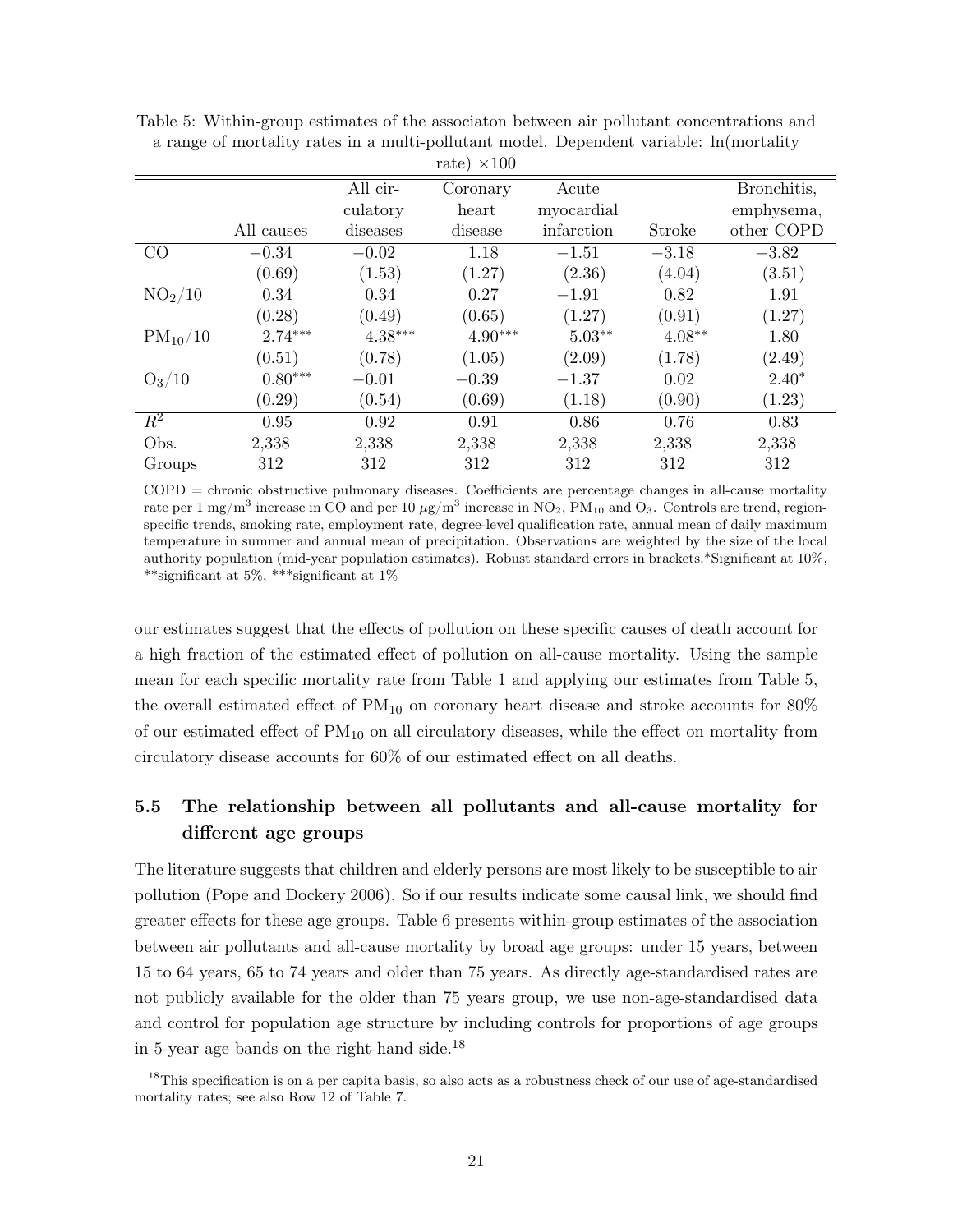|              |           |          | $\mu$ / $\mu$ $\sigma$ $\mu$ $\sigma$ $\mu$ $\sigma$ $\sigma$ $\sigma$ $\sigma$ $\sigma$ $\sigma$ $\sigma$ |         |           |
|--------------|-----------|----------|------------------------------------------------------------------------------------------------------------|---------|-----------|
|              | All ages  | ${<}15$  | 15-64                                                                                                      | 65-74   | >75       |
| CO           | $-1.02*$  | 5.08     | $2.65***$                                                                                                  | $-1.05$ | $-1.60*$  |
|              | (0.56)    | (5.57)   | (1.18)                                                                                                     | (1.13)  | (0.85)    |
| $NO_2/10$    | $0.72**$  | $-1.77$  | $-0.25$                                                                                                    | 0.88    | $0.82**$  |
|              | (0.29)    | (2.68)   | (0.61)                                                                                                     | (0.58)  | (0.37)    |
| $PM_{10}/10$ | $2.46***$ | $9.30**$ | $2.27**$                                                                                                   | 1.63    | $3.14***$ |
|              | (0.53)    | (4.57)   | (1.05)                                                                                                     | (1.00)  | (0.64)    |
| $O_3/10$     | $0.69**$  | 2.41     | $-0.12$                                                                                                    | 0.51    | $0.90***$ |
|              | (0.29)    | (2.34)   | (0.60)                                                                                                     | (0.54)  | (0.32)    |
| $\,R^2$      | 0.97      | 0.52     | 0.88                                                                                                       | 0.91    | 0.80      |
| Observations | 2,338     | 2,331    | 2,338                                                                                                      | 2,338   | 2,338     |
| Groups       | 312       | 312      | 312                                                                                                        | 312     | 312       |

Table 6: Within-group estimates of the association between air pollutant concentrations and all-cause mortality for different age groups in a multi-pollutant model. Dependent variable:  $ln(mortality rate) \times 100$ 

Coefficients are percentage changes in all-cause mortality rate per  $1 \text{ mg/m}^3$  increase in CO and per 10  $\mu$ g/m<sup>3</sup> increase in NO<sub>2</sub>, PM<sub>10</sub> and O<sub>3</sub>. Mortality rates are not age-standardised. Controls are proportions of age groups (5 year age bands), trend, region-specific trends, smoking rate, employment rate, degree-level qualification rate, annual mean of daily maximum temperature in summer and annual mean of precipitation. Observations weighted by size of the local authority population for respective age group. Robust standard errors in brackets.\*Significant at 10%, \*\*significant at 5%, \*\*\*significant at 1%

For comparison, the first column of Table 6 presents estimates for all ages using the all-cause mortality rate that is not age-standardised. The coefficients are similar to those obtained using age-standardised rates. Columns 2 to 5 of Table 6 show that the effects of  $PM_{10}$  and  $O_3$  are largest for the most vulnerable groups. The  $PM_{10}$  estimates are largest for the youngest age group. The absolute impact is smaller, because of the very low death rates in this age group. At the mean of the under 15 years old mortality rate, 44 per 100,000, a 10  $\mu/m^3$  increase in PM<sub>10</sub> increases the number of deaths by 4, whereas the coefficient estimate for the over 75 years old suggests that at the mean mortality rate of 10,556 per 100,000 a 10  $\mu$ g/m<sup>3</sup> increase in PM<sub>10</sub> increases the number of deaths by 331. The coefficient on O<sub>3</sub> is significant only for the over 75 years old, suggesting that the coefficient estimate for  $O_3$  in the all-ages specification is driven by this age group. Disaggregation by age also shows an effect of  $NO<sub>2</sub>$  (again for the elderly) and for CO (in this case for those aged 15 to 64).

#### 6 Robustness checks

Our method involves assignation of air pollution levels to local authorities and the estimation of a linear relationship between pollution and death rates. We subject these assumptions to robustness tests. We further explore whether our results are indicative of a causal relationship by first undertaking 'placebo tests' and second by examining whether confounding factors could account for the association we find between pollution and mortality. The results of our robustness tests are summarized in Table 7. The baseline estimates in row 1 are the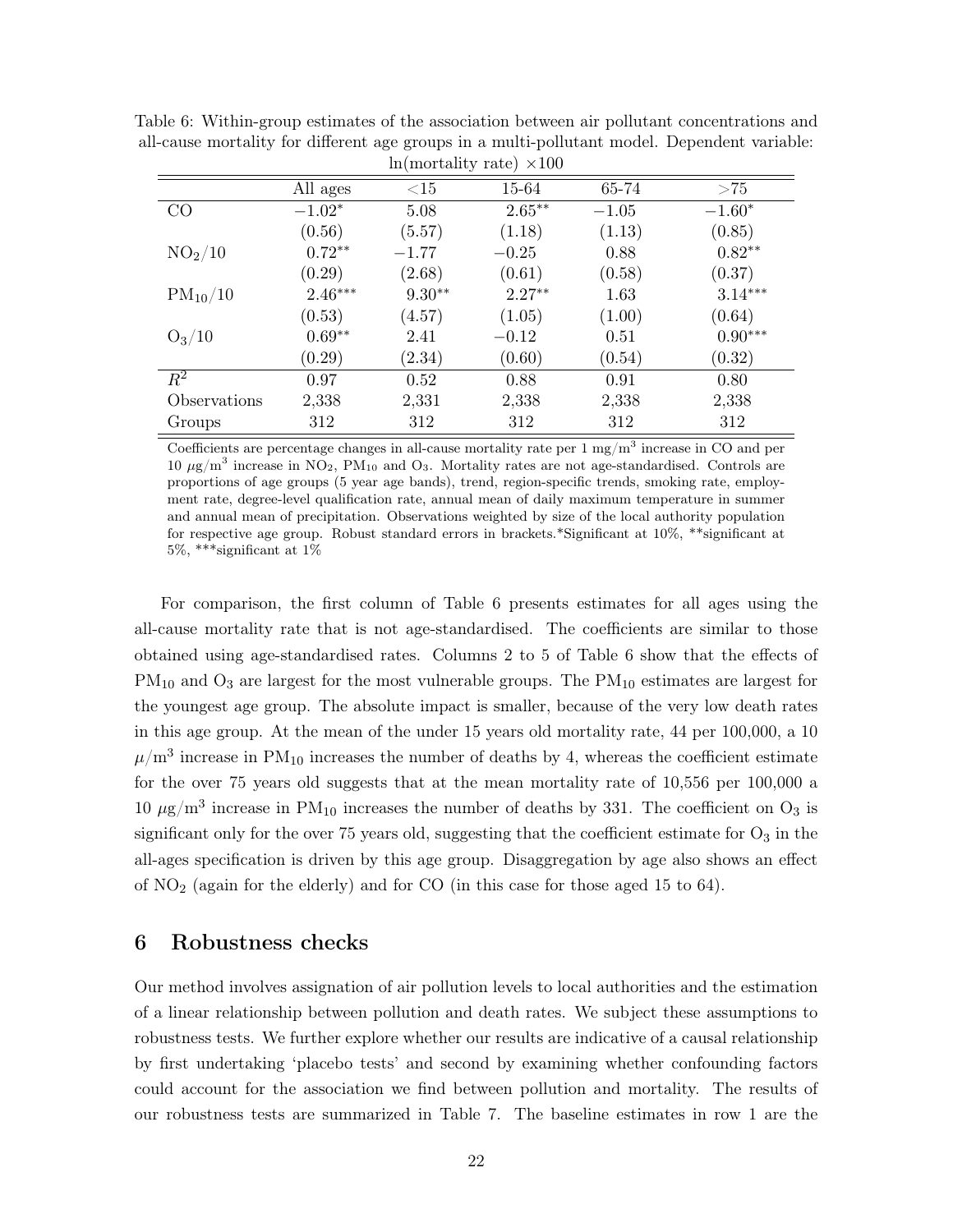within-group estimates from the specification with all four pollutants simultaneously and the full set of controls in the last block of Table 4.

#### 6.1 The assignation of air pollution to areas

Our air pollution measure is the distance-weighted mean of the annual mean pollutant concentrations at monitors within a 30 mile radius (10 miles for London) of the headquarters of a local authority. Row 2 of Table 7 presents estimates using a 20 mile radius (5 miles for London). The number of local authorities to which we can assign an air pollution measure drops from 312 to 267. The coefficients on  $PM_{10}$  and  $O_3$  fall by 20% and 5%, respectively, but they are still significantly positive.

To calculate our air pollution measures we used monitoring stations that are situated in different environments, for example in urban areas, at roadsides or in rural areas. If a local authority has mainly roadside or kerbside monitoring stations, actual exposure might be lower than our measures suggest. Row 3 of Table 7 examines robustness of our results when we omit readings from kerbside and roadside stations. The number of local authorities to which we can assign a pollution measure drops from 312 to 243. Though the coefficients on  $PM_{10}$ and  $O_3$  drop by 20% and 5%, respectively, they are still significantly positive.

The summer of 2003 was unusually hot. This was also a year with higher death rates and higher  $O_3$  and  $PM_{10}$  levels. Row 4 examines the robustness of our results to omission of this year. The estimated impact of both  $PM_{10}$  and  $O_3$  falls by around a third, as might be expected given this year is an outlier, but  $PM_{10}$  remains well defined.<sup>19</sup> More generally, to test that our results are not driven by areas with high levels of pollution which may not be representative of England, we omit observations with one or more pollutants in the top 10% of the pollutant distribution. Row 5 shows that the results are robust to this omission.

Our assignment of pollution measures to local authorities is based on distance to monitoring stations, without taking into account wind direction, which is predominantly from the west in England. Local authorities located in the South West, in particular, will have measures predominantly based on stations to their east. To examine whether this is a problem, Row 6 omits observations in the South West. Our results are little affected by omitting this region.

Air pollution – at least from CO,  $NO<sub>2</sub>$  and  $PM<sub>10</sub>$  – might be an urban phenomenon. We therefore checked that our results were not solely due to London by omitting all London observations. Row 7 shows that the estimates for  $PM_{10}$  and  $O_3$  fall by around 20% but remain

<sup>&</sup>lt;sup>19</sup>If we allow for a full set of year dummies the coefficient on  $PM_{10}$  falls to 1.12 (s.e. = 0.54) and the coefficient on  $O_3$  falls to  $-0.24$  (s.e.  $= 0.32$ ). However, both weather coefficients have incorrect signs (the coefficient on hot weather is significantly negative and the coefficient on precipitation is positive and significant) and several of the year dummies are not significantly different from each other. We conclude that we cannot identify separate year, pollution and weather effects. A more parsimonious time specification that fits the time pattern in death rates (a spline with knots in 1999 and 2003, both of which are years with higher death rates and higher temperatures) gives significant positive coefficients for both pollutants and summer temperature ( $PM_{10}$  2.18 (s.e.  $= 0.55$ ), O<sub>3</sub> 0.80 (s.e.  $= 0.29$ ), summer temperature 0.66 (s.e.  $= 0.20$ )).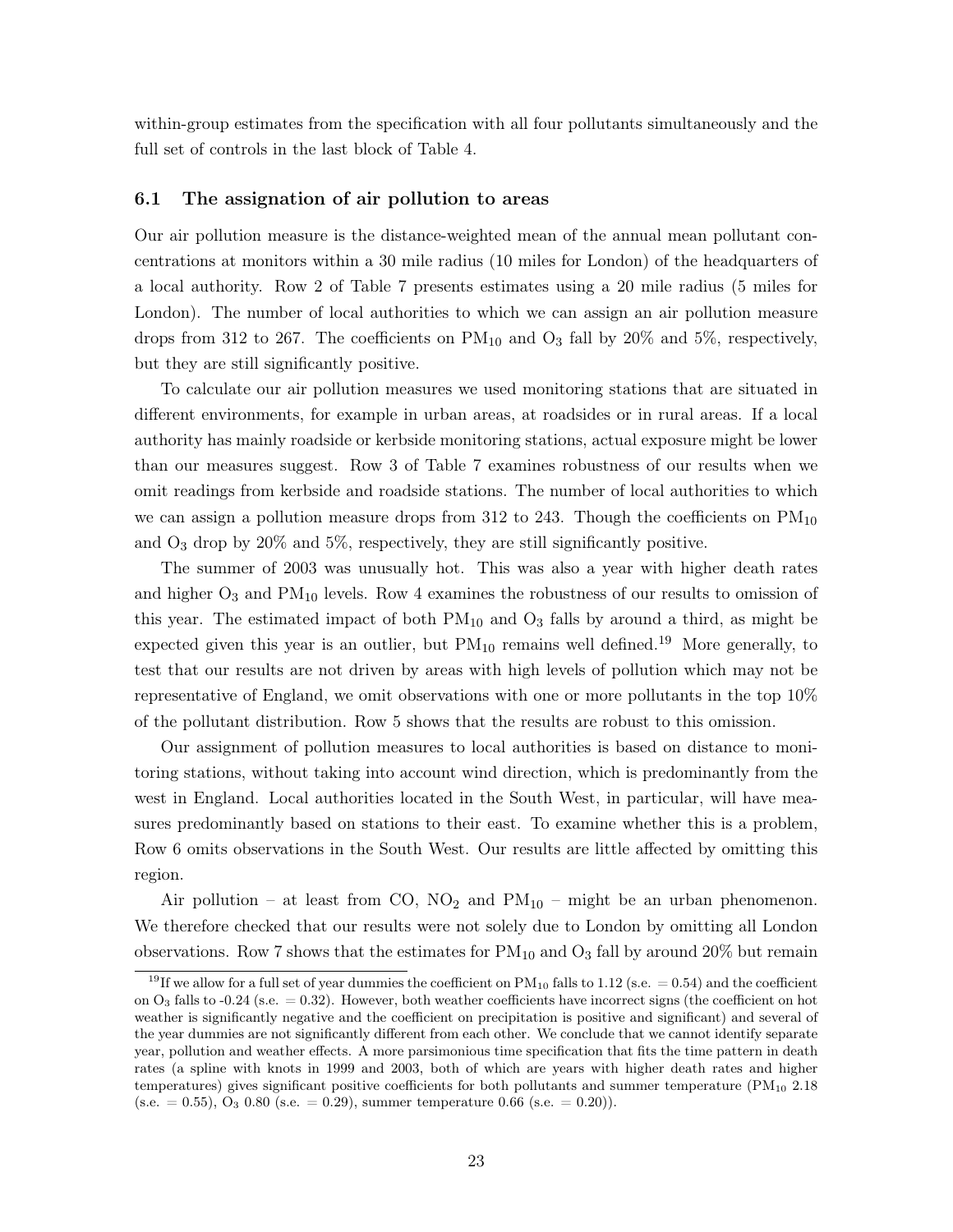|                          | Table 7: Robustness tests                                                                                                                                                                                                            | $\Xi$      |                     |                      |                   | a multi-pollutant fixed effects model for all-cause mortality |       |        |
|--------------------------|--------------------------------------------------------------------------------------------------------------------------------------------------------------------------------------------------------------------------------------|------------|---------------------|----------------------|-------------------|---------------------------------------------------------------|-------|--------|
|                          |                                                                                                                                                                                                                                      |            |                     |                      |                   | Coefficient                                                   |       |        |
|                          |                                                                                                                                                                                                                                      |            |                     |                      |                   | on additonal                                                  |       |        |
|                          |                                                                                                                                                                                                                                      | 80         | NO <sub>2</sub> /10 | $PM_{10}/10$         | $O_3/10$          |                                                               | Obs.  | Groups |
| $\overline{\phantom{0}}$ | Baseline                                                                                                                                                                                                                             | $-0.34$    | 0.34                | $2.74***$            | $0.80***$         |                                                               | 2,338 | 312    |
|                          |                                                                                                                                                                                                                                      | (0.69)     | (0.28)              | (0.51)               | (0.29)            |                                                               |       |        |
| $\mathcal{C}$            | Monitoring stations within                                                                                                                                                                                                           | $-0.36$    | $0.16\,$            | $2.20***$            | $0.76***$         |                                                               | 1,933 | 267    |
|                          | $20 \text{ mile} / 5 \text{ mile}$ radius                                                                                                                                                                                            | (0.62)     | (0.31)              | (0.50)               | (0.31)            |                                                               |       |        |
| S                        | Drop kerbside and roadside                                                                                                                                                                                                           | $-2.37***$ | $0.50\,$            | $2.16***$            | $0.77**$          |                                                               | 1,778 | 243    |
|                          | monitoring stations                                                                                                                                                                                                                  | (1.19)     | (0.39)              | (0.53)               | (0.34)            |                                                               |       |        |
| 4                        | Drop observations for 2003                                                                                                                                                                                                           | $-0.29$    | 0.28                | $1.88***$            | 0.51              |                                                               | 2,037 | 312    |
|                          |                                                                                                                                                                                                                                      | (0.73)     | (0.30)              | (0.53)               | (0.33)            |                                                               |       |        |
| Ľ                        | Drop observations in top $10\%$                                                                                                                                                                                                      | $-1.02$    | 0.41                | $2.26***$            | $0.63*$           |                                                               | 1,789 | 288    |
|                          | of pollutant distributions                                                                                                                                                                                                           | $(1.01)$   | (0.38)              | (0.75)               | (0.35)            |                                                               |       |        |
| ం                        | Drop observations in South West                                                                                                                                                                                                      | $-0.73$    | 0.28                | $2.58***$            | $0.93***$         |                                                               | 2,132 | 283    |
|                          |                                                                                                                                                                                                                                      | (0.82)     | (0.34)              | (0.52)               | (0.33)            |                                                               |       |        |
| $\sim$                   | Drop observations in London                                                                                                                                                                                                          | $-0.47$    | $0.65^{\ast\ast}$   | $2.22***$            | $0.63^{\ast\ast}$ |                                                               | 2,081 | 279    |
|                          |                                                                                                                                                                                                                                      | (0.83)     | (0.31)              | (0.51)               | (0.29)            |                                                               |       |        |
| $\infty$                 | Include lagged pollutants                                                                                                                                                                                                            | $-0.37$    | $0.67***$           | $1.90***$            | $0.72**$          |                                                               | 2,043 | 312    |
|                          |                                                                                                                                                                                                                                      | (0.98)     | (0.30)              | (0.68)               | (0.31)            |                                                               |       |        |
| ာ                        | Include annual maximum of                                                                                                                                                                                                            | 0.09       | $1.01***$           | $1.77***$            | $0.70^{**}$       |                                                               | 2,338 | 312    |
|                          | weekly pollutant levels                                                                                                                                                                                                              | (0.77)     | (0.33)              | (0.61)               | (0.34)            |                                                               |       |        |
|                          | Coefficient on annual maximum                                                                                                                                                                                                        | 0.03       | $-0.52***$          | $0.36***$            | $-0.02$           |                                                               |       |        |
|                          | weekly pollutant levels                                                                                                                                                                                                              | (0.14)     | (0.2)               | (0.15)               | (0.06)            |                                                               |       |        |
| $\Box$                   | Dependent variable: ln(mortality                                                                                                                                                                                                     | $-4.42$    | $-0.36$             | 0.10                 | $4.63*$           |                                                               | 2,331 | 332    |
|                          | from chronic liver disease) ×100                                                                                                                                                                                                     | (5.87)     | (2.73)              | (5.09)               | (2.80)            |                                                               |       |        |
| $\Box$                   | Dependent variable: ln(mortality                                                                                                                                                                                                     | 5.20       | $-2.99$             | 2.41                 | 1.73              |                                                               | 2,325 | 312    |
|                          | from infectious diseases) $\times 100$                                                                                                                                                                                               | (6.71)     | (3.24)              | (6.60)               | (3.15)            |                                                               |       |        |
| $\overline{2}$           | Include population size/1000                                                                                                                                                                                                         | $-0.30$    | 0.38                | $2.96***$            | $0.83***$         | $-0.12**$                                                     | 2,338 | 312    |
|                          | as additional control                                                                                                                                                                                                                | (0.69)     | (0.29)              | (0.51)               | (0.29)            | (0.06)                                                        |       |        |
|                          | Coefficients are percentage changes in all-cause mortality rate per 1 mg/m <sup>3</sup> increase in CO and per 10 $\mu$ g/m <sup>3</sup> increase in NO <sub>2</sub> , PM <sub>10</sub> and O <sub>3</sub> . Observations            |            |                     |                      |                   |                                                               |       |        |
|                          | weighted by size of the local authority population (mid-year population estimates). Baseline specification includes time trend, region-specific trends, smoking                                                                      |            |                     |                      |                   |                                                               |       |        |
|                          | rate, employment rate, degree-level qualification rate, annual mean of daily maximum temperature in summer and annual mean of precipitation. Robust<br>standard errors in brackets.*Significant at $10\%$ , **significant at $5\%$ , |            |                     | ***significant at 1% |                   |                                                               |       |        |

24

standard errors in brackets.\*Significant at 10%, \*\*significant at 5%, \*\*\*significant at 1%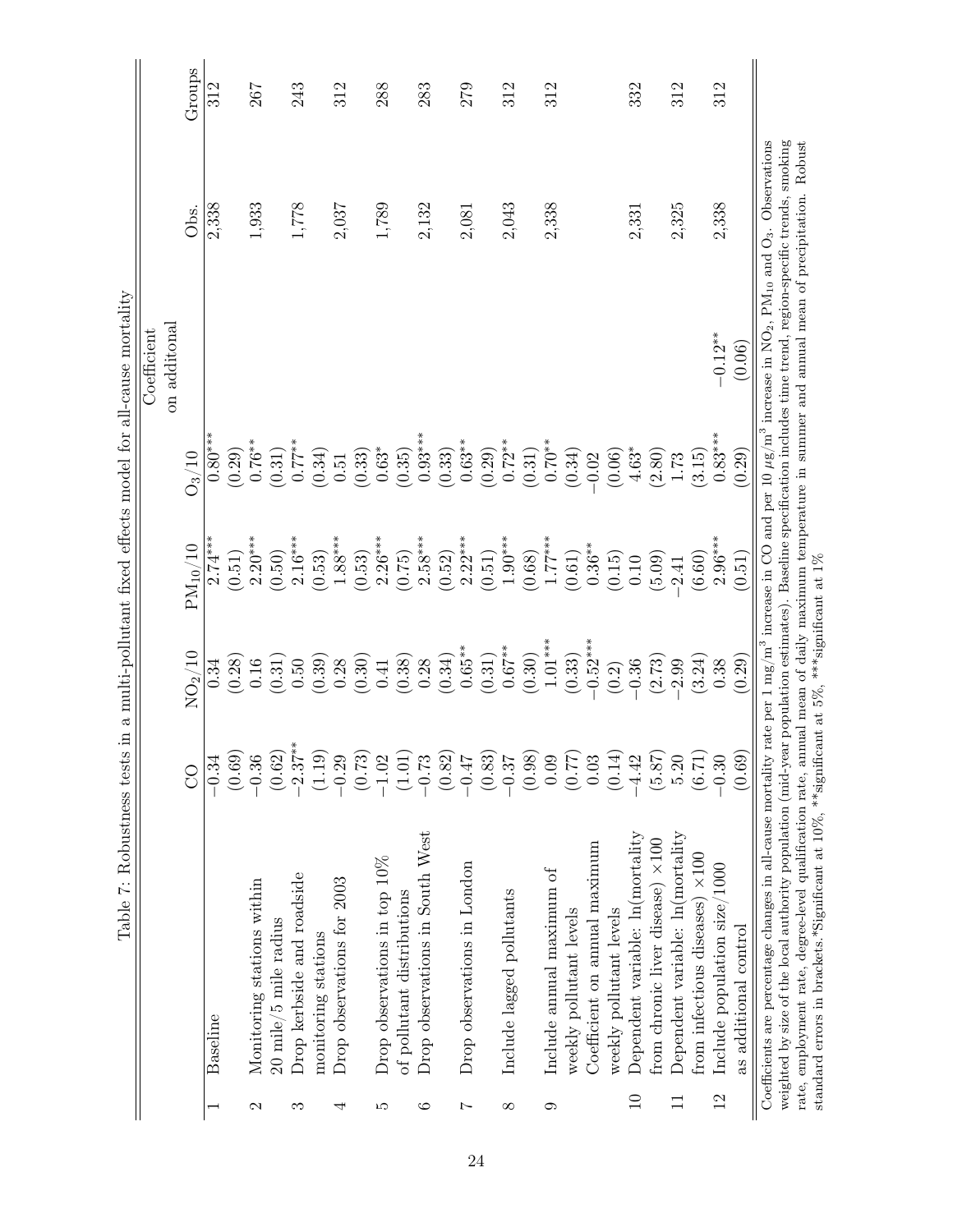significantly positive. The estimate for  $NO_2$  increases by 30% and becomes significantly positive.<sup>20</sup>

#### 6.2 Dynamics and non-linearities

We were concerned that we might have mis-specified the dynamic structure of the model. Row 8 therefore includes the lagged levels as well as the current levels of the pollutants. The estimated effects of current  $PM_{10}$  and  $O_3$  change slightly but remain statistically significant.<sup>21</sup> We also conditioned on lagged mortality. Again, our results were robust to this, suggesting that the local authority fixed effects do a good job of picking up unobserved heterogeneity between local authorities.

Our model assumes that the impact of air pollution on mortality is linear. We investigate non-linearities using splines in the levels of  $PM_{10}$  and  $O_3$  in a within-group specification controlling for  $CO$ ,  $NO<sub>2</sub>$ , trend, region-specific trends and our full set of covariates. We place two knots at the 33<sup>rd</sup> and 66<sup>th</sup> percentiles, dividing the pollutant data into terciles. Table 8 presents the results. For PM<sup>10</sup> the coefficients for the middle tercile and the highest tercile are larger than the coefficient for the lowest tercile, though the relationship is not linear, with the largest estimate for the middle tertile. For  $O_3$  there seems to be a negative relationship, with the coefficient for the lowest tercile being larger than the coefficient for the middle tercile and the coefficient for the middle tercile being larger then coefficient for the highest tercile. The estimates for the middle and the highest tercile, however, are not significantly different from zero.

We also tested whether the annual maxima of the weekly means of the pollutant concentrations have an impact on mortality to determine whether the long-term average level of air pollution or short-term peaks drive the relationship between air pollution and mortality. Row 9 in Table 7 presents the results. The first line shows the coefficients for the annual mean pollutant concentrations, the second line the coefficients for the annual maxima of the weekly mean pollutant concentrations. The coefficient for the annual mean level of  $PM_{10}$ drops by around one third, but is still significantly positive. The level of  $PM_{10}$  in the week with the highest  $PM_{10}$  level is positively associated with the annual mortality rate, though the size of the effect is only one fifth of the effect of the annual mean level of  $PM_{10}$ . The

<sup>&</sup>lt;sup>20</sup>We also checked if there are regional differences in the impact of  $PM_{10}$  on mortality. The region pattern is quite complex, but there is a group of regions where the impact of  $PM_{10}$  is largest, both for all-cause mortality and the specific mortality rates. These regions are South West, East Midlands and North East.

<sup>&</sup>lt;sup>21</sup>The coefficients on the lagged pollutants are small and insignificant for three of the four pollutants. For O3, however, the coefficient on the lag is similar and of opposite sign to that of current O3. This result might indicate that the impact of  $O_3$  is to bring mortality that would have otherwise occurred forward (harvesting). Conditional on a positive association with the current level of pollution, a negative coefficient on the lagged level could indicate harvesting, since individuals who died last year are not available to die this year. However, the issue of harvesting has less force for annual data as – by definition – the mortality rates and the measures of pollution average out short run increase and decreases. In our data, years with higher than average  $O_3$  are preceded by years with lower than average  $O_3$ : it seems likely that in this short time series this is what the lagged coefficient is picking up.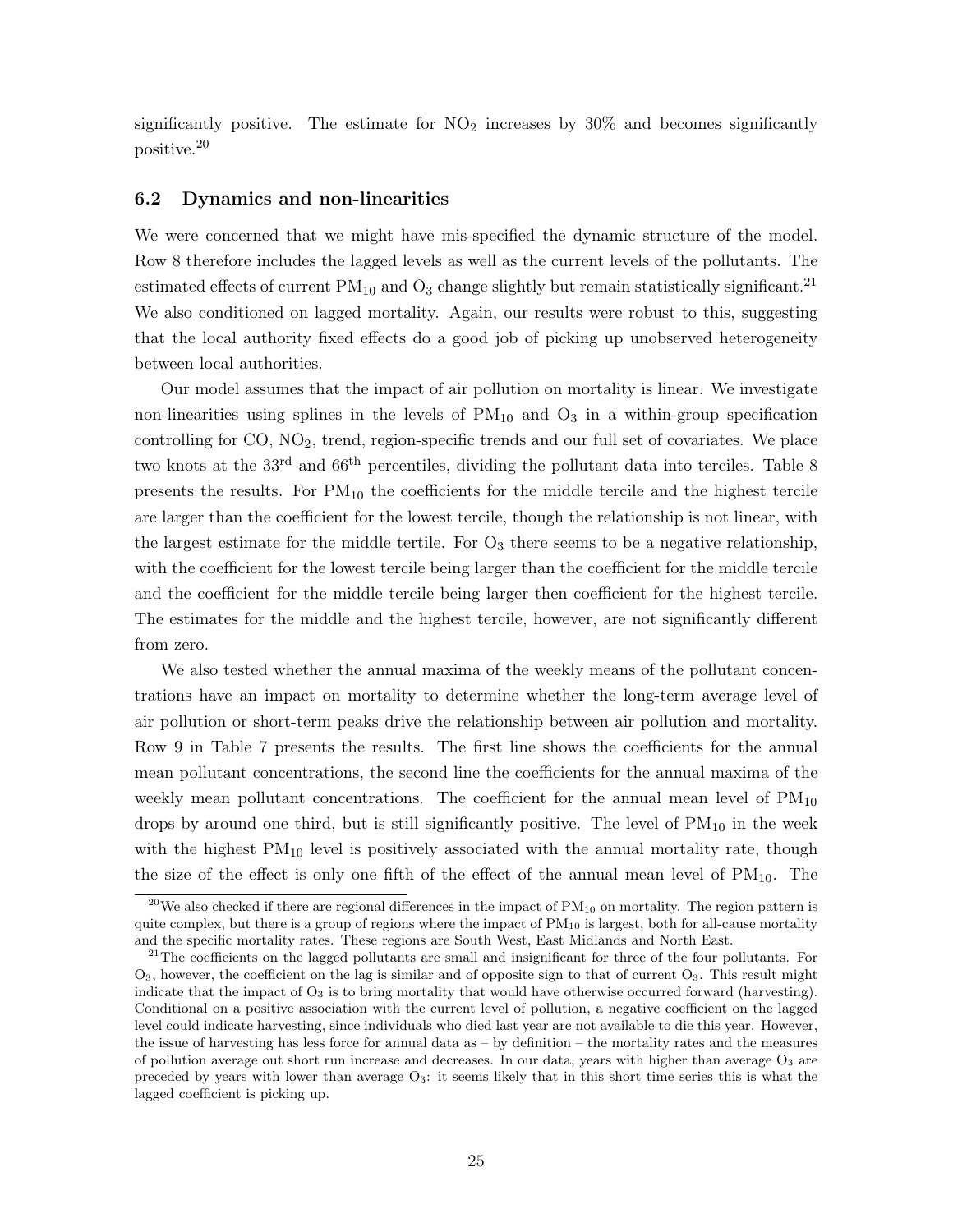|                 | $\frac{1}{2}$ called more and $\frac{1}{2}$ and $\frac{1}{2}$ and $\frac{1}{2}$ and $\frac{1}{2}$ and $\frac{1}{2}$ and $\frac{1}{2}$ and $\frac{1}{2}$ |                |                 |
|-----------------|---------------------------------------------------------------------------------------------------------------------------------------------------------|----------------|-----------------|
| Pollutant       | Lowest tercile                                                                                                                                          | Middle tercile | Highest tercile |
| CO              | $2.24**$                                                                                                                                                | $3.48***$      | $2.69***$       |
|                 | (1.05)                                                                                                                                                  | (1.13)         | (0.69)          |
| NO <sub>2</sub> | $0.97**$                                                                                                                                                | 0.88           | 0.62            |
|                 | (0.49)                                                                                                                                                  | (0.54)         | (0.45)          |

Table 8: Within-group estimates of the association between air pollutant concentrations and all-cause mortality using a spline with knots at the  $33<sup>rd</sup>$  and 66<sup>th</sup> percentile

Coefficients are percentage changes in all-cause mortality rate per  $1 \text{ mg/m}^3$  increase in CO and per 10  $\mu$ g/m<sup>3</sup> increase in NO<sub>2</sub>, PM<sub>10</sub> and O<sub>3</sub>. Controls are CO, NO<sub>2</sub>, time trend, region-specific trends, smoking rate, employment rate, degree-level qualification rate, annual mean of daily maximum temperature in summer and annual mean of precipitation. Observations weighted by size of the local authority population (mid-year population estimates). Robust standard errors in brackets.\*Significant at 10%, \*\*significant at 5%, \*\*\*significant at 1%

coefficient for the annual mean level of  $O_3$  drops by less than 10%, and the coefficient for the maximum weekly level of  $O_3$  is not significantly different from zero. The coefficient for annual mean  $NO<sub>2</sub>$  becomes significantly positive, but the coefficient for maximum weekly  $NO<sub>2</sub>$  has an unexpected negative sign and largely offsets the effect of annual mean  $NO<sub>2</sub>$ , leaving the joint effect similar to the baseline estimate.<sup>22</sup> These tests show that there is some evidence of non-linear effects, but they do not change our main finding that  $PM_{10}$  and  $O_3$  are positively associated with mortality.

#### 6.3 Placebo tests

It is possible that the association of mortality with pollution does not result from pollution effects, but that our pollution measures are proxies for some omitted factor which is correlated with pollution but itself is the cause of deaths. To some extent, this is already dealt with by using local authority fixed effects and region-specific time trends. Any non-time-varying factors – such as poor health care services or the presence of health risks in urban settings – will be controlled for by the fixed effects, and the region-specific trends will pick up changes over time at regional level. However, it is possible that there are omitted time-varying factors at local authority level that are correlated with changes in pollution and that are driving our results.

One way of testing for this is to examine mortality from causes that are unlikely to be affected by the within local authority time series variation in pollution. If the coefficients for the air pollutants are similar to those found in the baseline specification, then this suggests that some omitted factor may be driving the association we find between air pollution and mortality rates. Two candidate causes are chronic liver disease (including cirrhosis) and infectious and parasitic diseases. Rows 10 and 11 report the coefficients on the pollutants

<sup>&</sup>lt;sup>22</sup>The somewhat odd results for  $NO_2$  may be due to collinearity. In fact, annual mean  $NO_2$  and maximum weekly  $NO<sub>2</sub>$  are strongly correlated, with  $r = 0.86$ . The correlation coefficients for the other pollutants are smaller: annual mean CO and maximum weekly CO:  $r = 0.65$ , annual mean PM<sub>10</sub> and maximum weekly PM<sub>10</sub>:  $r = 0.65$ , annual mean O<sub>3</sub> and maximum weekly O<sub>3</sub>:  $r = 0.57$ .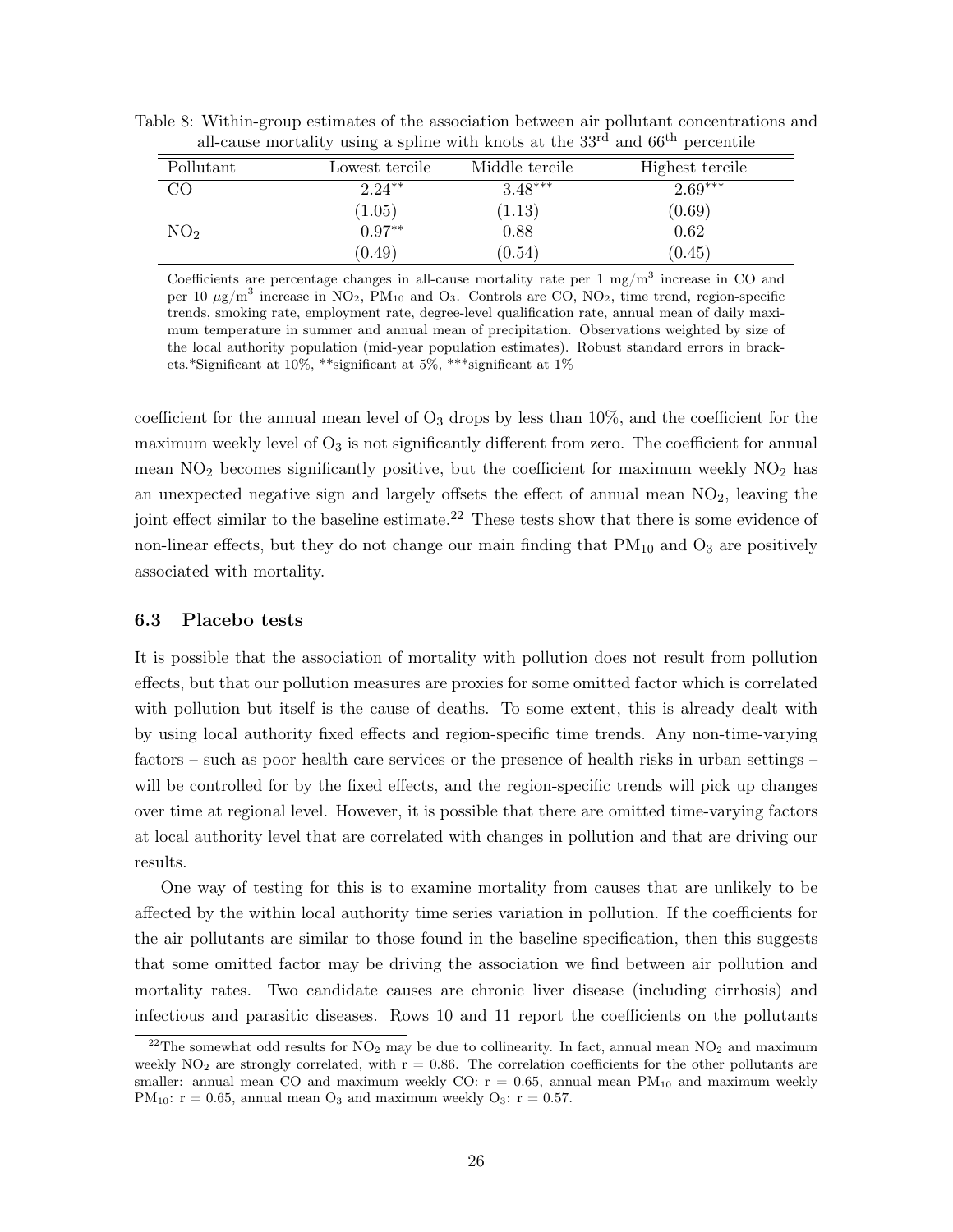for the baseline specification with age-standardised mortality rates from liver disease and infectious and parasitic diseases as the dependent variable. The baseline specification (as all others in the table) includes the full set of controls to allow for the fact that mortality from liver disease and from infectious and parasitic diseases may be associated with the economic cycle and weather. The results show none of the coefficients on the pollutants are statistically significant, apart from a marginally significant coefficient on  $O<sub>3</sub>$  for mortality from liver disease.

#### 6.4 Mitigating response to pollution: population mobility

Our estimates are weighted by the size of the local authority population, giving more importance to local authorities with bigger populations and consequently more reliable mortality measures.<sup>23</sup> The population size, however, might have an independent impact on mortality other than affecting the precision of the mortality rate. For example, a population could shrink because healthy people leave. Consequently, the proportion of frail people would increase, causing an increase in mortality. If healthy people leave because of upward-trended air pollution, the increase in mortality might wrongly be assigned to the rise in air pollution rather than the fall in population. To test this, row 12 in Table 7 controls for the population size. The coefficients on  $PM_{10}$  and  $O_3$  are unaffected. The coefficient on population size is significantly negative. Assuming that changes in the population size are mainly caused by migration, this result supports the idea that healthy people are more mobile, leaving a more frail population behind. These moves, however, do not appear to be a response to pollution levels.

#### 6.5 Magnitudes

Our results are statistically significant, but are they economically significant? The withingroup estimates from the penultimate column of Table 4 can be used to examine the effect of a change in  $PM_{10}$  and  $O_3$  on mortality. We focus on all-cause mortality.

Assuming no behavioural response (an issue we return to below) a 10  $\mu$ g/m<sup>3</sup> increase in  $PM_{10}$ , holding all other pollutants fixed, is associated with a 2.7% increase in the all-cause mortality rate. As the mean all-cause mortality rate is 660 per 100,000 population, this increase equals around 18 more deaths per 100,000 persons. The  $10<sup>th</sup>$  percentile of the PM<sub>10</sub> distribution is 20.9  $\mu$ g/m<sup>3</sup>, the 90<sup>th</sup> percentile is 29.0  $\mu$ g/m<sup>3</sup>, and so a move from the 10<sup>th</sup> percentile to the 90<sup>th</sup> percentile of the  $PM_{10}$  distribution would be associated with around 14 more deaths per 100,000 population. A 10  $\mu$ g/m<sup>3</sup> increase in O<sub>3</sub>, holding all other pollutants fixed, is associated with a  $0.8\%$  increase in the all-cause mortality rate. The  $10<sup>th</sup>$  percentile

<sup>&</sup>lt;sup>23</sup>The results are robust to not weighting. Estimates for the within-group multi-pollutant model with all controls from Table 4 are: CO -0.37 (s.e. = 0.71), NO<sub>2</sub> 0.41 (s.e. = 0.29), PM<sub>10</sub> 3.02 (s.e. = 0.56), O<sub>3</sub> 0.55  $(s.e. = 0.29).$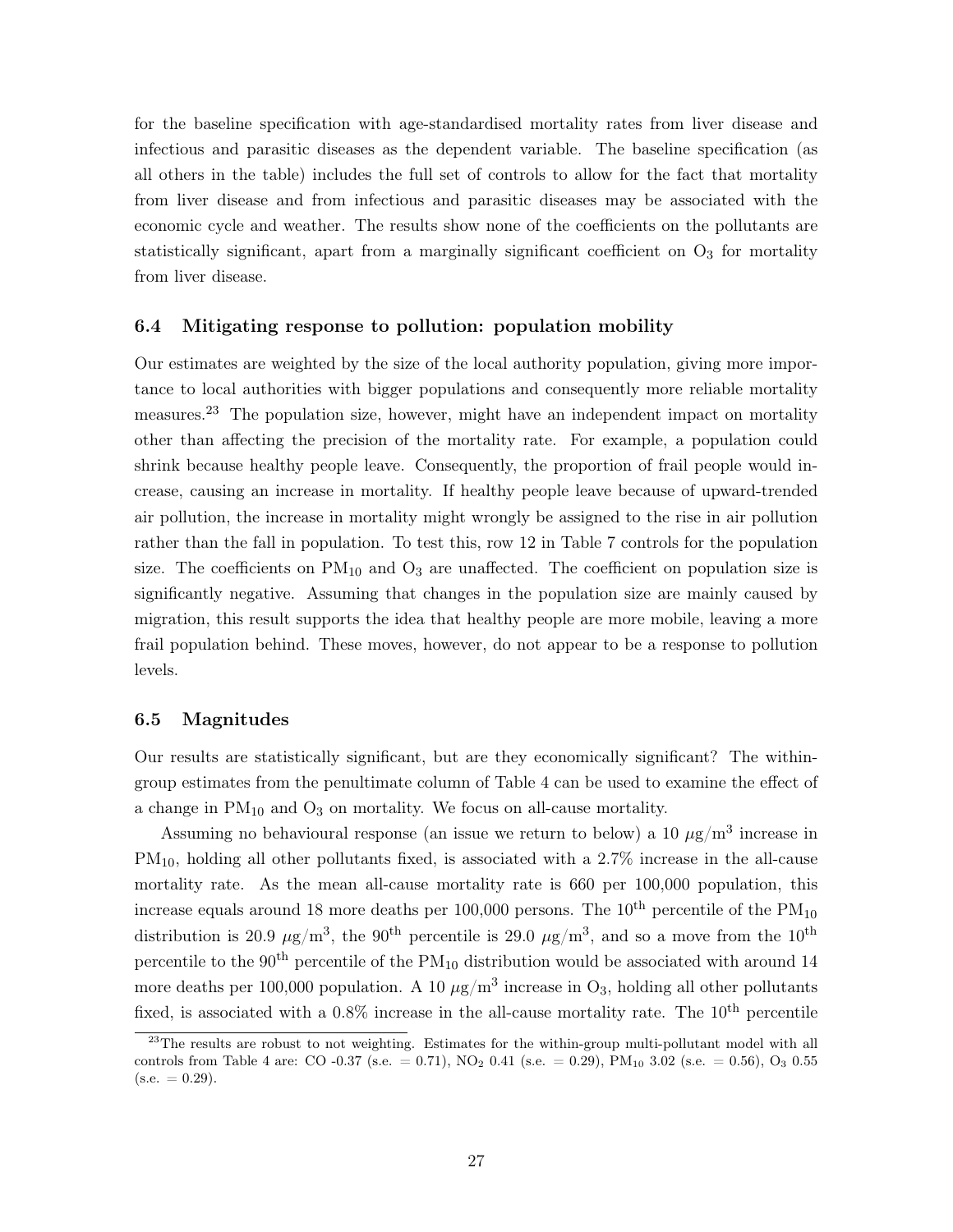of the O<sub>3</sub> distribution is 47.1  $\mu$ g/m<sup>3</sup>, the 90<sup>th</sup> percentile is 66.4  $\mu$ g/m<sup>3</sup>, so a move from the  $10<sup>th</sup>$  to the 90<sup>th</sup> percentile would be associated with 10 more deaths per 100,000 population.

Alternatively, the difference between the  $90<sup>th</sup>$  percentile and the  $10<sup>th</sup>$  percentile of all-cause mortality is 225 deaths per 100,000 population. So, a fall from the  $90<sup>th</sup>$  to the  $10<sup>th</sup>$  percentile of  $PM_{10}$  would account for about 6% of the spread in all-cause mortality, while moving from the 90<sup>th</sup> to the 10<sup>th</sup> percentile of the  $O_3$  distribution would account for around 4% of the spread in all-cause mortality.

These effects can be compared to those from the cohort and time series studies. We would expect our estimates to lie between those of the cohort studies, which measure the impact of air pollution over a long period (and cannot control for unobserved heterogeneity across individuals), and the time series estimates, which measure the immediate response to a change in air pollution. The American Cancer Society Cohort Study estimates that a 10  $\mu$ g/m<sup>3</sup> increase in fine particles, PM<sub>2.5</sub>, would lead to a 6% increase in all-cause mortality (Pope et al. 2002). The health effects from fine particles are worse than the effects from coarser particles, which the  $PM_{10}$  measure includes but the  $PM_{2.5}$  measure excludes. Thus, we would expect our estimate to be lower. A meta-analysis of the time series studies (Stieb et al. 2002) reports that multi-pollutant models estimate a 0.4% increase in mortality per 10  $\mu$ g/m<sup>3</sup> increase in PM<sub>10</sub>. Our estimates indicate a 10  $\mu$ g/m<sup>3</sup> increase in PM<sub>10</sub> is associated with a 2.7% increase in mortality. So our estimate is about half the size of that from the cohort study – which has no UK counterpart – and nearly seven times as large as those from times series studies that have been undertaken for the UK.<sup>24</sup>

There is no robust estimate of the effect of  $O_3$  from the American Cancer Society Cohort Study. Time series studies estimate a 0.3% death rate increase per 10  $\mu$ g/m<sup>3</sup> increase in O<sub>3</sub> in single-pollutant models and a 0.1% increase in multi-pollutant models (Stieb et al. 2002). In our analysis, a 10  $\mu$ g/m<sup>3</sup> increase in O<sub>3</sub> is associated with a 0.8% increase in mortality. Again, our estimate is considerably higher than those from UK studies undertaken to date.

The extent to which we can use our estimates to quantify the effects of a change in pollution depends on whether individuals are likely to take actions to protect themselves from increases in pollution levels. Neidell (2004) finds that people in California respond to information about air pollution (smog alerts) with avoidance behaviour. In England air pollution alerts have to be issued when NO<sub>2</sub> levels exceed 400  $\mu$ g/m<sup>3</sup> or when O<sub>3</sub> levels exceed 360  $\mu$ g/m<sup>3</sup> (240  $\mu$ g/m<sup>3</sup> since September 2003). Since these thresholds came into force in 2001 no alert has been issued. And while air pollution forecasts are freely available via a variety of sources,  $^{25}$ anecdotal evidence shows that use of this information is limited. For example, in 2006 the Sussex Air Quality Partnership piloted a service for respiratory sensitive people that sends air quality forecasts to mobile phones. The study found that the service raised awareness of

<sup>&</sup>lt;sup>24</sup>Our estimate of the impact of  $PM_{10}$  over a year is similar to the impact of a  $PM_{10}$  reduction caused by a 13-month strike at a steel mill in Utah (Pope 1996).

 $25$ Teletext, the World Wide Web, a Freephone telephone service and weather forecasts in newspapers, on TV and radio.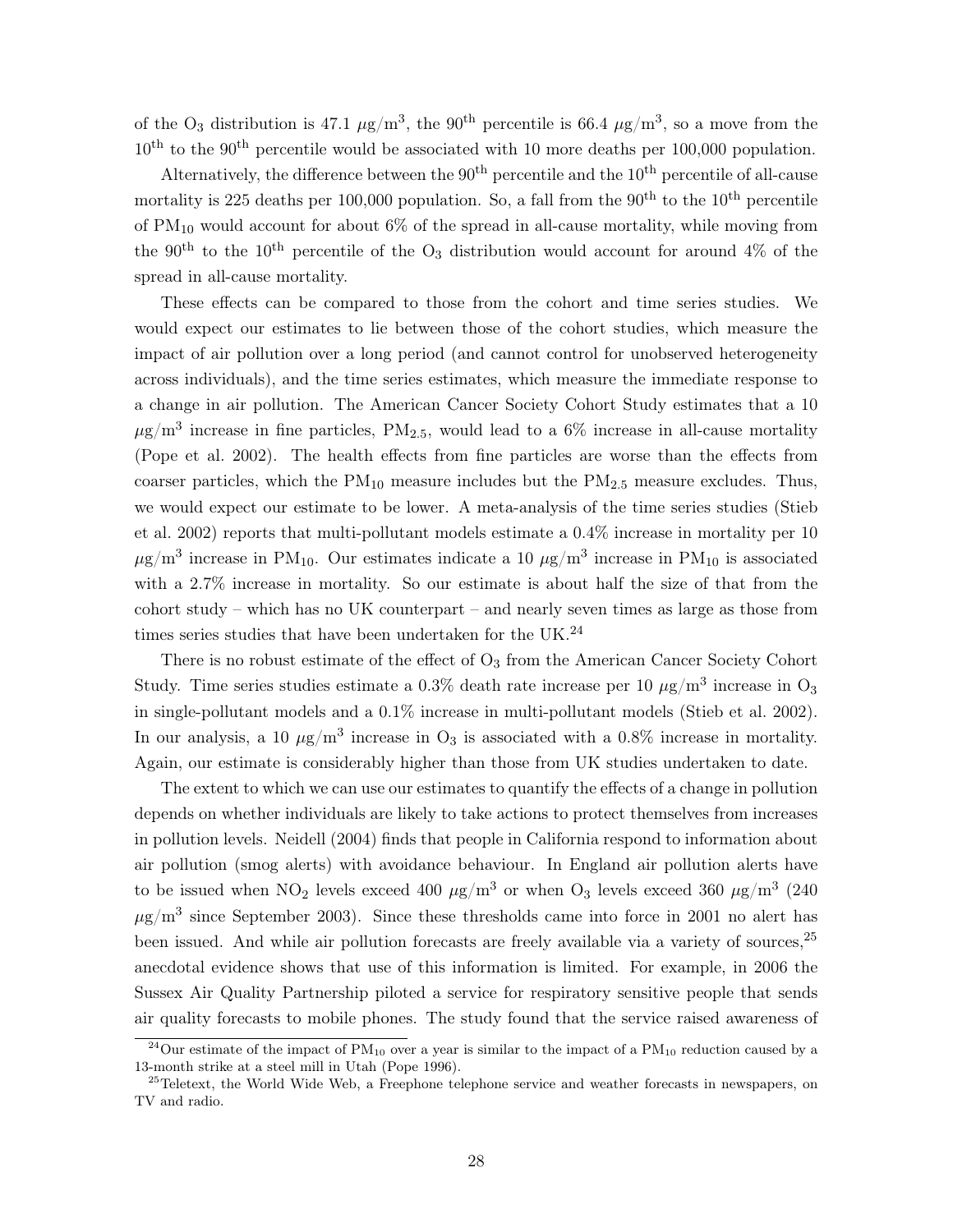pollution episodes and produced health behaviour modifications (Smallbone 2009). However, the same information had been freely available before the service was introduced. Individuals appeared to respond to air quality forecasts only when they received them as personalised messages.

Assuming the extreme position of no behavioural response, our estimates can be used to give a back-of-the-envelope calculation of the benefits of the recent UK policy to reduce the limit value for PM<sub>10</sub> to 20.0  $\mu$ g/m<sup>3</sup> by 2010. We estimate a 10  $\mu$ g/m<sup>3</sup> increase in PM<sub>10</sub>, holding all other pollutants fixed, is associated with a 2.7% increase in all-cause mortality. Therefore, reducing PM<sub>10</sub> pollution from our sample mean of 24.7  $\mu$ g/m<sup>3</sup> to 20.0  $\mu$ g/m<sup>3</sup> (a fall of just under 20%) would be associated with 8.4 fewer deaths per 100,000 population. The population of England is just over 50 million, so this translates into around 4,200 fewer deaths per annum over the whole population of England. Putting a monetary value on these lives saved is less straightforward, because we do not know the life expectancy of those who die prematurely. A value per year of life can be taken from the implicit figure used by the UK body responsible for authorisation of the use of new drugs and therapies in the NHS, which is around £30,000 (Devlin and Parkin 2004). If we assumed that those who died had another 10 years to live and were healthy, the value of the 42,000 life years gained is around £1,260 million.<sup>26</sup> If those who died were less healthy, then our estimate is too high. But as we do not take into account any of the non-mortality costs associated with air pollution, this figure is more likely to be a lower bound.<sup>27</sup>

### 7 Conclusions

We identify the impact of airborne pollutants on mortality from time series variation in annual average pollution levels in English local authorities. Our research is the first to use this design for the UK and one of the few economic studies outside the USA. Our results suggest that currently permitted levels of  $PM_{10}$  and  $O_3$  are associated with population mortality, that these pollutants are associated with higher death rates amongst those groups that are likely to be affected by pollution, and that individuals die from those causes that the medical literature indicates are most likely to be associated with pollution. In addition, we find no association

 $^{26}$ This benefit figure is one and a half times the size of the £791 million expenditure on protection of ambient air and climate by the UK general government sector (£250 million) and UK industry (around £541 million) in 2004 (http://www.statistics.gov.uk/downloads/theme\_environment/EA\_Jun08.pdf and http://www.defra.gov.uk/environment/statistics/envsurvey/expn2004/eerp2004.pdf). It is in a similar ballpark to estimates of the annualised cost of fitting all new cars and lorries with devices that reduce emissions (Department for Environment, Food and Rural Affairs 2007), though it is estimated that this action will decrease  $PM_{10}$  by only 0.8 and not the 4.7 needed to reach the new standard.

 $^{27}$ If the short run effect of pollution is to kill the frail, our estimates are an upper bound. We repeat this exercise for deaths in the age group 15 to 64 years old, as these individuals are least frail. We estimate that a 10  $\mu$ g/m<sup>3</sup> increase in PM<sub>10</sub> increases mortality in this age group by 2.3%, so a 4.7  $\mu$ g/m<sup>3</sup> drop in PM<sub>10</sub> evaluated at the mean mortality rate for this age group, 247 per 100,000 population, would result in 2.7 fewer deaths per 100,000 population. The population of 15 to 64 years old is around 32 million, so the drop in mortality translates into 864 fewer deaths per annum. Assuming these individuals gain only 10 years of life – so this estimate will give a lower bound – these 8,640 additional life years are worth £260 million.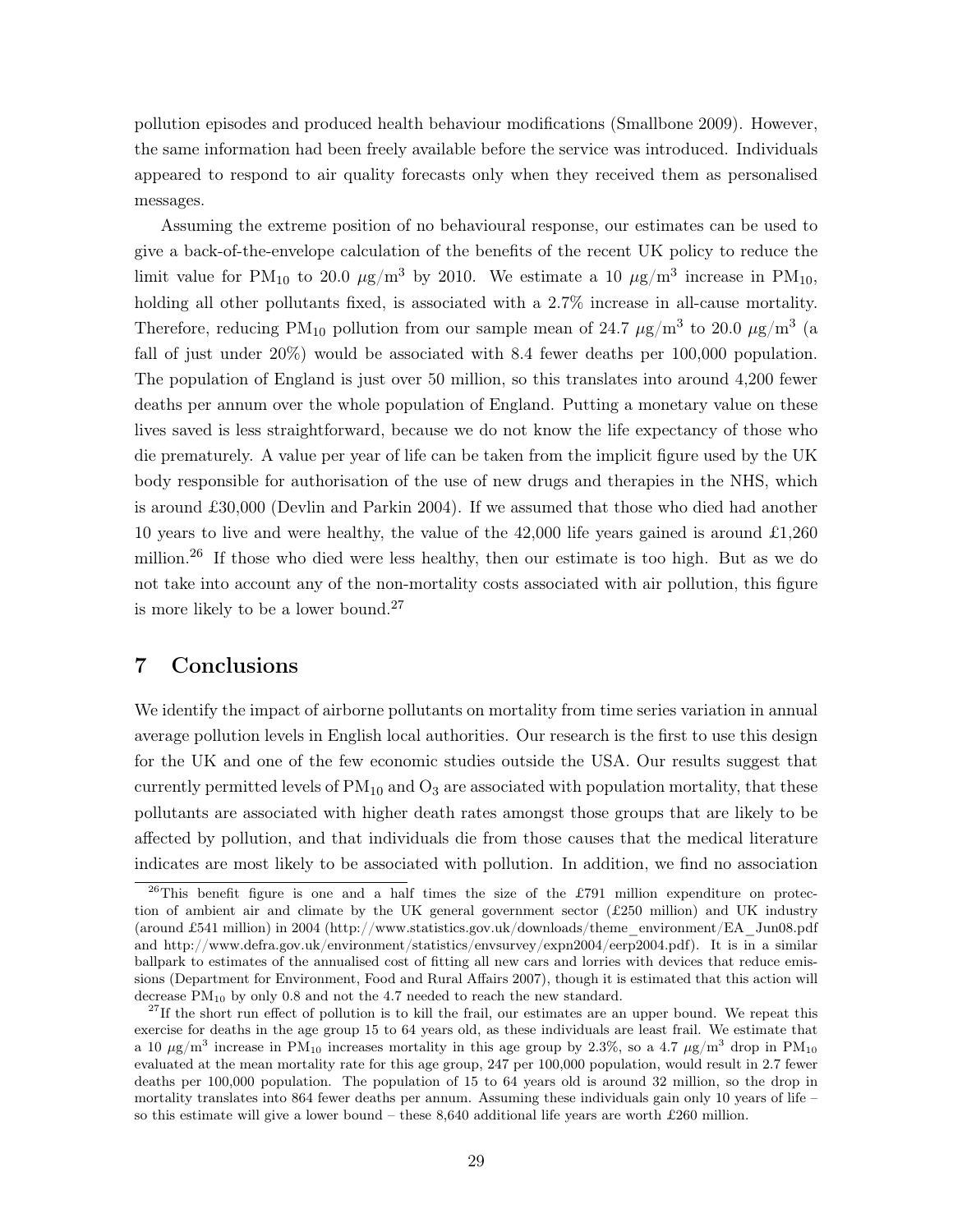between pollution and causes of death that are not affected by pollutants. This suggests that although we cannot exploit a natural experiment and have to rely on annual time series variation at the local authority level, we do identify a causal relationship.

The relationship that we find between pollution and mortality is for average levels of pollution that are lower than studied in most of the existing research. We find an effect of both  $PM_{10}$  and  $O_3$ , with the effect being largest and most robust for  $PM_{10}$ . Recent economic studies of infants and children in California tend to find lesser effects from  $PM_{10}$  and  $O_3$  and more from CO. On the other hand, the adult-focussed epidemiological literature finds shortterm associations between mortality and  $CO$ ,  $NO<sub>2</sub>$ ,  $PM<sub>10</sub>$  and  $O<sub>3</sub>$ , but long-term associations with PM<sup>10</sup> only. Our yearly focussed approach has findings that accord with this broader epidemiological literature. Finally, our estimates of the deaths arising from current levels of airborne pollution are considerably higher than those which have been estimated previously using UK data. They are, in fact, closer to those derived from the much less common – and far more expensive – cohort studies. As none of these have been undertaken in the UK, our results suggest that exploitation of the time series variation in annual data at small area level may be used to provide evidence on the longer term impact of airborne pollution.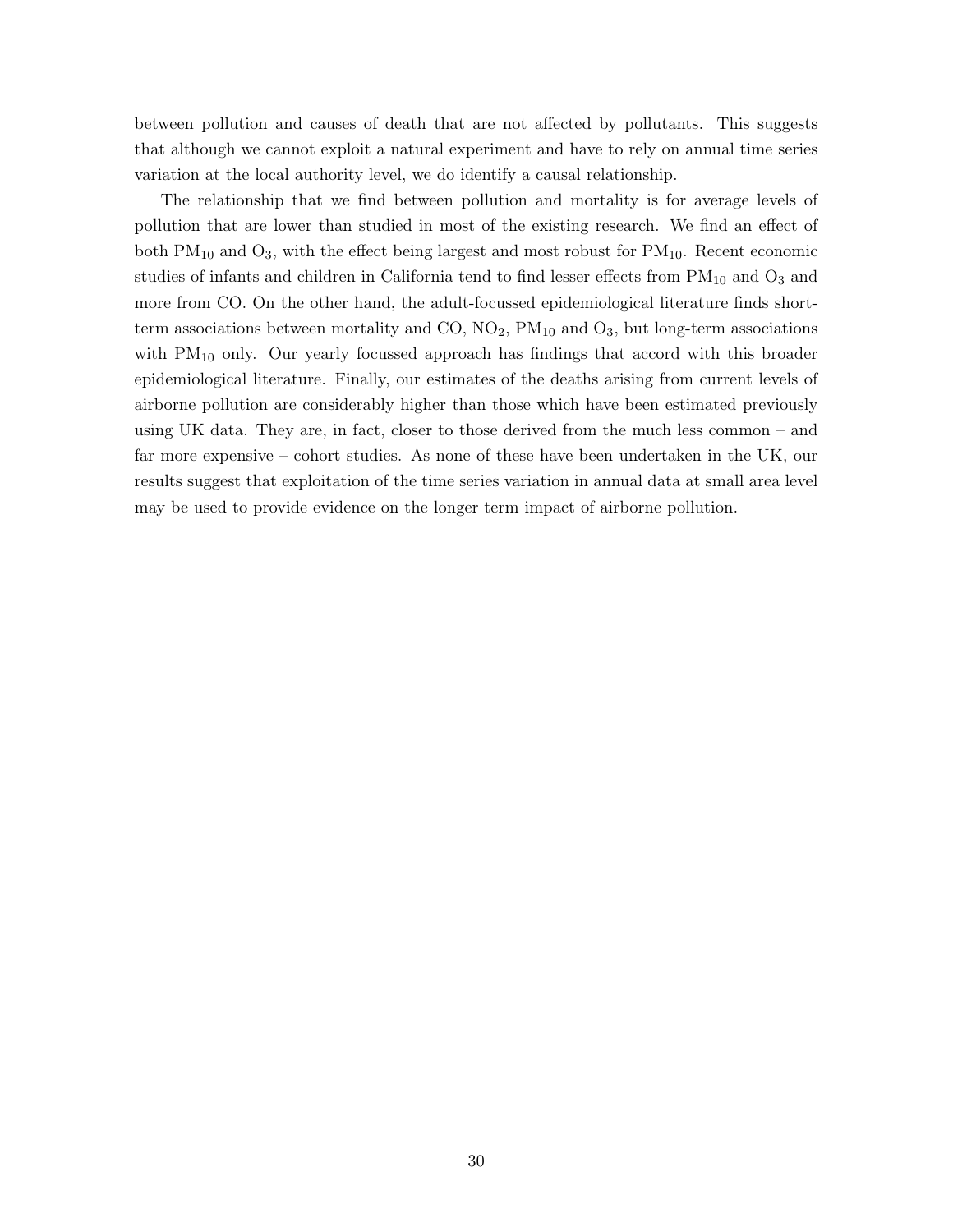# Appendix A Sources of CO,  $NO_2$ ,  $PM_{10}$  and  $O_3$  and their effects on human health

CO is a colourless, odourless, poisonous gas, which reduces the body's ability to use oxygen. CO results from combustion processes under insufficient oxygen supply. Burning fuel containing carbon in idling or slow moving motor vehicles contributes the largest share of CO. A smaller share results from processes involving combustion of organic matter, e.g. power stations and waste incinerators. CO survives in the atmosphere for approximately one month before it oxides to carbon dioxide.

NO<sup>2</sup> is a brown, reactive gas with a detectable smell, which is highly toxic in significant concentrations. Relatively high concentrations of  $NO<sub>2</sub>$  cause inflammation of the airways and can produce broncho-constriction in both asthmatics and non-asthmatics (Committee on the Medical Effects of Air Pollution 1997).  $NO<sub>2</sub>$  occurs as a primary pollutant (emitted directly from a source) and as a secondary pollutant (formed in the air by reactions of primary pollutants). As a primary pollutant,  $NO<sub>2</sub>$  is mainly emitted from the tailpipe of diesel vehicles, especially when they move slowly. As a secondary pollutant,  $NO<sub>2</sub>$  is mainly formed by oxidation of nitric oxide, which is produced by burning fuel at high temperatures. Road transport produces the largest share of  $NO<sub>2</sub>$ . Other important sources of  $NO<sub>2</sub>$  are power stations and natural gas space heating (Air Quality Expert Group 2004).  $NO<sub>2</sub>$  converts to nitrates (e.g. nitric acid), which rain or gravity return from the atmosphere to Earth.

Particulate matter has an unspecified chemical composition. Its most important characteristic is the size of the particles. Coarse particles with a diameter of 2.5 to 100  $\mu$ m consist mainly of soil and sea salt elements and are produced by mechanical processes (e.g. suspension of soil in farming and mining, construction, stone abrasion, and sea spray). Coarse particles settle out quickly by gravity. Fine particles with a diameter of 0.1 to 2.5  $\mu$ m consist of primary particles that result from combustion processes and secondary particles that are, for instance, formed by condensation of low volatile compounds and ammonia. Fine particles are too small to settle out by gravity and too large to coagulate into larger particles, therefore they can stay in the atmosphere over days to weeks and travel hundreds to thousands of kilometres before rain returns them from the atmosphere to Earth. Ultra-fine particles with a diameter of 0.01 to 0.1  $\mu$ m have a short residence time in the atmosphere because of their Brownian motion. Particles with a diameter less than 10  $\mu$ m (PM<sub>10</sub>) are inhalable, but 60 to 80% of particles with a diameter of 5 to 10  $\mu$ m are trapped in the nose and pharynx (Wilson and Spengler 1996). Smaller particles penetrate the trachea and the primary bronchi. Very small particles penetrate deep into the lungs.

 $O_3$  is a bluish, unstable gas with a pungent odour, which is toxic even at low concentrations. It is the "most potent (. . . ) pro-inflammatory pollutant of the common range of air pollutants" (Committee on the Medical Effects of Air Pollution 1997).  $O_3$  is a secondary pollutant that is formed by the action of sunlight on volatile organic compounds in presence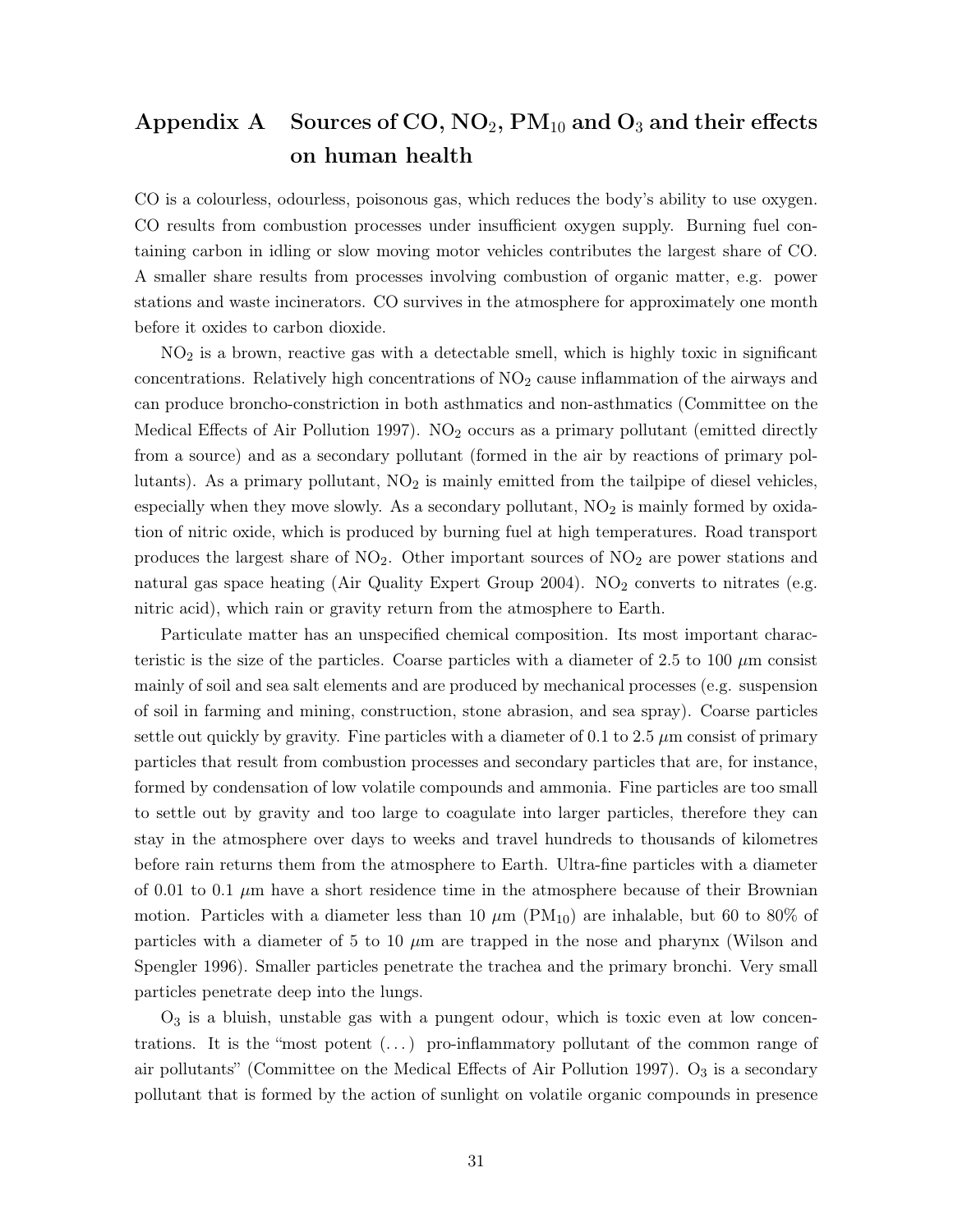of NO2. It can travel large distances. Nitric oxide, which has high concentrations in urban areas, scavenges  $O_3$ , resulting in much higher  $O_3$  levels in rural areas than in urban areas. As the formation of  $\mathrm{O}_3$  requires sunlight,  $\mathrm{O}_3$  levels are highest in summer.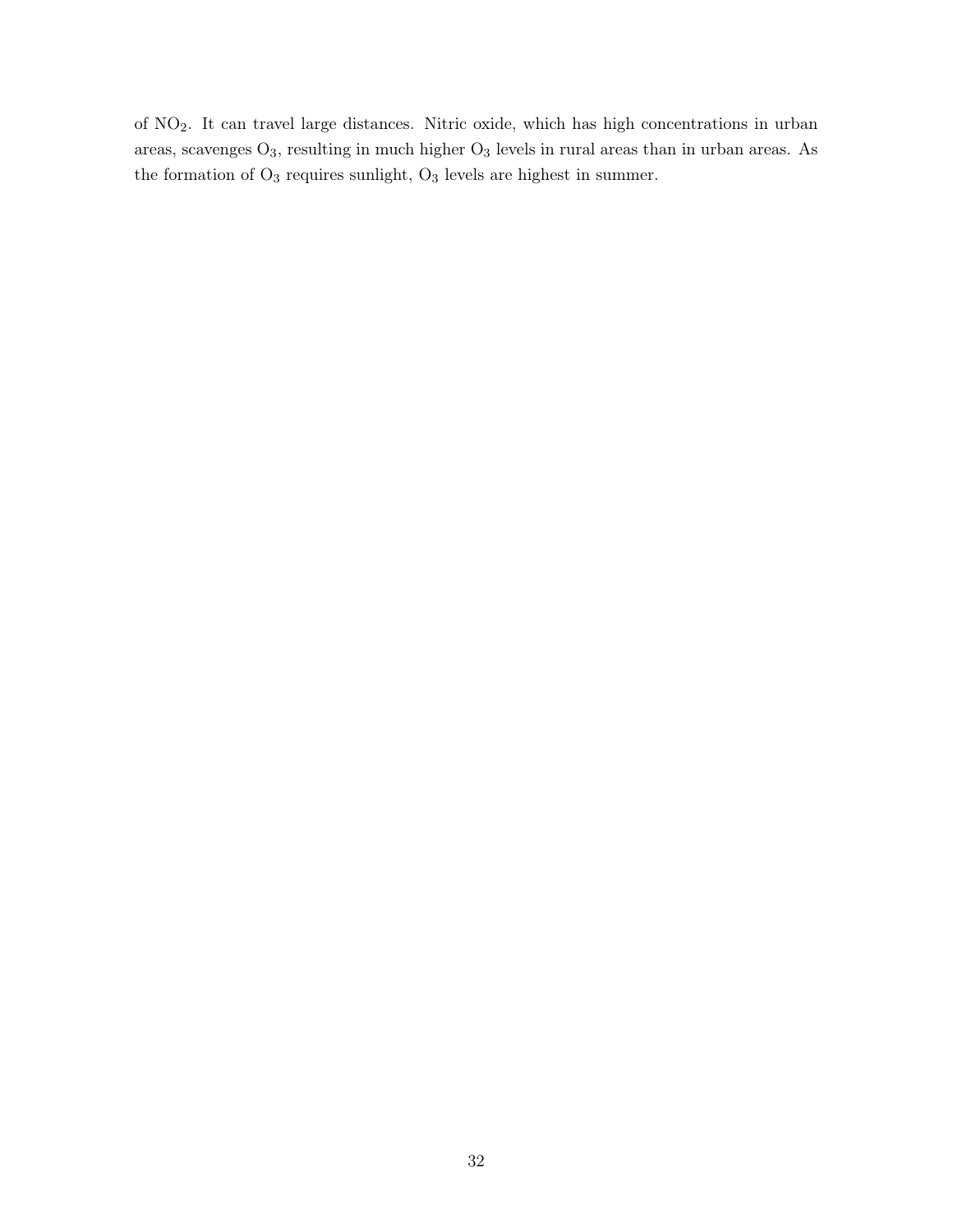### Appendix B Current air quality standards

#### Appendix B.1 Annual

The annual mean of  $NO_2$  must not exceed 40  $\mu$ g/m<sup>3</sup> by 31 December 2005. The annual mean of PM<sub>10</sub> must not exceed 40  $\mu$ g/m<sup>3</sup> by 31 December 2004 and 20  $\mu$ g/m<sup>3</sup> by 31 December 2010.

#### Appendix B.2 Daily

The daily maximum of the running 8 hour mean of CO must not exceed 10 mg/m<sup>3</sup> by 31 December 2003. The 24-h mean of  $PM_{10}$  must not exceed 50  $\mu$ g/m<sup>3</sup> more than 35 times per year by 31 December 2004. The daily maximum of the running 8-h mean of  $O_3$  must not exceed 100  $\mu$ g/m<sup>3</sup> more than 10 times per year by 31 December 2005.

### Appendix C Data sources

Table C-1 provides the data sources for all variables except air pollution.

Air pollution data were downloaded from the web sites of the following networks:

- Automatic Urban and Rural Network (www.airquality.co.uk)
- London Air Quality Network (www.londonair.org.uk)
- Hertfordshire & Bedfordshire Air Pollution Monitoring Network (www.hertsbedsair.org.uk)
- Kent and Medway Air Quality Monitoring Network (www.kentair.org.uk)
- Sussex Air Quality (www.sussex-air.net)
- South Cambridgeshire District Council (http://scambs-airquality.aeat.co.uk)
- Oxford Airwatch (www.oxford-airwatch.aeat.co.uk)
- Newham Council (http://apps.newham.gov.uk/pollution/)
- Air Quality Monitoring in Slough (www.aeat.co.uk/netcen/aqarchive/slough/site\_map.html)

We dropped provisional values, keeping only ratified values. Some data came in volume ratios, which we converted into mass units, using the conversion factors used for reporting data to the European Commission:

- CO: 1 ppm = 1.16 mg/m3
- NO<sub>2</sub>: 1 ppb = 1.91  $\mu$ g/m<sup>3</sup>
- O<sub>3</sub>: 1 ppb = 2.00  $\mu$ g/m<sup>3</sup>

We multiply data on  $PM_{10}$  from TEOM analysers by 1.3 and data from BAM analysers by 0.83 to obtain gravimetric equivalent measures. Annual means of pollutant concentrations at station level are based on at least 100 observations.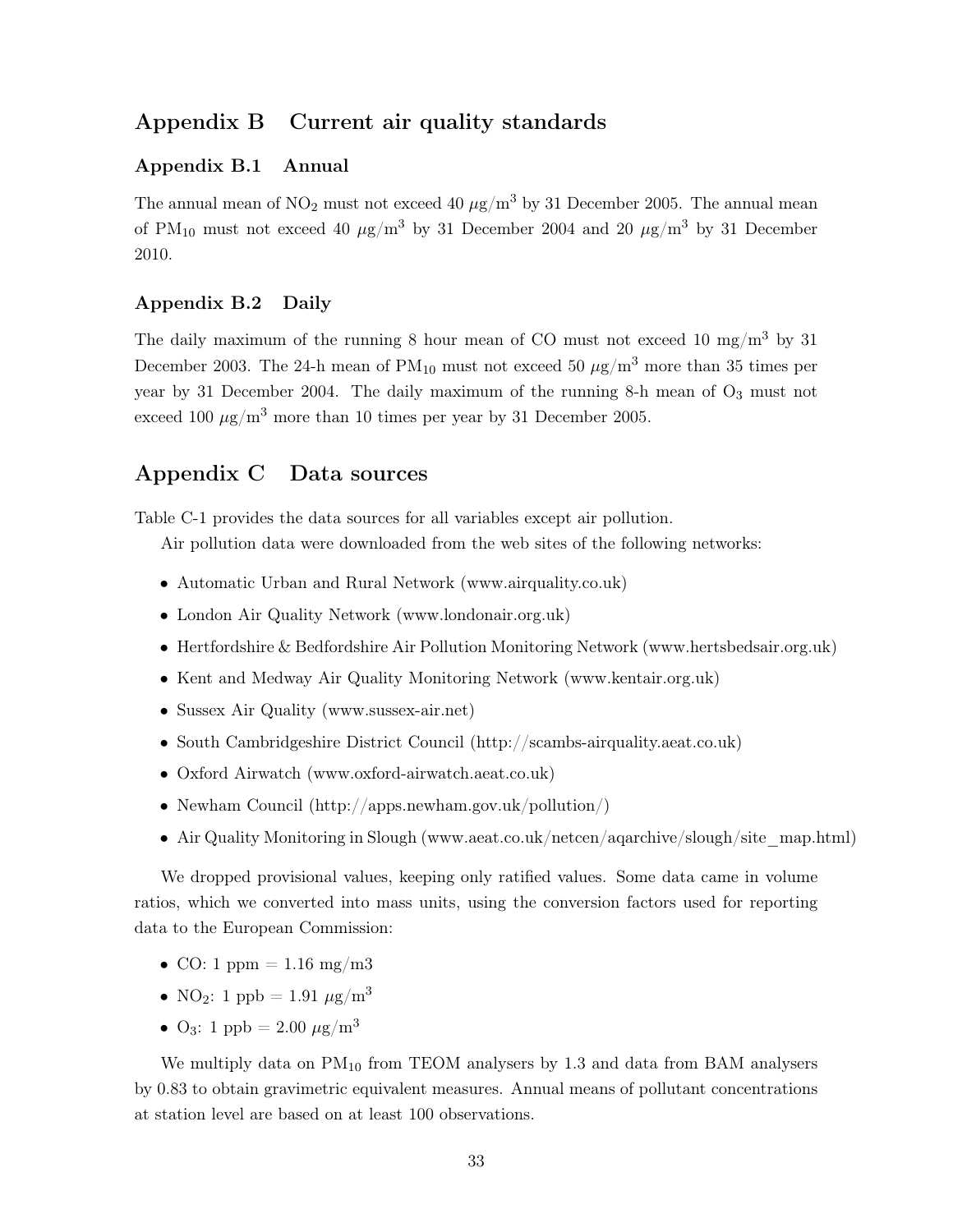| Variable                                  | Source                           | Years covered |
|-------------------------------------------|----------------------------------|---------------|
| Mortality rates (per 100,000)             | Directly<br>age-standardised     | 1998-2005     |
| Mortality from all causes                 | Clinical<br>from<br>rates<br>and |               |
| Mortality from all circulatory diseases   | Health Outcomes Knowledge        |               |
| Mortality from coronary heart disease     | (www. nchod.nhs.uk),<br>Baes     |               |
| Mortality from acute myocardial infarc-   | calculated using data on reg-    |               |
| tion                                      | istered deaths from Office for   |               |
| Mortality from stroke                     | National Statistics (ONS) and    |               |
| Mortality from bronchitis, emphysema      | 2001 Census based mid-year       |               |
| and                                       | population<br>estimates<br>from  |               |
| other chronic obstructive pulmonary dis-  | <b>ONS</b>                       |               |
| eases                                     |                                  |               |
| Mortality from chronic liver disease      |                                  |               |
| including cirrhosis                       |                                  |               |
| Mortality from infectious and             |                                  |               |
| parasitic diseases                        |                                  |               |
|                                           |                                  |               |
| Covariates                                |                                  |               |
| Smoking rate, regional level              | Clinical and Health Outcomes     | 1998,         |
|                                           | Knowledge Base                   | 2000-2005     |
| Employment rate                           | Labour Force Survey              | 1998-2005     |
| Percentage of working age people educated | (www.nomisweb.co.uk)             |               |
| to degree level or higher                 |                                  |               |
| Annual mean of summer daily               | Met Office -                     | 1998-2005     |
| maximum temperature                       | MIDAS Land and                   |               |
| Annual mean of precipitation              | Surface Station Data             |               |

Table C-1: Data sources

|  |  |  |  |  |  | Table C-2: Correlation between annual pollutant concentrations |
|--|--|--|--|--|--|----------------------------------------------------------------|
|--|--|--|--|--|--|----------------------------------------------------------------|

| Correlation       | CO     |        | $NO2$ $PM10$ | O2 |
|-------------------|--------|--------|--------------|----|
| CO                |        |        |              |    |
| NO <sub>2</sub>   | 0.6    |        |              |    |
| $PM_{10}$         | 0.4    | 0.6    |              |    |
| $\mathcal{L}_{2}$ | $-0.3$ | $-0.5$ | -0.2         |    |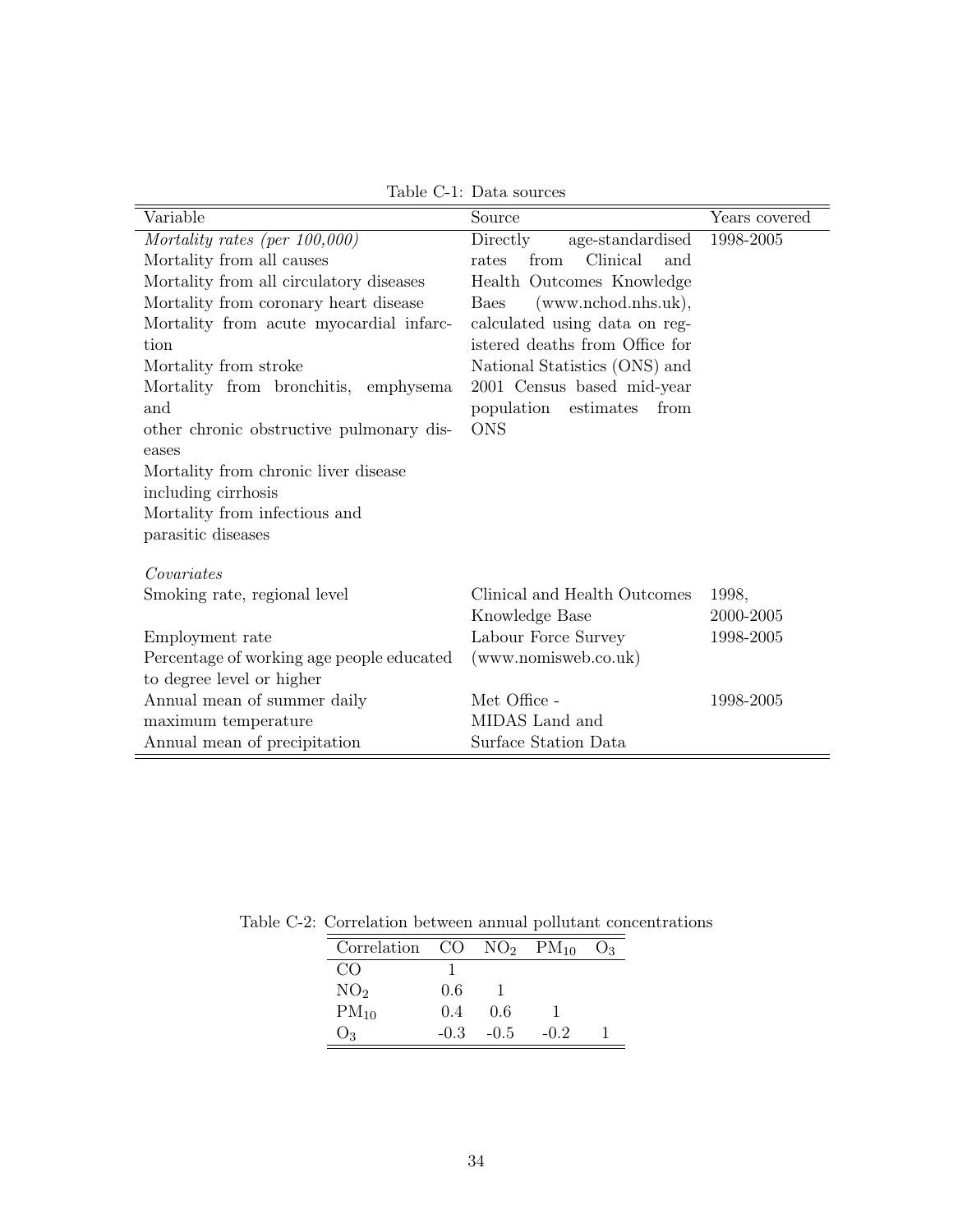### References

- Air Quality Expert Group: 2004, Nitrogen Dioxide in the United Kingdom, Department for Environment, Food and Rural Affairs, London.
- Bell, M. L., Dominici, F. and Samet, J. M.: 2005, A meta-analysis of time-series studies of ozone and mortality with comparison to the National Morbidity, Mortality, and Air Pollution Study, *Epidemiology* **16**, 436–445.
- Chay, K., Dobkin, C. and Greenstone, M.: 2003, The Clean Air Act of 1970 and adult mortality, Journal of Risk and Uncertainty  $27(3)$ ,  $279 - 300$ .
- Chay, K. Y. and Greenstone, M.: 2003, The impact of air pollution on infant mortality: Evidence from geographic variation in pollution shocks induced by a recession, The Quarterly *Journal of Economics*  $118(3)$ ,  $1121-1167$ .
- Clancy, L., Goodman, P., Sinclair, H. and Dockery, D. W.: 2002, Effect of air-pollution control on death rates in dublin, ireland: an intervention study, The Lancet 360, 1210–1214.
- Clyde, M.: 2000, Model uncertainty and health effect studies for particulate matter, Environmetrics 11, 745–763.
- Committee on the Medical Effects of Air Pollution: 1997, Handbook on air pollution and health, The Stationery Office, London.
- Currie, J. and Neidell, M.: 2005, Air pollution and infant health: What can we learn from California's recent experience?., Quarterly Journal of Economics  $120(3)$ ,  $1003 - 1030$ .
- Department for Environment, Food and Rural Affairs: 2007, The air quality strategy for England, Scotland, Wales and Northern Ireland - Volume 1, The Stationery Office, London.
- Department of Health: 1998, Smoking kills. A White Paper on tobacco, The Stationery Office, London.
- Department of Health: 2000, National service framework for coronary heart disease, Department of Health, London.
- Department of Health: 2006, Cardiovascular disease and air pollution A report by the Committee on the Medical Effects of Air Pollutants, Department of Health, London.
- Devlin, N. and Parkin, D.: 2004, Does NICE have a cost-effectiveness threshold and what other factors influence its decisions? a binary choice analysis, Health Economics 13, 437– 452.
- Dockery, D. W. and Pope, C. A.: 1994, Acute respiratory effects of particulate air pollution, Annual Review of Public Health 15, 107–132.
- Dockery, D. W., Pope, C. A., Xu, X., Spengler, J. D., Ware, J. H., Fay, M. E., Ferris, B. G. and Speizer, F. E.: 1993, An association between air pollution and mortality in six U. S. cities, The New England Journal of Medicine 329, 1753–1759.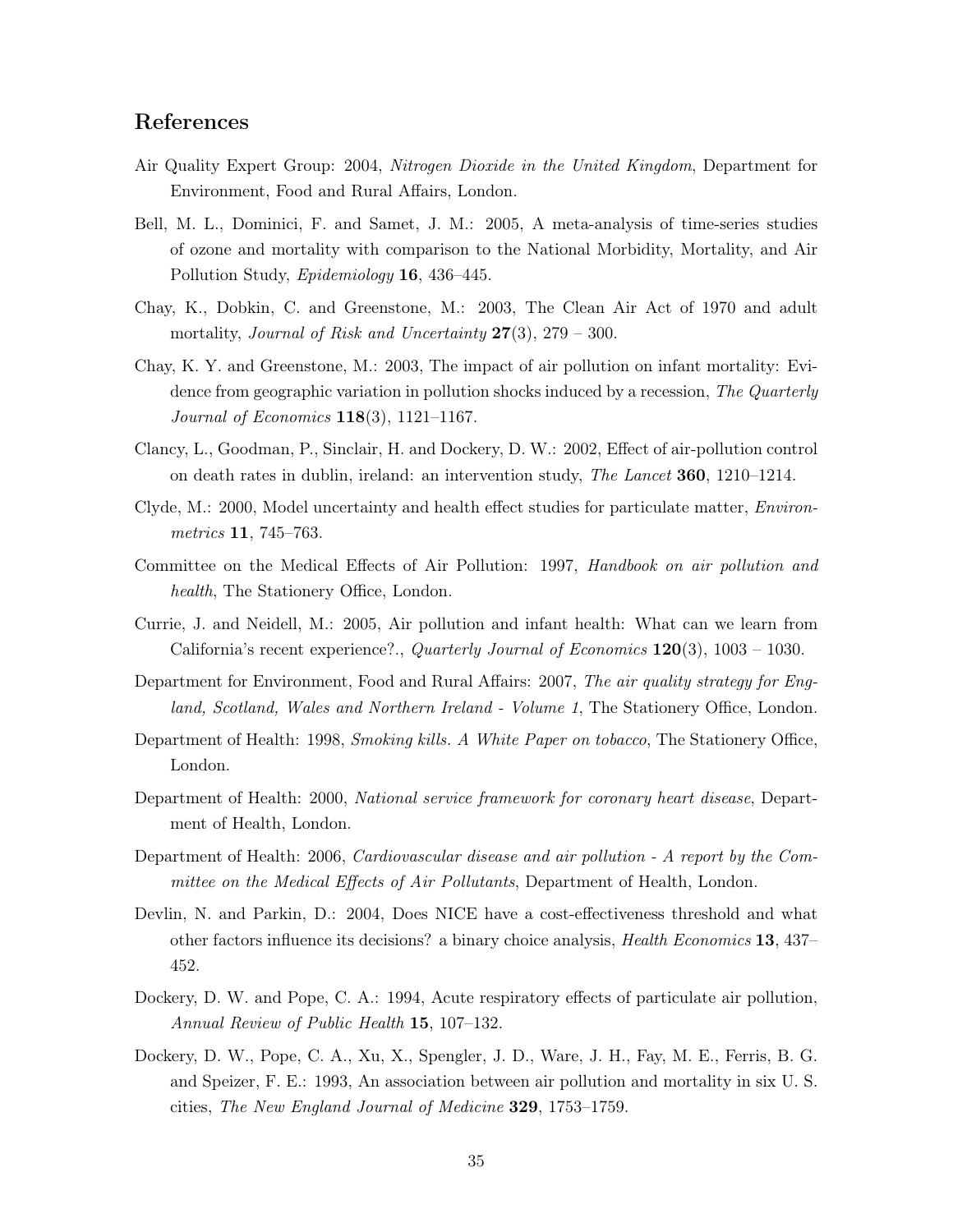- Georgoulis, L. B., Hänninen, O., Samoli, E., Katsouyanni, K., Künzli, N., Polanska, L., de Bruin, Y. B., Alm, S. and Jantunen, M.: 2002, Personal carbon monoxide exposure in five European cities and its determinants, Atmospheric Environment 36, 963–974.
- Gerdtham, U.-G. and Johannesson, M.: 2003, A note on the effect of unemployment on mortality, *Journal of Health Economics* 22, 505–518.
- Griliches, Z. and Hausman, J. A.: 1986, Errors in variables in panel data, *Journal of Econo*metrics **31**, 93–118.
- Hoek, G., Brunekreef, B., Goldbohm, S., Fischer, P. and van den Brandt, P. A.: 2002, Association between mortality and indicators for traffic-related air pollution in the Netherlands: a cohort study, The Lancet 360, 1203–1209.
- Janssen, N. A., de Hartog, J. J., Hoek, G. and Brunekreef, B.: 2000, Personal exposure to fine particulate matter in elderly subjects: relation between personal, indoor and outdoor concentrations, Journal of the Air & Waste management Association 50, 1133–1143.
- Koop, G. and Tole, L.: 2004, Measuring the health effects of air pollution: to what extent can we really say that people are dying from bad air?, *Journal of Environmental Economics* and Management  $47, 30-54$ .
- Kousa, A., Monn, C., Rotko, T., Alm, S., Oglesby, L. and Jantunen, M. J.: 2001, Personal exposures to NO  $\,$  2 in the EXPOLIS-study: relation to residential indoor, outdoor and workplace concentrations in basel, helsinki and prague, Atmospheric Environmment 35, 3405–3412.
- Krewski, D., Burnett, R. T., Goldberg, M. S., Hoover, K., Siemiatycki, J., Jerret, M., Abrahamowicz, M. and White, W. H.: 2000, Re-analysis of the Harvard Six Cities Study and the American Cancer Society Study of Air Pollution and Mortality, Health Effects Institute, Cambridge, MA.
- Nafstad, P., Haheim, L. L., Wisloff, T., Gram, F., Oftedal, B., Holme, I., Hjermann, I. and Leren, P.: 2004, Urban air pollution and mortality in a cohort of Norwegian men, Environmental Medicine 112, 610–615.
- Neidell, M.: 2004, Air pollution, health, and socio-economic status: the effect of outdoor air quality on childhood asthma, Journal of Health Economics 23, 1209–1236.
- Pope, III, C. A.: 1996, Particulate air pollution and health: a review of the Utah valley experience, Journal of Exposure Analysis and Environmental Epidemiology 6, 23–34.
- Pope, III, C. A., Burnett, R. T., Thun, M. J., Calle, E. E., Krewski, D., Ito, K. and Thurston, G. D.: 2002, Lung cancer, cariopulmonary mortality, and long-term exposure to fine particulate air pollution, Journal of the American Medical Association 287, 1132–1141.
- Pope, III, C. A., Burnett, R. T., Thurston, G. D., Thun, M. J., Calle, E. E., Krewski, D. and Godleski, J. J.: 2004, Cardiovascular mortality and long-term exposure to particulate